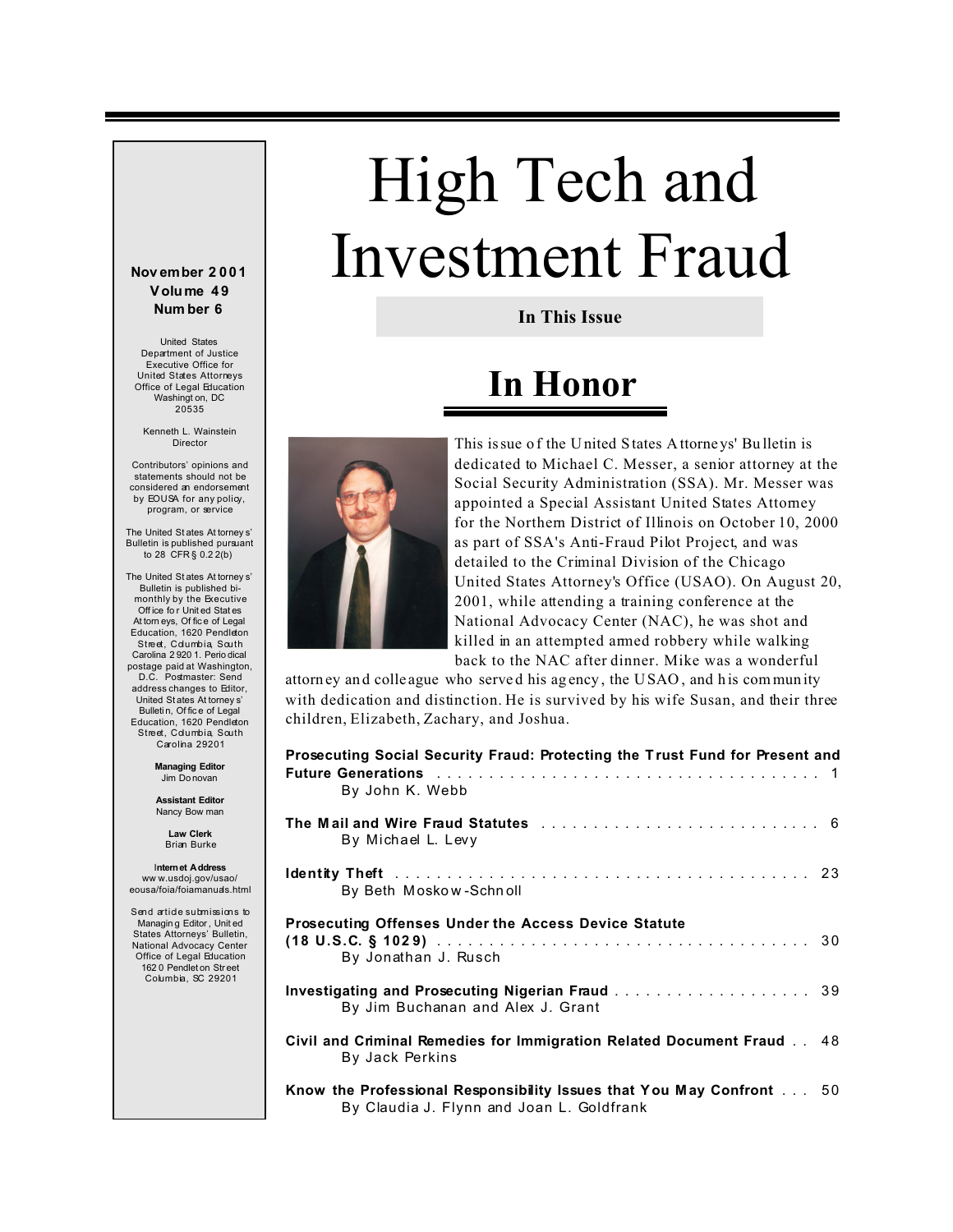### **Prosecuting Social Security Fraud: Protecting the Trust Fund for Present and Future Generations**

#### *John K. Webb*

*Special Assistant United States Attorney District of Arizona and Central District of California*

#### **Introduction**

When I first arrived in the United States Attorney's Office in Portland, Oregon in 1997, as a Special Assistant United States Attorney on loan from the Social Security Adm inistration (SSA), my new best friend (AUSA) in the office graciously offered to hand over his Social Security cases to help me get started. I don't recall his exact words, but the phrase "dog cases" comes to mind. He told me repeatedly that prosecuting elderly individ uals w ith limite d reso urces simply had no jury app eal.

Even though the AUSA enjoyed watching a rookie stumble about, he was a patient and thorough mentor. He enjoys reminiscing about how green I was and how he saved my career. I draw pleasure in reminding him just how wrong he was abo ut the ju ry app eal of S ocial Security fraud cases. My expe rience is that So cial Se curity fraud cases have immediate appeal to both a Grand Jury and a trial jury due to immediate name recognition. The Social Security nameplate has distinctive brand appeal – like an Intel processor, IBM computer, or RCA television. Can you name an Americ an who isn 't awa re wh at Soc ial Sec urity means to his or her future? Can you name a politician who hasn't uttered the sacred words "Social Security – protect - future"? Two words best describe my ow n experiences with the jury appeal of Social Security fraud cases: "thief beware." I have yet to meet a Grand Jury or trial jury that has exhibited any tolerance for any Social Security offender, regardless of age, gende r, or disab ility.

So, why are so many of our colleagues afflicted with prosecutorial reticence when faced with an agent bearing a prose cution report describing Social Security fraud? The answer, most likely, is fear of the unknown. The sheer number of bene fits pro grams offe red by SSA is enough to discourage some prosecutors, who fear a protracted learning curve just to get up to speed on Social Security laws. This fear of the unknown is misplaced, however, because most Social Security fraud cases can be prosecuted using familiar federal criminal law statutes found in Title 18, without relying on the two Social Security felony fraud sta tutes foun d in Title 42 .

This article strives to demystify the misconceptions about the viability of prosecution of Social Security fraud cases, and discusses the application of the Social Security felony fraud statutes as prosecution tools. The article also identifies additional federal statutes that the gove rnme nt has tradition ally us ed to p rosec ute fraud against SSA programs. Specifically, Section I expla ins wh y Soc ial Sec urity is frequ ently targeted for frau dulent co nduct. Next, Section II provides an overview of the Social Security felony fraud sta tutes and their elements. Finally, Section III explains the relationship between the SSA felony fraud statutes and various other federal criminal statutes found in Title 18 of the United States Code.

#### **I. Impact of fraud on Social Security programs**

Social Security benefits are essential to the economic well-being of millions of Americans. The proof is in the numbers. SSA reported that about 152,000,000 people worked and contributed to the SSA trust funds in employment or selfemployment covered by Social Security programs. *See* SSA *2001 OASDI Trustees Report*. According to the Trustee s' Re port, th ese ca sh be nefits comprise o ver 4% of the n ation's gross domestic product. Benefits are paid to about 90% of American citizens aged 65 or older, and serve as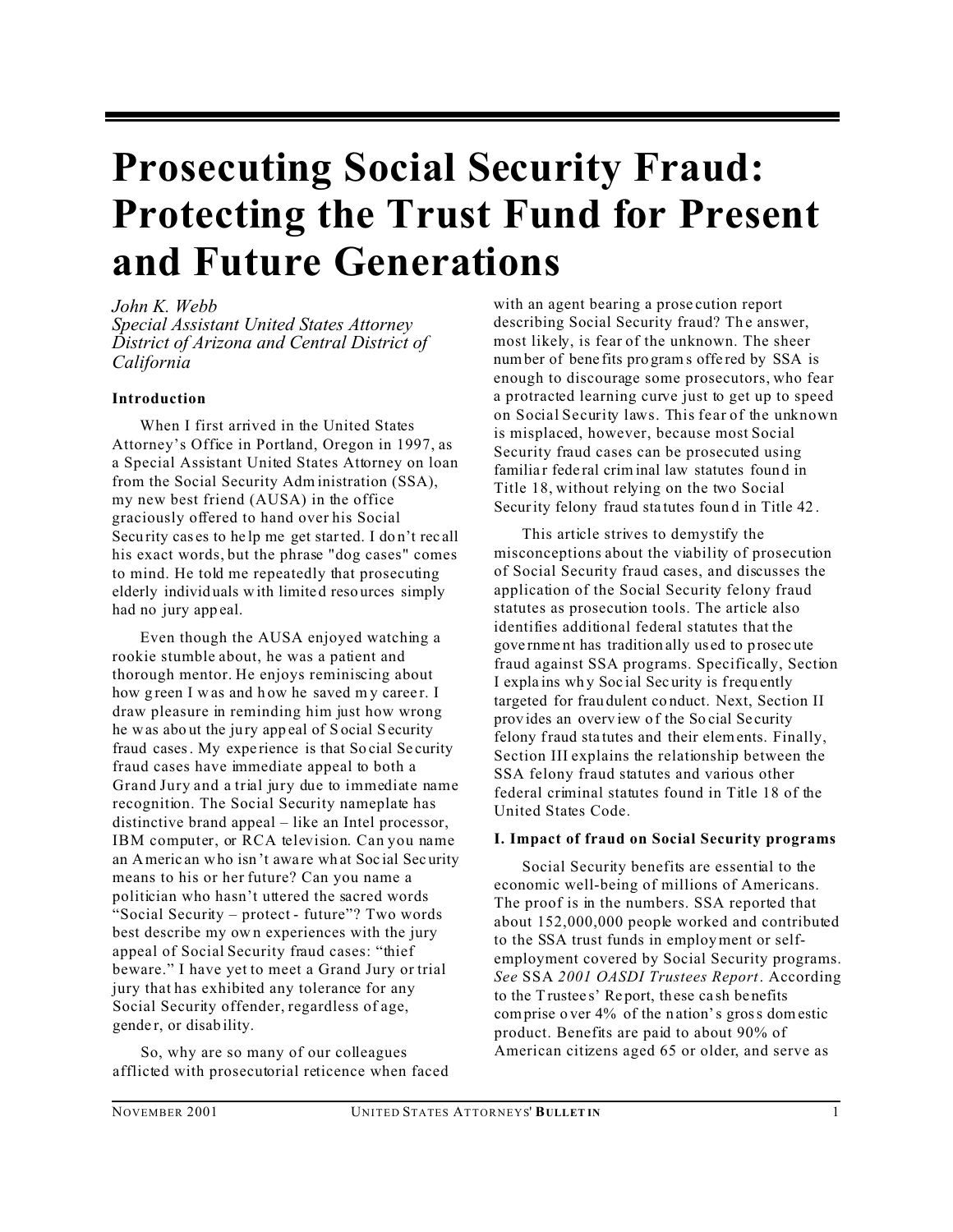the major source of income for 64% of Social Security beneficiaries.

Because of the sheer numbers of claimants seek ing be nefits from o ne or m ore SSA b enefits prog rams, some frau d in the system is unavoidable. Moreover, the opportunity for fraud is enhanced because SSA is an agency that has, historically, made extraordinary efforts to ensure that its programs are promptly available to qualified Americ ans. SSA s erves as a life line to many needy Americ ans who would be unable to survive without payme nts from one or more bene fits programs. It is not surprising, then, that in recent years, Social Security fraud has increasingly attracted national attention. In fiscal year 2001, the Office of the Inspector General (OIG) for the Social Security Administration opened over nine thousand potential fraud cases nationwide. If current trends continue, hundreds of these cases will ultimately result in federal and/or state convictions for disability fraud, retirement fraud, theft of government property, and/or S ocial Sec urity num ber mis use.

#### **II. Statutory fram ework: the S ocial Security fraud statutes**

One who wrongfully applies for and/or receives benefits payments under one of the prog rams administere d by S SA m ay be subje ct to criminal liability under either 42 U.S.C. § 408(a ), or 42 U .S.C. § 13 83a, of the United States Code. The Social Security felony fraud statutes can be used separately, or in concert, with general Fede ral crim inal statu tes fou nd in Title 18, to prosecute fraud in benefits programs. Neither Title 18 nor Title 42 provides the exclusive criminal remedy for prosecution of Social Security fraud. Indeed, in some instances, Title 18 may provide a more suitable remedy for prosec ution.

#### **A. 42 U.S.C. § 408(a) – A Felony Provision Aimed at Title II Program Fr aud, Disability Fraud, and/or SSN M isuse**

In 1981, Congress made Social Security fraud a felony, punishable by five years in prison and a fine up to \$5000. (Pub. L. No. 97-123). This was subsequently increased to ten years in prison and a fine up to \$10 ,000. T he SS A felo ny fra ud sta tute, 42 U.S.C.  $\S$  408(a)(1)-(8), contains the Social

Security Act's primary criminal provisions. The statute is comprehensive, carefully spelling out restraints on fraud by specifying requirements for disclo sure of specific events, and identifying facts that affect the right to payment of SSA benefits.

The statute is broadly written, and is paraphrased as follows:

Section 408.

Who ever . . .

(2) makes or causes to be made any false statement or representation of a material fact in any application for any paym ent or for a disability de termina tion . . . **or**

(3) at any time makes or causes to be made any false statement or representation of a mate rial fac t for us e in de termin ing rig hts to payment . . . **or** 

(4) having knowledge of the occurrence of any event affecting (i) his initial or continued right to any payment . . . or (ii) the initial or continued right to any payment of any other individual in whose behalf he has applied for or is rece iving suc h paym ent . . . **conceals or fails to disclose such event with an intent fraudulently to secure payment** either in a greater amount than is due or when no payment is authorized, **or**

(5) having made application to receive payment . . . for the use and benefit of another, and havin g rece ived s uch a paym ent, **know ingly a nd willfully** converts such a payment, or any part thereof to a use other than for the use and benefit of such other person ,. . . **or**

 $(6)$  willfully, knowingly, and with intent to deceive . . . [SSA] as to his true identity (or the identity of another person), furnishes or caus e to be furnis hed, f alse inf orma tion to [SSA with resp ect to earn ings info rmation ]. . . **or** 

 $(7)$  for the purpose of causing an increase in any p ayment . . . when no payment is authoriz ed . . . **or for any other purpose**–(A) willfully, know ingly, and with intent to deceive, uses a social security account number assigned by . . . [SSA on the basis of false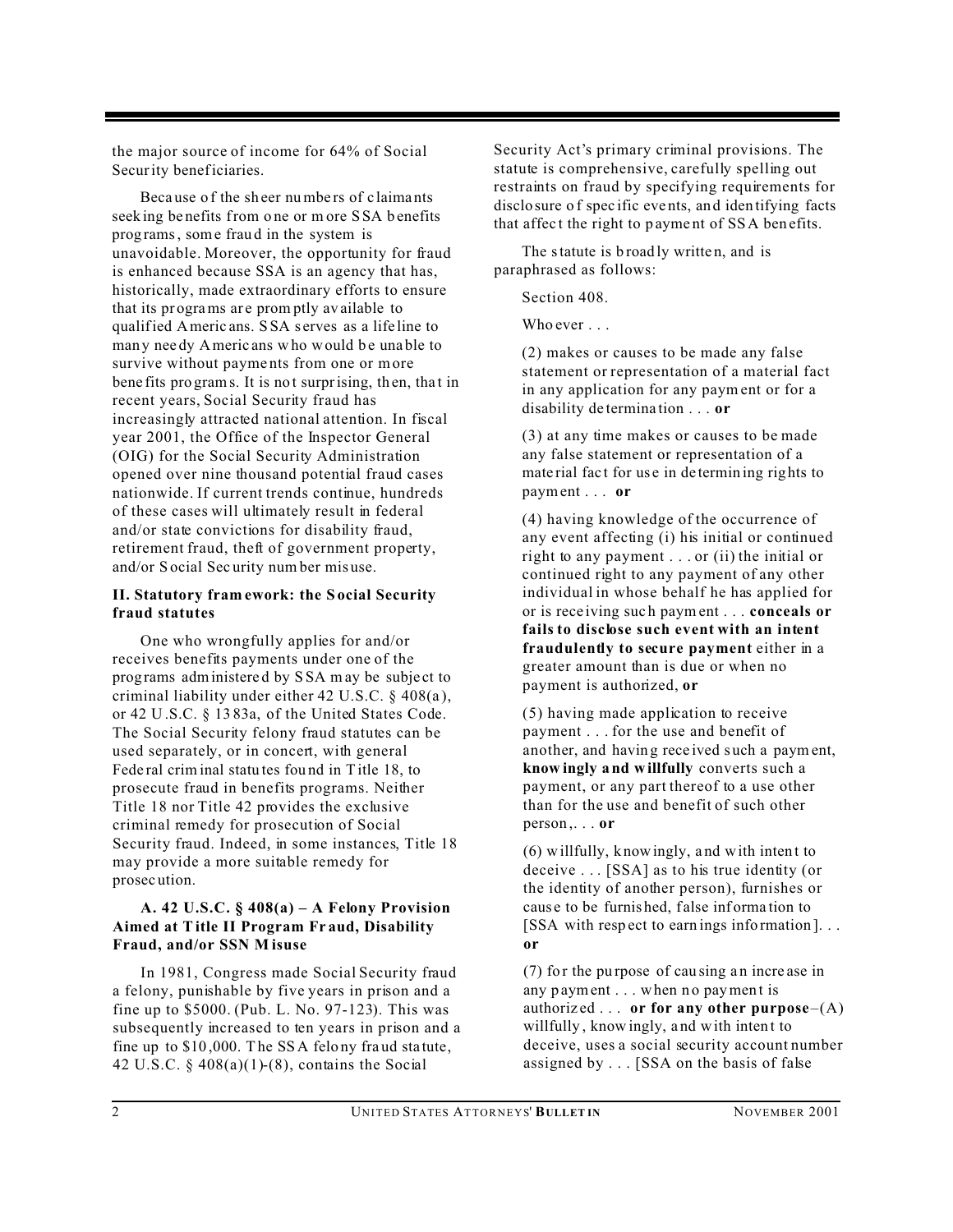information] . . . **or** (B) with intent to deceive, falsely represents a number to be the social security account assigned by . . . [SSA] to him or to another person, when in fact such number is not the social security number [assigned by SSA ] **or** (C) knowingly alters a social security card . . . or counterfeits a social security card, or possesses a social security card or counterfeit card with intent to sell or alter it, **or**

(8) discloses, uses, or compels the disclosure of the s ocial se curity number of any p erson in violation o f the laws of the United State s,

shall be guilty of a felony and if convicted will be fined and imprisoned for five years or both.

42 U.S .C. § 408 (a)(1)-( 8) (emphasis a dded).

Social Security fraud cases can be quite diverse, ranging from clear false statements on benefit applications to concealment of material facts. M ost fraud involving Social Security bene fits pro grams is the r esult o f delibe rate deception, and arises when an applicant falsifies a document or record offered as proof of disability, or misrepresents material facts, such as paternity, on an application for benefits. Fraud can also be the res ult of an omission when a bene ficiary fails to report a change in circumstance, or conceals a mate rial eve nt. Sign ificant u nrep orted even ts might include securing a new job, getting married, being incarcerated, or failing to report the death of a family member wh o is in active benefit sta tus. A typica l conc ealment sce nario involv es a dis ability beneficiary who conceals his full-time work from SSA.

 The Third Circuit, in upholding a conviction for Social Security fraud in a concealment case charged under 42 U.S.C. § 408(a)(4), identified the following elements:

1. The defendant had knowledge of an event affecting his or her right to receive or to continue to receive payments;

2. The defendant knowingly concealed or failed to disclose this event to the Social Security Administration;

3. The d efend ant co ncea led or f ailed to disclo se this e vent to the So cial Se curity

Adm inistratio n with the inte nt to fra udule ntly secure payment of disability benefits in an amount greater than was due him or her or when no payment w as autho rized. *See United States v. Baumgardner*, 85 F.3d 1305, 1310-11 (1996) (setting out the elements for a prosecution under 42 U.S.C.  $\S$  408(a)(4)).

With respect to the first element, courts have construed the term "event" broadly to include essen tially anything that would affect the right to payment. *Baumgardner*, 85 F.3d at 1310-1311; *see also United States v. Huckaby*, 698 F.2d 915 (8th Cir. 1982). The second element is selfevident and straightforward, requiring that the defen dant m ust kn ow of the event affecting their right to payment and knowingly conceal it. The third element requires that the concealment must have been "with an intent fraudu lently to secure payment ... in an am ount gre ater than was du e." *Id*.

#### **B. 42 U.S.C. § 1383a – A Felony Provision Aimed at Prosecuting SSI Fraud**

In 1994, Congress passed the Social Security Independence and Program Improvements Act of 1994, which increased the penalties for Social Security Supplemen tal Security Income (SSI) fraud. The new amendments specifically provided that in SSI fraud cases, the offense will be punishable by a fine as determined under the general criminal fine statutes, and by a prison term of not more than five y ears, or both. This provision conformed the specific crime of SSI fraud to the criminal sanctions already found in 42 U.S.C. § 408(a ).

SSI is awarded on the basis of financial need, as determined in relation to both "income" and "resources" (as those terms are defined for purp oses o f the So cial Se curity Act). Eligibility for SSI monthly cash benefits depends upon the severity of the applicant's condition, and the amount paid to each SSI recipient depends upon: (1) how much other income an individual receives; (2) the living arrangements of the individual; and (3) other circumstances that affect an ind ividua l's fina ncial n eeds. SSA's ability to properly determine a recipient's continuing eligibility, and the correct monthly benefit due that recipient, is directly dependent upon SSA's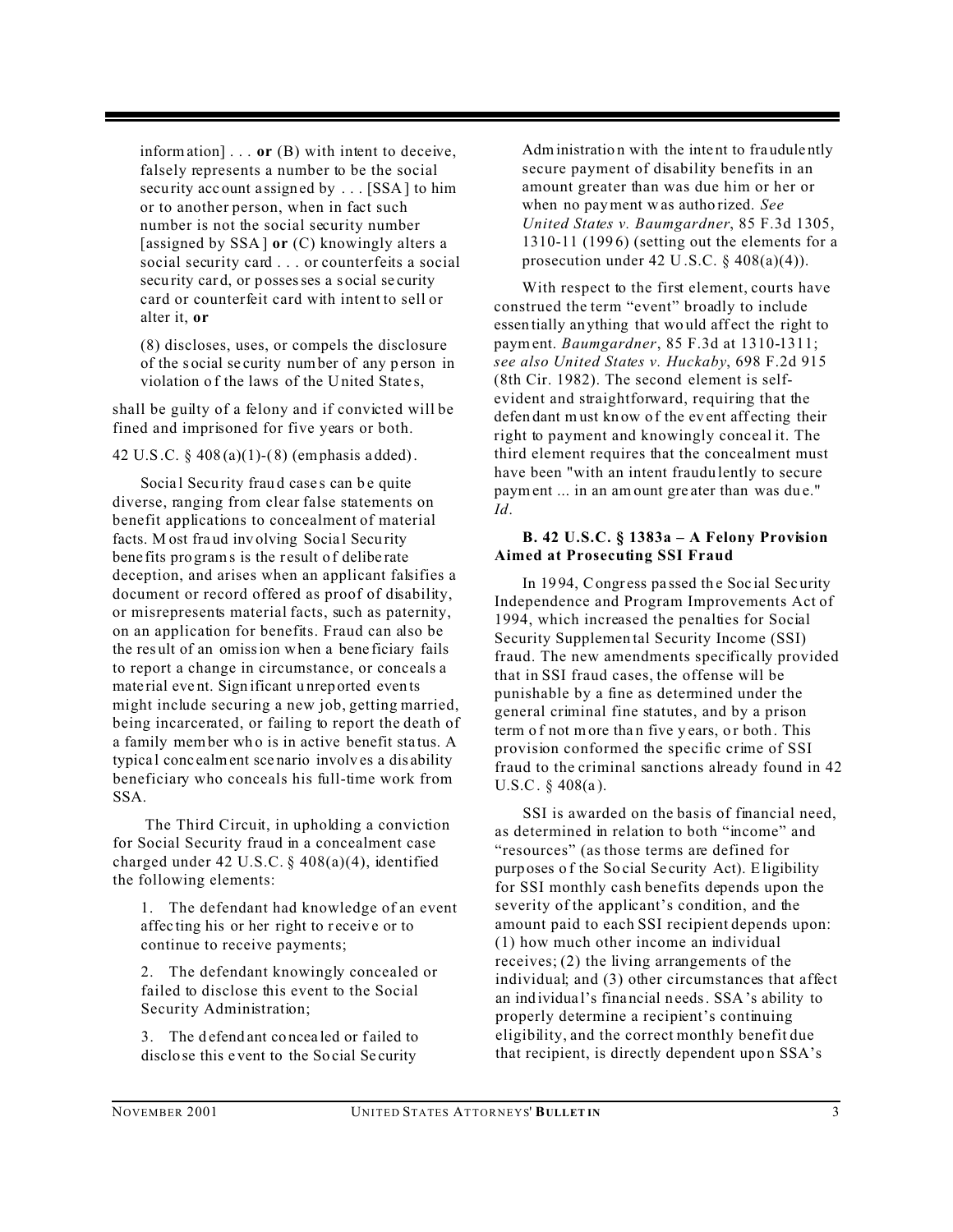ongoing access to accurate and current information regarding the recipient.

The S SI felo ny fra ud sta tute is br oadly written, and is paraphrased as follows:

§ 1383a. Fraudulent acts; penalties; restitution.

(a) Whoev er–

(1) knowingly and willfully makes or causes to be made any false statement or representation of a material fact in any application for any benefit . . .,

(2) at any time knowingly and willfully makes or causes to be made any false statement or repre senta tions o f a ma terial fa ct for u se in determ ining rights to any such b enefit,

(3) having knowledge of the occurrence of any event affecting (A) his initial or continued right to any such benefit, or (B) the initial or continued right to any such benefit of any other individual in whose behalf he has applied for or is receiving such benefit. conceals or fails to disclose such event with an inte nt frau dulen tly to sec ure su ch be nefit either in a greater amount or quan tity than is due or when no such benefit is authorized, or

(4) having made application to receive any such benefit for the use and benefit of another and having received it, knowingly and willfully converts such benefit or any part thereof to a use other than for the use and benefit of such other pers on,

shall be fined under Title 18, United States Code, impriso ned no t more th an 5 ye ars, or bo th.

42 U.S.C. § 1383 a(a)(1)-(4).

The elements for a conviction under the SSI felony fraud statute are:

1. The defen dant k nowingly a nd willfully made or caused to be made a false statement or representation of a material fact in an applic ation for a benefit;

2. The defendant knowingly concealed or failed to disclose this event to the Social Security Administration;

3. The defendant conce aled or failed to

disclo se this e vent to the So cial Se curity Adm inistratio n with the inte nt to fra udule ntly convert it to her own use.

While there is no case authority setting forth the elements for 42 U.S.C.  $\S$  1383 a(a), these elements are similar to those found in *Baumgardner*, 85 F.3d at 1310-11, outlining the elements for 42 U.S.C.  $\S$  408(a)(4). The statute is intended to reach a pers on who knows that he or she is making a false statement in the first instance, and then k nowingly a nd willfully co ncea ls it. In effect, the statute requires disclosure of a specific event or facts that affect the right to a particular payment. In other words, not only the event, but the specific claims or payments, must be identified.

#### **III. Application of Title 18 to Soc ial Security fraud cases**

The e xisten ce of s pecific crimin al pen alties in the Social Security Act does not preclude prosecution under more general criminal statutes found in Title 18. For example, a prosecutor may find it ad vanta geou s, in som e circumstan ces, to charge an individual who has committed Social Secu rity frau d und er the m ore ge neral statute dealing with conversion/theft of government property (18 U.S.C. § 641). This statute does not require fraud as a necessary element, whereas under the So cial Se curity felony fraud statute fraud is a necessary element. Sentencing issues might also be a consideration in deciding whether to charge an individual under Title 18 or Title 42. Restitution is also a consideration that might determ ine whether an individual is charged with Title 18 or one of the Social Security felony fraud statutes, because Title 42 does not incorporate provisions relating to the Mandatory Victims Restitution Act of 1996, Pub. L. No. 104-132. Thus, an individual accepting a plea agreement based on 42 U.S.C.  $\S$  408(a)(4) might be ordered to pay signific antly le ss in re stitution to the v ictim (SSA) than someone entering a plea based upon 18 U.S .C. § 641 .

Other general criminal statutes are available and useful in prosecuting Social Security fraud matters, and may be used in conjunction with, or independent of, the Social Security felony fraud statutes. Prosecutors should remember that the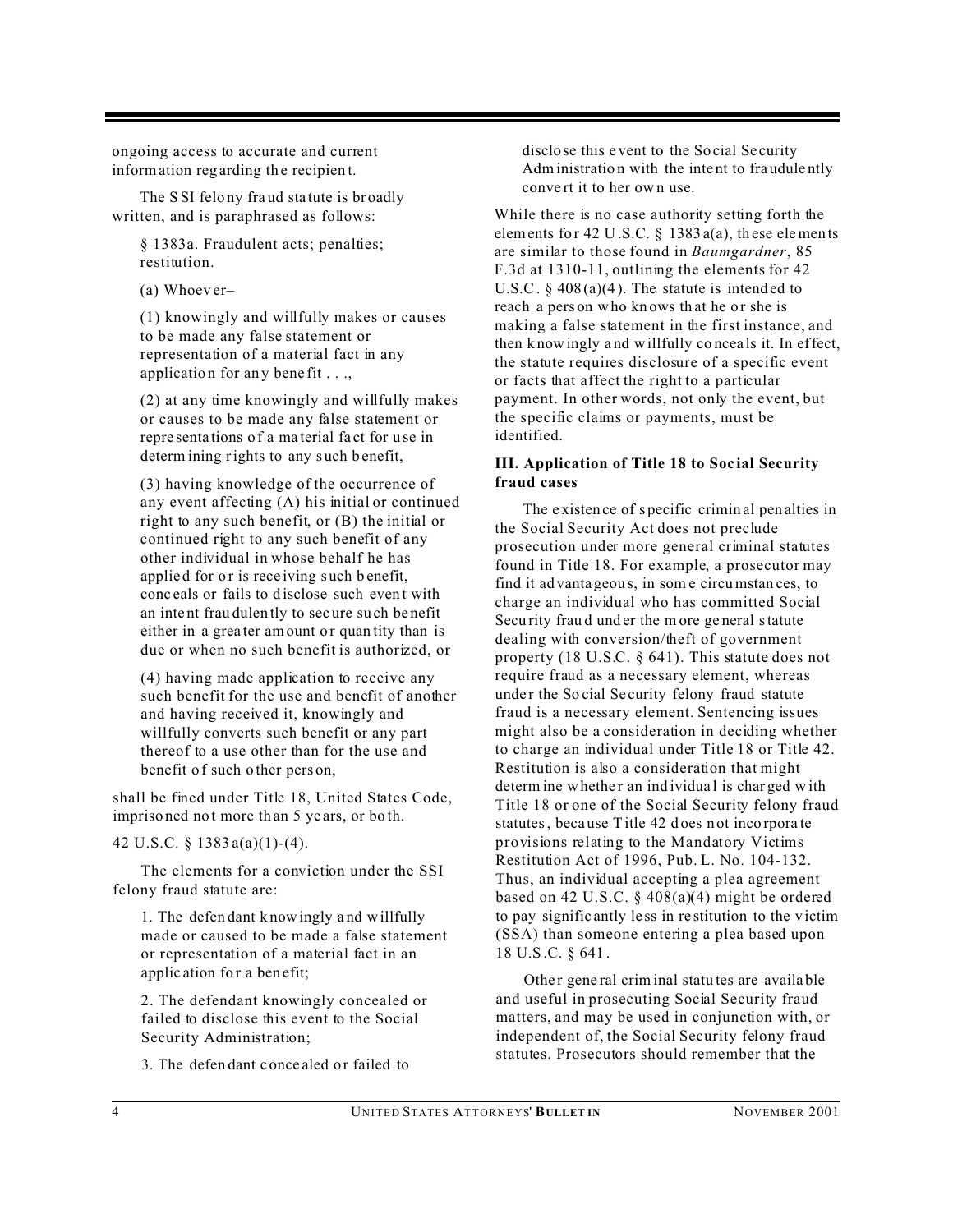SSA felony statute is not limited in use to Social Security program fraud cases. For example, an individual using a false Social Security number when filing a fraudulent bankruptcy petition can be charged with both 18 U.S.C. § 152 and 42 U.S.C.  $\S$  408(a)(7)(B). Similarly, an individual charged with identity theft  $(18 \text{ U.S.C. } § 1028(a))$ can also be charged with Social Security Number misuse (42 U.S.C.  $\S$  408(a)(7)(B)). In fact, any crime in which a false Social Security Number has been used to misr epres ent or c once al the identity of an individual may be charged using 42 U.S.C.  $§$  408(a)(7)(B).

The following is a (non-inclusive) list of general criminal statutes found in Title 18 that may prove useful in charging matters involving Social Security fraud. Similarly, when charging a case using one of the Title 1 8 crimin al statutes, a provision of 42 U.S.C. § 408(a) might prove benefic ial.

- 18 U.S.C. § 152. Bankruptcy fraud; Concealment of assets; false oaths and claims;
- 18 U.S.C. § 286. Conspiracy to defraud the United States with respect to claims;
- 18 U.S.C. § 287. False, fictitious, or fraudulent claims;
- 18 U.S.C. § 371. Conspiracy to defraud or commit an offense against the United States;
- 18 U.S.C. § 495. Altering, forging, or counterfeiting documents to receive money from the Un ited Sta tes, de liberate ly submitting or passing such documents with an intent to defraud the United States;
- 18 U.S.C. § 506. Altering or counterfeiting the seal of a United States Agency, or the knowing use or possession of an altered or coun terfeite d seal;
- 18 U.S.C. § 641. Embezzling, stealing, or converting a record, money, or anything of value of the United States, or the receiving of such property with the knowledge that it was embezzled, stolen, or converted;
- 18 U.S.C. § 712. Misusing names or seals of an agency of the United States on an emblem or insignia to convey a false impression that the business represents the United States;
- 18 U.S.C. § 1001 . Knowing ly and willfully concealing a material fact or making a false statement or representation in a manner within the jurisdiction of a department or agency of the United States;
- 18 U.S.C. § 1002 . Possession of false papers to defraud the United States;
- 18 U.S.C. § 1028(a). Knowingly transferring stolen or false identification documents;
- 18 U.S.C.  $\S$  1341. Using the mails for a scheme to defraud;
- 18 U.S.C. § 1342. Use of the mails for an unlawful business, where a false name or address is used;
- 18 U.S.C.  $\S$  1343. Using the wires for a scheme to defraud;
- 18 U.S.C. § 1542 . False statement in applic ation a nd us e of a p asspo rt;
- 18 U.S.C. § 1546. Fraud and misuse of visas, permits and other documents;
- 18 U.S.C. § 1621. Perjury;
- 18 U.S.C. § 1622 . Causing an other to com mit perjury.

Criminal penalties under the statutes listed above include substantial fines, restitution, and prison terms ranging from five to twenty years. Each of them has the potential for use in charging fraud involving Social Security. In many instances, the only federal charge available to a prosecutor is misuse of a Social Security number  $(42 \text{ U.S.C. } § 408(a)(7)(B))$ . It is a common felony committed by crim inals w ho try to hide their identities or create false documents in concert with other types of fraud.

Social Security fraud schemes range from the simple to the elaborate. Some are crimes of opportunity, while others are well-conceived and cond ucted with military pr ecision and attentio n to detail. Most involve some form of false statement and fraudulent claim for paym ent, while others are conceived using false identities, multiple Social Security numbers, and fictitious injuries or health issues. Remember, the jury will love you for prote cting their retirement.  $\mathbf{\hat{*}}$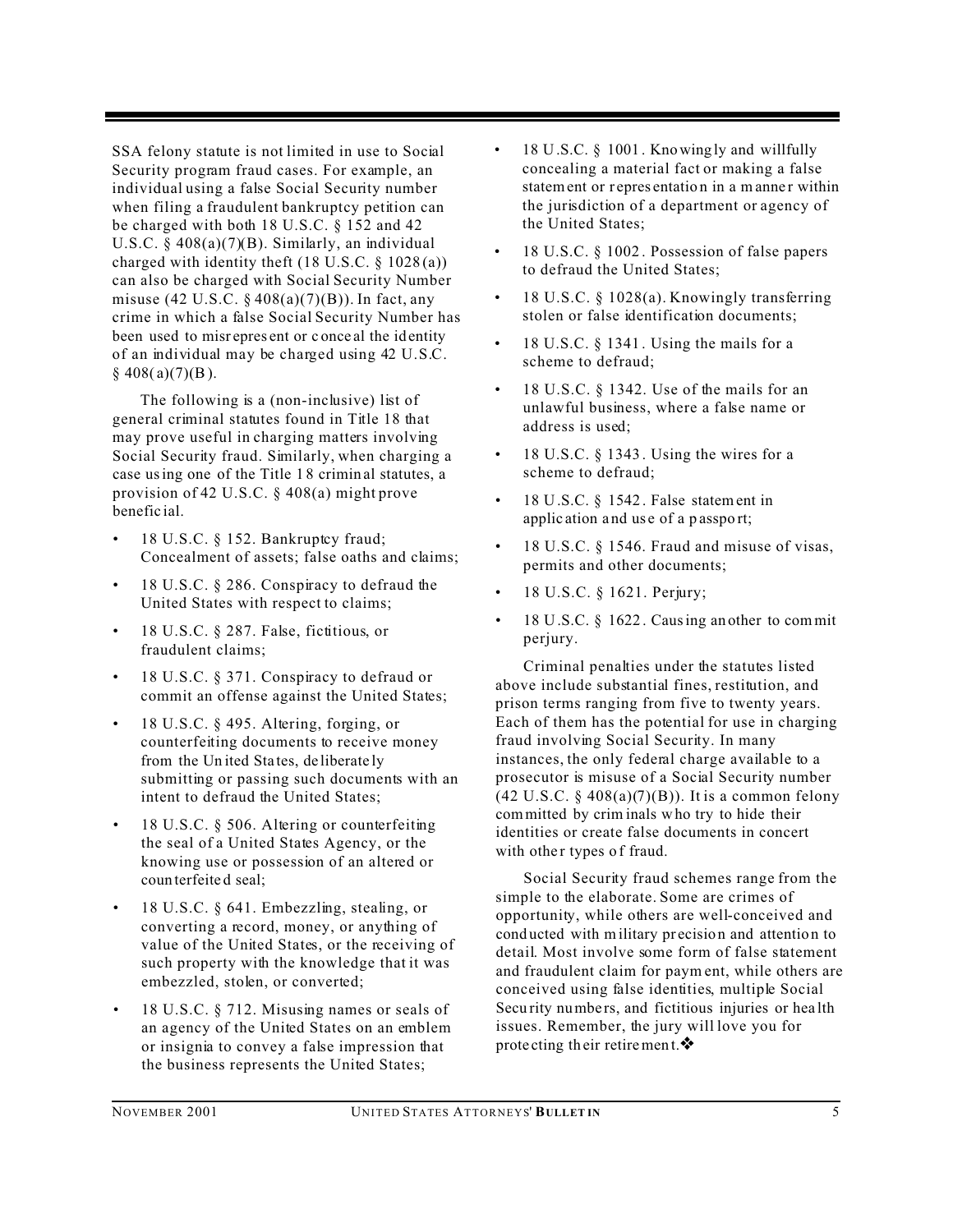#### **ABOUT THE AUTHOR:**

**John K. Webb** is a Special Assistant United States Attorney, detailed to the United States Attorney's Offices for the District of Arizona and the Central District of California by the Office of the Counsel to the Inspector General/Social Security Administration. He has successfully prosecuted more than 100 cases involv ing fra ud in S ocial Security bene fits programs during the past four years. Prior to his current assignments in California and Arizona, he served as a SAUSA in both the Western District of Washington and the District of Oregon. $\mathbb{F}$ 

### **The Mail and Wire Fraud Statutes**

*Michael L. Levy Assistant United States Attorney Chief, Computer Crimes Eastern District of Pennsylvania*

#### **I. Introduction**

This article is written to give an overview of issues that can arise in the prosecution of fraud cases under the mail and wire fraud statutes. Although this article focuses upon mail fraud and wire fraud, the operative words of those statutes show up in many crimes. Congress has used the terms "scheme a nd artifice to d efrau d" and "to obtain money and property by means of false and fraudulent pretenses, representations and promises" in many statu tes. *E.g.*, 7 U.S.C. § 60 (fraud by commodity trading advisors); 15 U.S.C. §§ 77q (fraudulent interstate securities transactions), 78jjj (securities fraud), 80b-6 (prohibited transactions by investment advisors), 1703 (fraud in interstate land sales); 18 U.S.C. §§ 157 (bankruptcy fraud), 514 (fictitious obligations), 1031 (major fraud against the United States), 1341 (mail fraud), 1343 (wire fraud), 1344 (bank frau d), 1347 (health care

fraud), 2314 (interstate transportation of fraudulently obtained property). Consequently, issues discussed in this article may also be matters of con cern u nder these o ther sta tutes. The artic le is not intend ed as the final wo rd on the se issues. I have written it to alert prosecutors to some recurring issues under the mail and wire fraud statutes and to give a starting point for research. The mail and wire fraud statutes are wonderful tools. By criminalizing "fraud" Congress gave prosecutors a tool far broader than the earlier crimes such as larceny, embezzlement or misapplication. One former Assistant United States Attorney, now a judge, wrote of the mail fraud statute that it is "our Stradivarius, our Colt .4 5, our Louis ville Slu gger, our Cuisina rt – and our true love." Jed S. Rakoff, The Federal Mail Fraud Statute (Pt.1), 18 Duq. L. Rev. 771  $(1980)$ . Were he writing today, he would probably also call it our Tech 9 and our Uzi.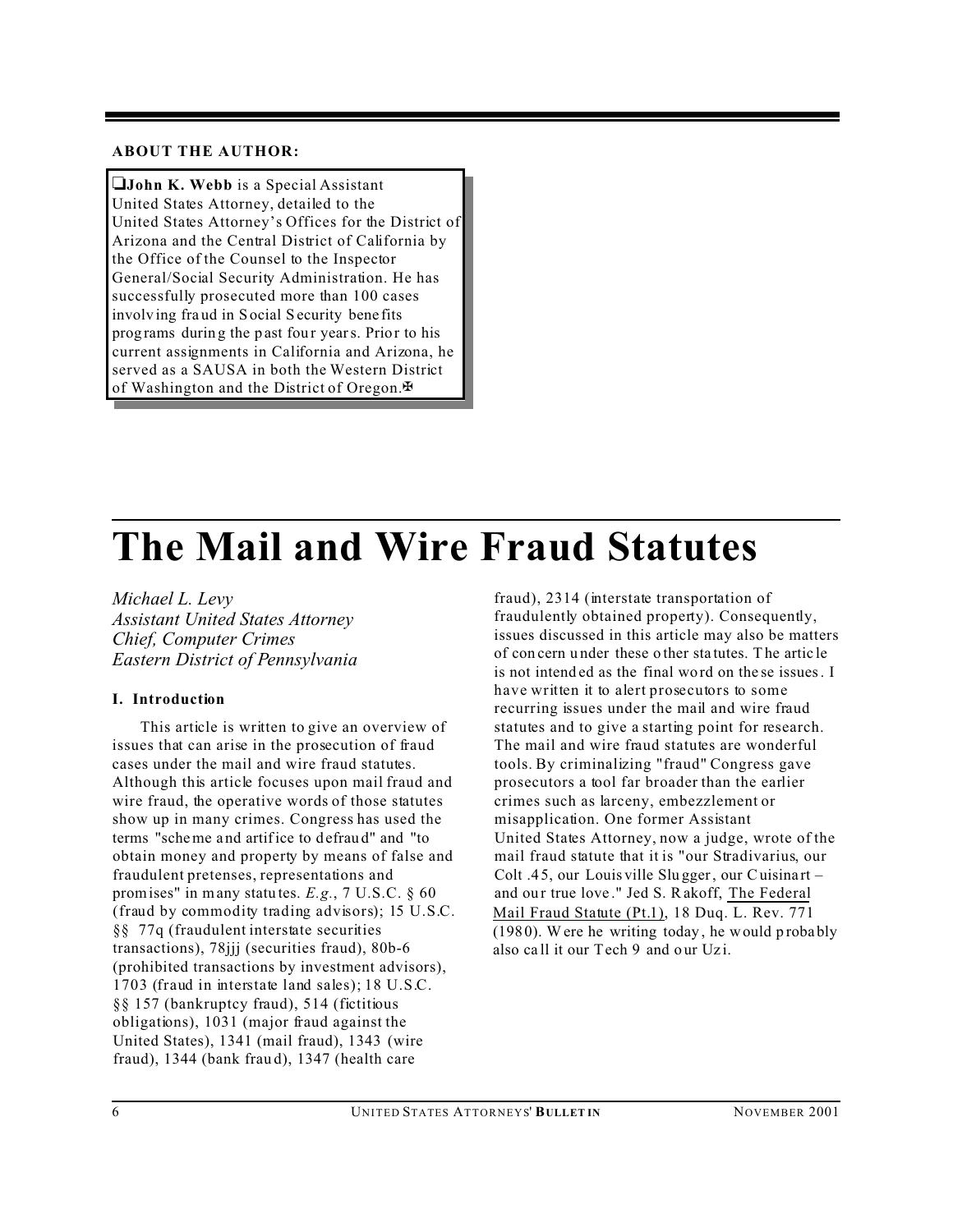#### **II. A unitary statutory structure**

The elements of mail fraud are as follows:

a. The defendant devised or intended to devise a scheme or artifice

1) to defraud, or

2) to obtain money or property by means of false or fraudulent pretenses, representations or promises, and

b. for the purpose of executing the scheme or artifice or attempting to do so,

c. the defendant

1) placed in an authorized depository for mail matter any matter or thing to be sent or delivered by the Postal Service, or

2) took or received from an authorized depository for mail matter any matter or thing, or

3) knowingly caused to be delivered by mail or by any private or commercial interstate carrier any matter or thing

a. according to the direction thereon;

or

b. at the place at which it is directed to be delivered by the pers on to whom it is addressed; or

4) deposits or causes to be deposited any matter or thing whatever to be sent or delivered by any private or commercial interstate carrier.

Wire fraud has identical elements, except that instead of mailings, there must be a wire transmission that passes in interstate commerce. The wire fraud statute is based exclusively on the Commerce Clause of the Con stitution, Article I, Section 8, Clause 3. The mail fraud statute looks to the Commerce Clause and the Post Office Clause, Article I, Section 8, Clause 7. Note that while a mailing may be "for the purpose of executing the scheme or attempting to do so," wire fraud has no "attempting" language.

Altho ugh th e ma il fraud statute a ppea rs to have two prongs and to prohibit both schemes to defraud *and* schemes to obtain money and property by means of false and fraudulent pretenses, representations and promises, the Supreme Court has held that these are merely two ways of sayin g the sam e thing. *McNally v. United States*, 483 U.S. 350, 358-59 (1987); *Cleveland v. United States*, 531 U.S. 12, 17 (2000). Both cases po inted out that the statutory history of mail fraud demonstrated that the "false and fr audu lent" ph rase w as add ed merely to codify the result in *Durland v. United States*, 161 U.S. 30 6 (189 6). *Durland* held that the term scheme to defraud covered not only a misrepresentation as to some existing fact, but also misrepresentations as to the future. In *Cleveland* the Court said of the possibility of construing the statute to have two independent clauses, "[b]ut we rejected that construction of the statute [in *McNally*], instead concluding that the second phrase simply modifies the first...." *Cleveland,* 531 U.S. at 27.

One of the issues not considered by *Cleveland*, which was an issue in *United States v. Frankel*, 721 F.2d 917 (3d Cir. 1983), is the distinction between a fraud committed by a material omission and one committed by a materia l misrepr esentatio n. *Frankel* was concerned with the deposit of bad checks in a chec k-kitin g sch eme . The S upreme Court h eld in *Williams v. United States*, 458 U.S. 279 (1982 ), that a check is not a statement under 18 U.S.C. § 1014. Thus, it could not be a "representation" under the fraud statutes. In *Frankel* the Co urt held that the use of a bad check could not be prosecuted under the false representation prong of the mail fraud statute, because a bad check is not a representation. The *Frankel* Court did clearly suggest, however, that such misconduct could be prosecuted under the scheme to defraud prong. *Accord*, *United States v. Rafsky*, 803 F.2d 105, 107 (3d Cir. 1986). The distinction between the two parts of the mail fraud statute is that a scheme to defraud includes material omissions and a scheme by false representations does not. The distinction is clearly illustrated by the bank fraud statute, 18 U.S.C. § 1344. The legislative history of the bank fraud statute made it clear that Congress intended for this statute to cover check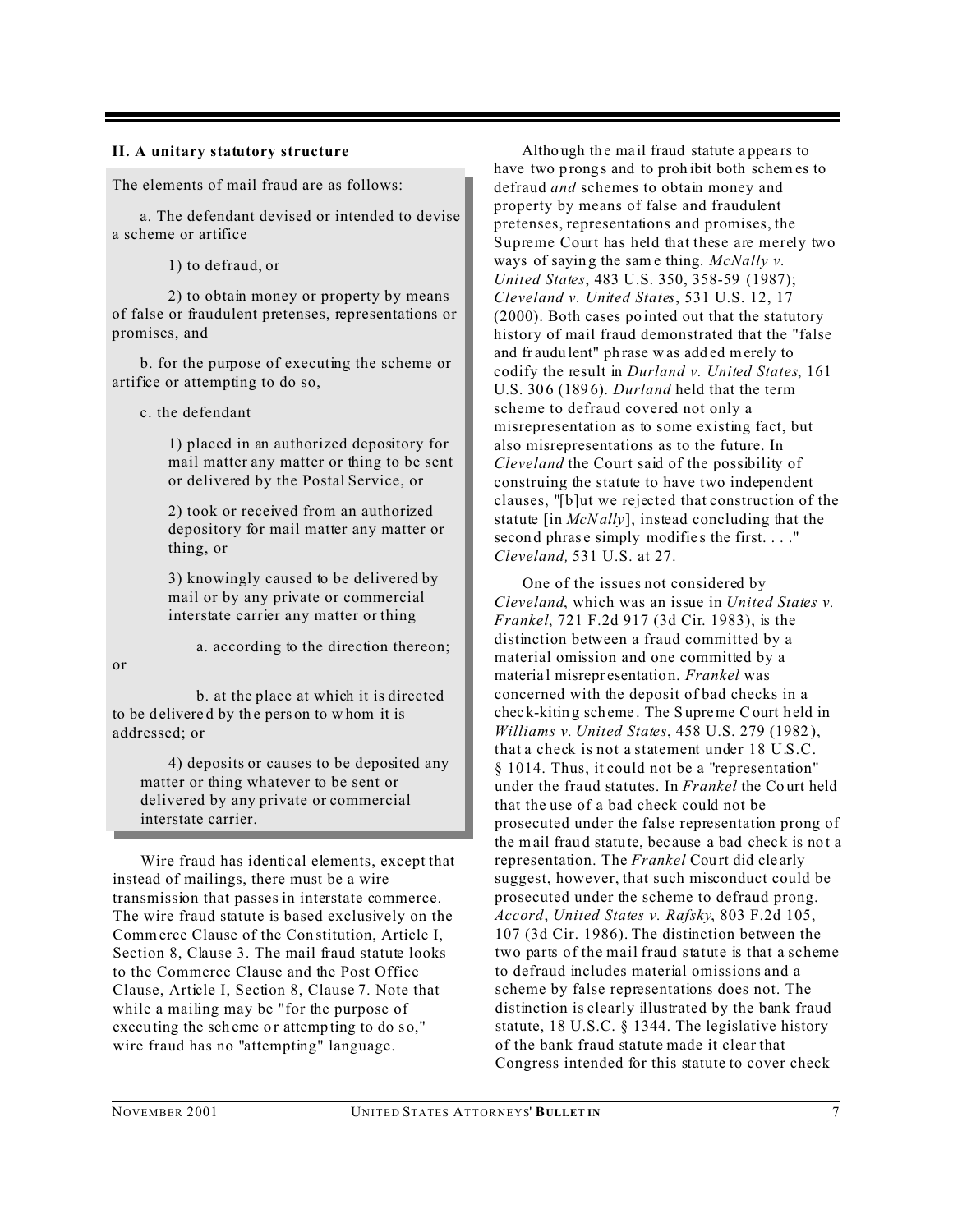kites and to get around the *Williams* decision. S.Rep. 98-225, at 663-68 (1983). Congress accomplished this through the same "scheme or artifice" language it had used in the mail fraud statute. See *Unite d State s v. Schwartz*, 899 F.2d 243, 247 (3d Cir. 1990 ).

#### **III. Success irrelevant**

It is not necessary for the defendant to gain, or for the scheme to succeed, in order to convict the defend ant. *United States v. Frey*, 42 F.3d 795, 800 (3d Cir. 199 4); *United States v. Williams*, 728 F.2d 1 402, 1 405 ( 11th Cir. 198 4); *United States v. Curtis*, 537 F.2d 1091, 109 5 (10th Cir. 1976); *United States v. Pollack*, 534 F.2d 964, 978 (D.C. Cir. 19 76); *Pritchard v. United States*, 386 F.2d 760, 765-66 (8th Cir. 1967). The victim does not have to have suffered a loss, because the crime consists merely of devising the scheme and exec uting or attempting to execute it. *Unite d State s v. Co pple*, 24 F.3d 535, 544 (3d Cir. 1994).

#### **IV. Scheme defined**

Con gress did not define "scheme or artifice to defraud" when it first coined that phrase, nor has it since. I nstea d that e xpre ssion has tak en on its present meaning from 111 years of case law. *United States v. Lemire*, 720 F.2d 1327, 1335 (D.C. Cir. 1983).

"The law does not define fraud; it needs no definition; it is as old as falsehood and versable as human ingen uity." *Weiss v. United States*, 122 F.2d 675, 681 (5th Cir. 1941 ).

A scheme to defraud is not defined according to "technical standards." "The scheme need not be fraudulent on its face, but must involve some sort of fraudulent misrepresentations or omissions reasonably calculated to deceive persons of ordinary prudence and compreh ension." *Unite d State s v. Pe arlstein* , 576 F.2d 531, 535 (3d Cir. 1978). See discussion below regarding *Neder v. United States,* 527 U.S. 1 (1999 ).

#### **V. Intent to defraud is required**

Mail fraud is a specific intent crime. The spec ific inten t requir ed, howev er, rela tes on ly to the intent to defraud. "Under the mail fraud statute, it must be shown that the defendants

poss essed the req uisite inte nt to de fraud . Proo f is required of specific intent and the defendants must either have devised the fraudulent scheme themselve s, or ha ve willfully pa rticipate d in it with kno wledge of its frau dulent na ture." *Pearlstein*, 576 F.2d at 537. (Citations omitted)

As the court in *United States v. Cusino*, 694 F.2d 185, 188 (9th Cir. 1982), put it, regarding the wire fraud statute: "The specific intent requ ireme nt und er 18 U .S.C. § 1343 pertain s to the scheme to defraud ... not to the causing of wire transmissions."

The mail fraud and wire fraud statutes are to be read *in pari materia*. The principles which apply to o ne app ly to the oth er. *E.g., United States v. Tarnapol*, 561 F.2d 466, 475 (3d Cir. 1977)*; United States v. Computer Sciences Corp.*, 689 F.2d 11 81, 118 8 n. 14 (4 th Cir. 198 2), *overruled on other grounds*, *Busby v. Crown Supply, Inc.*, 896 F .2d 83 3 (4th Cir. 19 90); *United States v. Feldman*, 711 F.2d 758, 763 n . 1 (7th Cir. 1983); *United States v. Lemire*, 720 F.2 d 1327 , 1334 n . 6 (D.C. Cir. 1983). *See also Carpenter v. United States*, 484 U.S. 19, 25 n.6 (1987 ).

Specific intent can be proven by circumstantial evidence. In the case of a lower level person in a scheme, evidence of continuing personal or professional relationships with the archite cts of th e scheme, e xcessive fin ancia l gain or extravagant expense accounts, and the defendant's role in the operation (supervisor vs. "gofer" ), are relev ant facto rs. *Pearlstein*, 576 F.2d at 541-42. A specific intent to deceive may be foun d from a mate rial misstatement made w ith reckless disrega rd of the f acts. *United States v. Boyer*, 694 F .2d 58 (3d Cir. 198 2); *United States v. Hannigan*, 27 F.3d 890, 892, n.1 (3d Cir. 1994).

Although "good faith" is the opposite of having an intent to defraud, once the court has given a jury proper instructions on the elements of the offense, it is not required to give a further charge on goo d faith. *United States v. Gross*, 961 F.2d 1097 (3d Cir. 1992).

#### **VI. Intent to use mails not necessary**

It is not necessary that the scheme contemplate the use of the mails as an essential element, nor is it necessary for the government to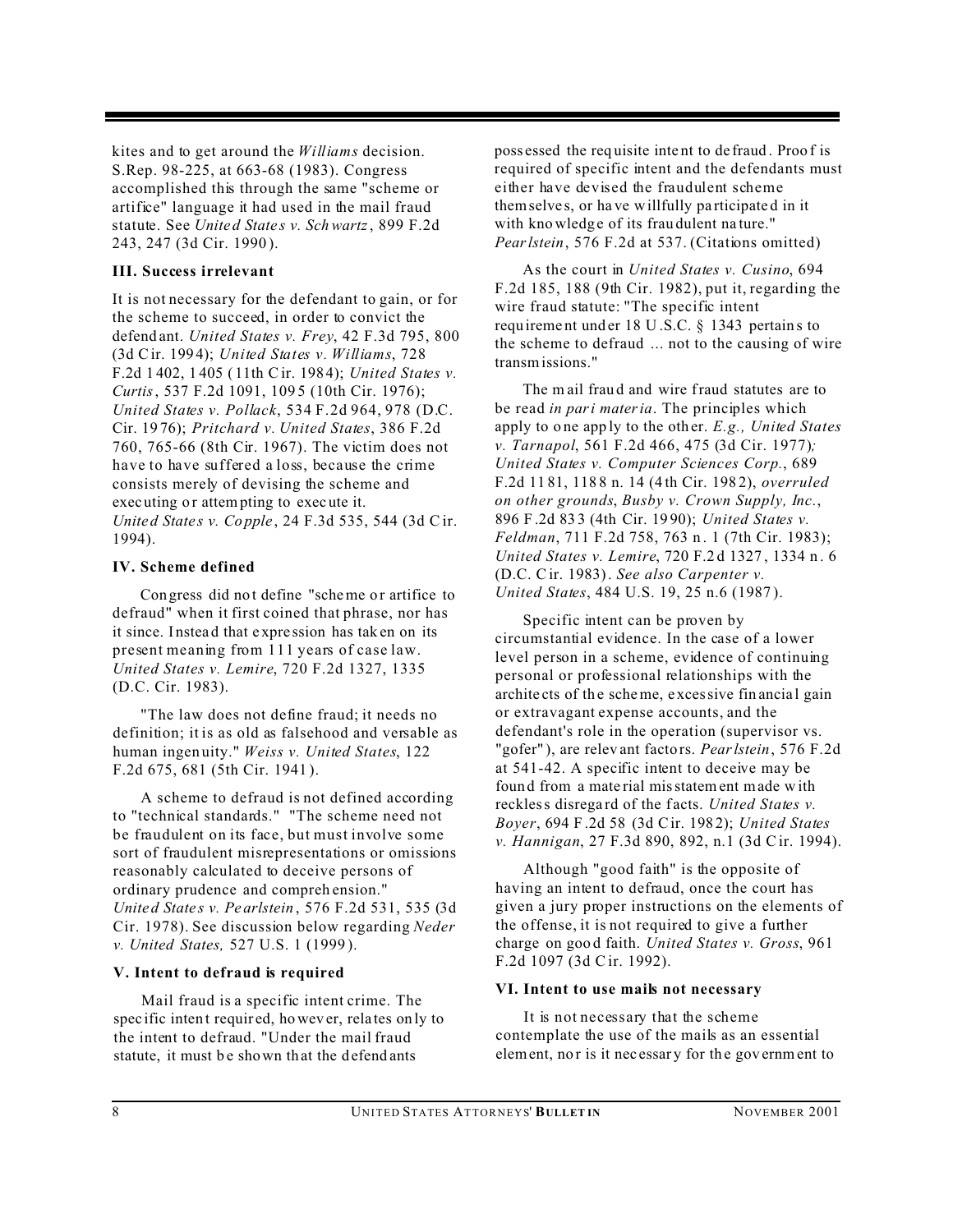show that the defendant mailed anything, as long as he caused it to be mailed. *Periera v. United States*, 347 U.S. 1 (1954). The defendant does not actually have to know that the mails were used an d, *a fortiori*, *the mailing d oes n ot hav e to be willful* (devising the scheme is the willful act). "Where one does an act with knowledge that the use of the mails will follow in the ordinary course of business, or where such use can reasonably be foreseen, even though not actually intended, then he 'causes' the mails to be used." *United States v. Periera*, 347 U.S. at 8-9.

Where one devises a s cheme which will involve the use of attorneys to make claims and file law suits, the use of the mails to forward claims to insurance carriers and to send pleadings to opposing counsel is reasonably foreseeable. *Unite d State s v. Le bovitz*, 669 F.2d 894 (3d Cir.19 82); *United States v. Sturm*, 671 F.2d 749 (3d Cir. 1982). Similarly, where one expects a payment from an insurance carrier, the mailing of a che ck from the insura nce c omp any is reaso nably foresee able. *United States v. Tiche*, 424 F.Supp. 996 (W .D.Pa.), *aff'd. mem .,* 564 F.2d 90 (3d Cir. 1977 ). It is imp ortan t to emphasize tha t *Periera* held that there are two ways to meet the knowledge requirement of the statute: first, by showing that the defendant had actual knowledge that the mails would be used (subjective proo f); or, second, by showing that, regardless of the defen dant's actual know ledge, it was reasonably foreseeable that the mails would be used (obje ctive p roof). The s ame stand ard ap plies w ith respec t to wire fra ud. *Unite d State s v. Be ntz*, 21 F.3d 37, 40 (3d Cir. 1994 ).

#### **VII. The "in furtherance" requirement**

The mailing involved must be "in furtherance" of (or in the language of the statute – "for the purpose of executing") the scheme. The use of the mails need not, itself, be an essential element of the scheme. It is enough that the use of the mails merely furthers the scheme. *United States v. Maze*, 414 U.S. 395, 400 (19 74).

We do not wish to be understood as intimating that, in order to constitute the offense, it must be shown that the letters so mailed were of a nature calculated to be effective in carrying out the fraudulent

scheme. It is enough if, having devised a scheme to defraud, the defendant, with a view of executing it, deposits in the post office letters, which he thinks may assist in carrying it into effect, although, in the judgment of the jury, they may be absolutely ineffective therefor.

*Durland v. United States*, 161 U.S. 306, 315 (189 6); *Unite d State s v. Ca rdall*, 885 F.2d 656, 680 (10th Cir.1989)*; United States v. Finney,* 714 F.2d 420, 422-23 (5th Cir. 1983)*; United States v. Lea,* 618 F.2d 426, 430 (7th Cir. 1980)*; United S tates v. Ad amo,* 534 F.2d 31, 36 (3d Cir. 1976)*; United States v. S treet,* 529 F.2d 226, 228 (6th Cir. 1 976).

Ma ilings w hich a re pur ely inc identa l, howe ver, are n ot cove red. *United States v. Tarnapol*, 561 F.2d 466 (3d Cir. 1977). In *Tarnapol* the Court held that the regular mailing of invoices which would have occurred anyway were not mailings "in furtherance." *See also*, *United S tates v. Cr oss,* 128 F.3d 145 (3d Cir. 1997).

Ma ilings w hich a re don e after the sch eme is comp leted are n ot cove red. *United States v. Maze,* 414 U.S. 395 (1974). In *Maze* the Court held that where the defendants used a stolen credit card, the mailings of the credit card slips by the merchant to the bank after the sale had been com pleted were not "in furtherance," because they were done after the defendants had completed the scheme. They had gotten what they wanted and did not care what the merchant did with the credit card slip afterward. Howe ver, as long as the mailing is part of the e xecu tion of the fra ud, or closely related to the scheme, a mail fraud charge will lie. *United States v. Brown*, 583 F.2d 659 (3d Cir. 1978).

Thus, two pitfalls to look out for are mailings done after the scheme has succeeded and mailings which would have been made anyway and which did not further the scheme. There are two ways in which mailings done after the perpetrator has obtained the money can be in furtherance. The first is in a continuing scheme, where each mailing furthers the fraud. The second is a lulling letter.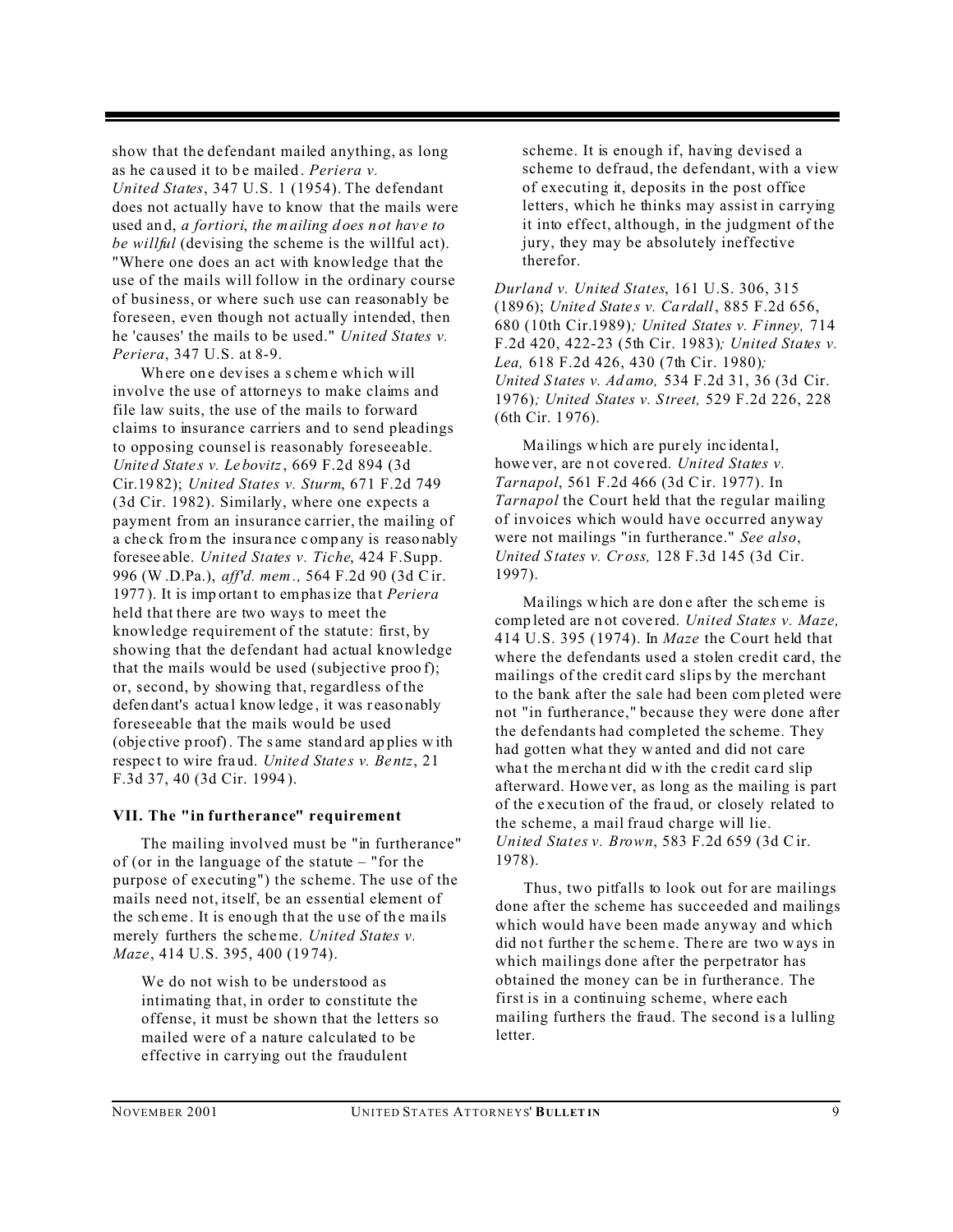#### **A. Continuing scheme**

In *Schmuck v. United States*, 489 U.S. 705 (198 9), the mailin gs of title work to the sta te bureau of motor vehicles to obtain new titles, sent after the sale of vehicles on which the odom eters had been rolled back, were held to be covered by the statute, because of the continuing nature of the fraud. This distinguished the case from *Maze* because the deal was not really complete until the purchaser received the completed new title from the state motor vehicle bureau. If the purchaser did not get the new title, the scheme would have collapsed.

In *United S tates v. Morelli,* 169 F.3d 798 (3d Cir. 1999), the defendants established a "daisy chain" to avoid the payment of the diesel fuel excise tax. (Diesel fuel and home heating oil are the same. The government taxes diesel fuel, but exempts home heating oil from taxation. This tax structu re req uires c ertifica tions o f the ultim ate disposition of the fuel and the payment of the excise tax when home heating oil is sold for diesel fuel.) A daisy chain consists of a number of companies that sell the fuel. The conspirators designate one company to pay the excise tax (the "burn company") and that company fails to do so. There was a series of payments up the chain. The defendants argued that any exchanges up the chain befor e the "b urn compa ny" were no t in furtherance of the fraud, because the fraud did not occur until the "burn company" failed to pay the taxes. The Third Circuit held that because the entire program constituted one large ongoing fraud scheme, each wiring furthered the tax scheme and helped to create the proceeds in each succee ding series of tran sactions.

More precisely, each wiring, including those that occurred before a particular transaction, made it more difficult for the government to detect the entire fraudulent scheme or any particular fraudulent transaction or series of transa ctions. In sum , the money gaine d in each series of transactions (save the initial one) was the proceeds of wire fraud because the money was the proceeds of a fraud that was furthered by the prior wirings.

*Id.* at 807 (footnote omitted).

#### **B. Lulling letters**

The second type of post success mailing that is "in furtherance" is the lulling letter. Letters which are sent after the scheme has been completed, but which "were designed to lull the victims into a false sense of security, postpone their ultimate complaint to the authorities, and therefore make the apprehen sion of the defendants less likely th an if no m ailing had taken pla ce," *United States v. Maze*, 414 U.S. at 403, are mailings in further ance. *See also*, *United States v. Lane*, 474 U .S. 438 (198 6); *United States v. Lebo vitz*, 669 F.2d 894 (3d Cir. 1982). Letters promising to repay money to victims can be lulling letters, if done to avoid lawsuits and complaints which could jeopardize the scheme. *Unite d State s v. Otto* , 742 F.2d 104 (3d Cir. 1984).

In *United States v. Ashman*, 979 F .2d 46 9 (7th Cir. 1992), brokers on the Chicago Board of Trade worked together to fix the prices of commodities and defeat the open market system. The mailings were the confirmations of the purchases and sales which served as representations that the trades had been exec uted in the op en market. T he co urt held that these mailings were in furtherance, even though the fraud was already completed, because they prevented customers from checking whether they got the best price available.

#### **VIII. Mailing requirement**

It is necessary to prove that the item which was sent was, in fact, mailed. With the number of private courier services available today, it is not sufficient to have a witness say that the item was "sent." Such a statement, without further clarification, does not meet the mailing requirement. *United States v. Hart*, 693 F.2d 286 (3d Cir. 1982). In addition, "[a]lthough circumstantial evidence may be used to prove the elements of mailing essential to conviction under § 1341, reliance upon inferences drawn from evidence of standard business practice without spec ific refe rence to the mailing in question is insufficient." *United States v. Burks*, 867 F.2d 795, 797 (3d Cir. 1989). In *Burks* the testimony of a secretary that 99% of the items were mailed was held to be insufficient. The continuing validity of *Burks* was called into question by *United States v.*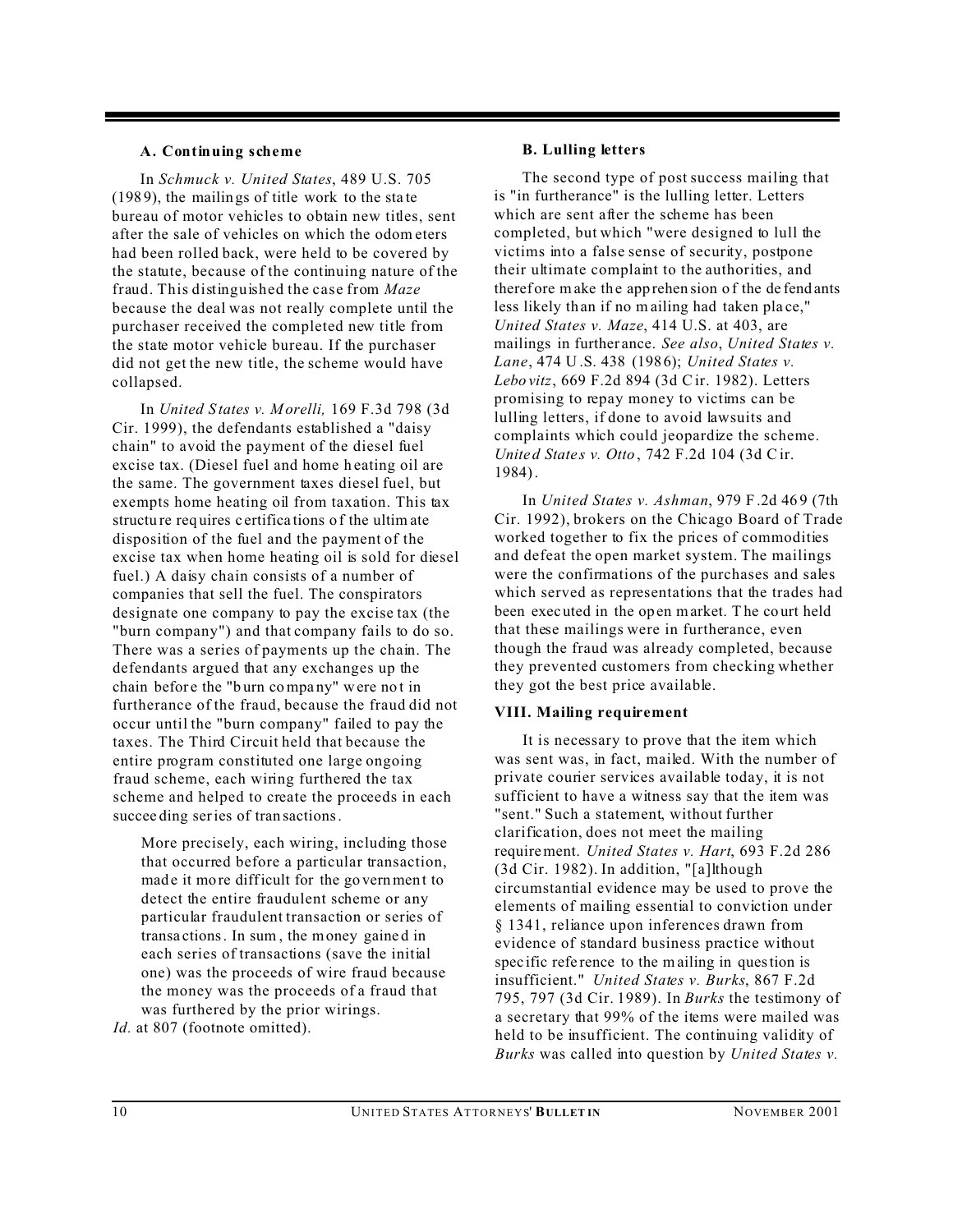*Hannigan*, 27 F.3d 890 (3d Cir. 1994). Because *Hannigan* was not an *en banc* decisio n, it cou ld not overrule *Burks*. In *Hannigan,* a witness was able to testify about the specific document and show that the records of the company demonstrated that it had been sent to the mail room to be mailed and was not to be picked up. According to the Court, this cured the failure in *Burks* of not having testimony about the specific mailing. However, in *Hannigan* the witn ess did not testify abo ut ma il room proce dure s and could not sa y if som eone had c ome to the mail room to pick up the document. Thus, there was no testimo ny ab out ge neral b usine ss pra ctice w ith respect to the mail room.

In *United States v. Cohen*, 171 F.3d 796 (3d Cir. 1999), the bookkeeper for Butler Foods testified that after invoices were prepared, they were placed in envelopes, run through the postal meter, and put in a United States mail bin which one of the defendants to ok to the post office in his car. She testified that Butler Foods never used any delive ry me thod o ther tha n the U nited S tates mail for any of its invoices, and that the invoices at issue were han dled in the normal man ner. A manager at the company testified that it was standard practice to pick up the invoices in the mail bin and drop them off at the post office, and that he himself did this on occasion. Finally, an acco untan t for the Thriftw ay sto res testified tha t it was n orma l busin ess pr actice for his company to receive Butler Foods' invoices through the Unite d State s mail. T he co urt held that this testimony provided sufficient evidence that Butler routinely delivered its invoices through the United States Mails and was sufficient proof of the mailing.

For fraud schemes starting after, or continuing after September 13, 1994, this concern about how an item was sent will be lessened. Congress added the words "or deposits or causes to be deposited any matter or thing whatever to be sent or delive red by any private or commercial interstate carrier...." to the mail fraud statute. (P.L. 102- 322). The effect of this amendment is to give the mail fraud statute two constitutional bases — the Postal clause (Article I, Section 8, Clause 7, "Congress shall have the Power . . . To establish Post Offices and post Roads . . . .") and the

Commerce Clause. (Article I, Section 8, Clause 3, "Con gress shall ha ve the Power ... To regula te Commerce . . . among the several States . . . .") This amen dme nt, how ever, will not solve all prob lems in this are a. Pro secu tors still h ave to prove that the carrier was either the Postal Service or some other carrier which is involved in interstate commerce. A person picking up the document or the use of some carrier not involved in interstate commerce will not satisfy even the expanded mail fraud statute. It is unlikely that the government would have won *Hart*, *Burks* or *Hannigan* even with this amendment. In none of those cases did the government establish how the item was delivered. However, since Congress made the crime delivery by an interstate commercial carrier, and not interstate delivery, intrastate deliveries are covered whether the item was sent by the Postal Service or by a commercial carrier. *Unite d State s v. Ph otogr amm etric Data Services, Inc.*, 259 F. 2d 229, 246-49 (4th Cir. 2001); *United States v. Marek*, 238 F.3d 310, 318 (5th Cir. 2 001)(e n banc ), *cert. denied \_\_* U.S. \_\_, 2001 WL 410327 (10 /1/2001).

It is not necessary that the false representations themselves were transmitted by mail or that the mailings went to or from the intended victim. *Periera v. United States* 347 U.S. 1 (195 4).

#### **IX. The materiality requirement**

In *Neder v. United States*, 527 U.S. 1 (1999), the Supreme Court held that materiality is an elemen t of a scheme to d efraud . *Neder* involved the interpretation of the mail, wire and bank fraud statutes. The Court held that the term fraud had a common law meaning that required that the misrepresentation or omission be material. The amo rpho us lan guag e that sometimes app ears in cases must be read in light of this limitation. For example, in *Unite d State s v. Go ldblatt*, 813 F.2d 619, 624 (3d Cir. 1987), the court wrote: "The term 's chem e to de fraud ,' however, is not ca pable of pre cise de finition . Fraud inste ad is measu red in a particular case by determining whether the scheme demonstrated a departure from fund ame ntal ho nesty , mora l uprig htness or fa ir play and candid dealings in the general life of the comm unity."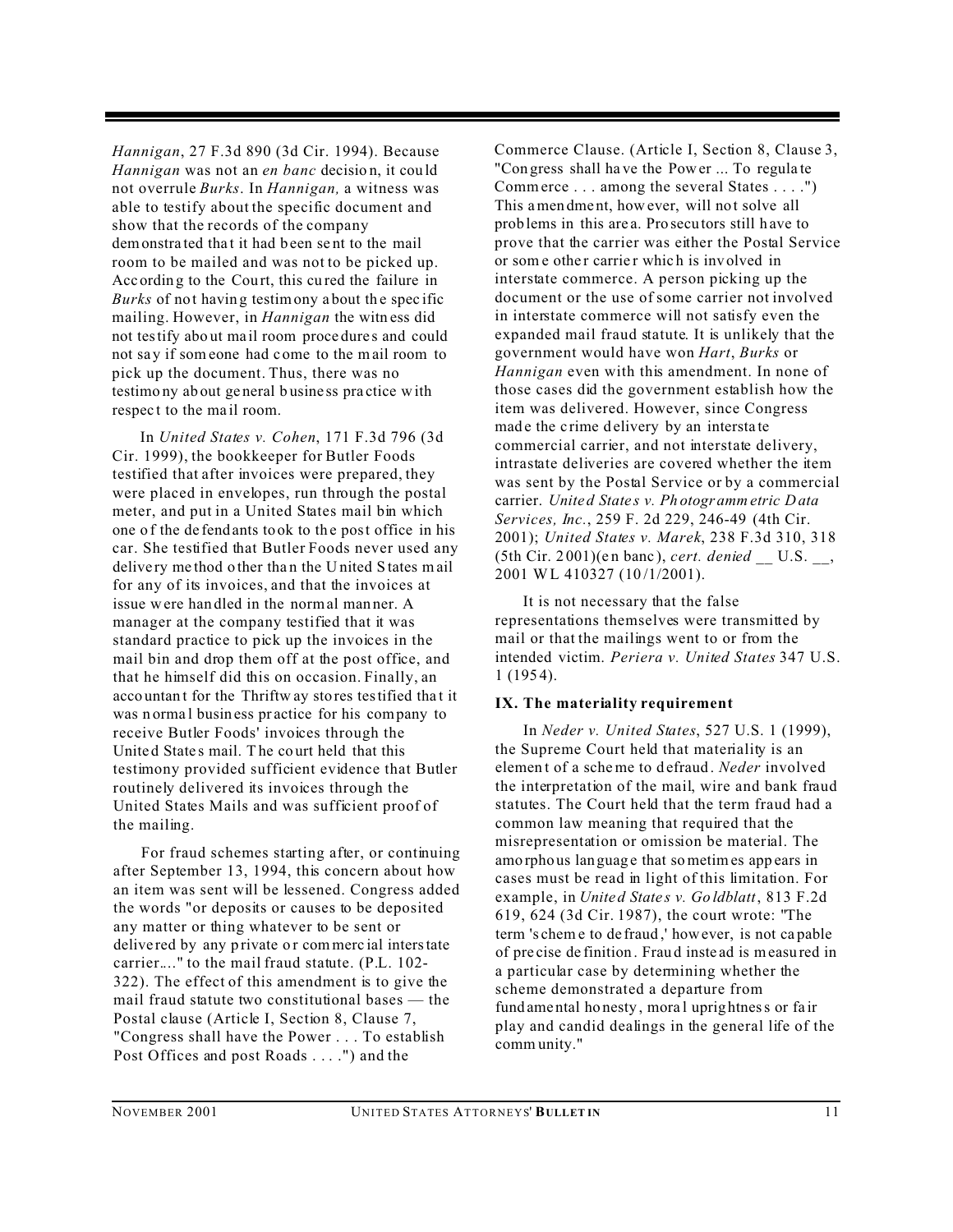After *Neder,* there must be some material misrepresentation or omission in order to have a crime. *Compare*, *United States v. Frankel*, 721 F.2d 91 7, 921 (3 d Cir. 19 83)(Slo viter, J., concurring). This should not be a problem in most cases. For example, in a bad check case, while the depositing of a ch eck is no t a stateme nt, *Williams v. United States*, 458 U.S. 279 (1982 ); *United States v. Frankel*, 721 F.2d at 917, the depositing of a bad check clearly involves a material omission – the failure of the depositor to tell the bank that the check will be dishonored. Thus, *Neder* should not have any effect upon our ability to charge the cases that we usually charge.

*Neder* will also have an impact upon our jury instructions. Because materiality is an element of fraud, it is a m atter for the jury to de cide. *Neder*; *Unite d State s v. Ga udin*, 515 U.S. 506 (1 995). W e must submit a proposed jury instruction on the issue. *Gau din* stated that a false statem ent is material if it has a "natural tendency to influence, or is capable of influencing, the decision of the decision -mak ing bod y to wh ich it was a ddress ed." (Internal quotations and citations omitted). *Gau din*, 515 U.S. at 509.

*Neder*, 527 U.S. at 22, quoted the Restatement (Second) of Torts, § 538 (1976) to define materiality, saying that a matter is material if:

(a) a reasonable man would attach importance to its existence or nonexistence in determining his choice of action in the transaction in question; or

(b) the maker of the representation knows or has reason to know that its recipient regards or is likely to regard the matter as important in determining his choice of action , althou gh a re ason able man would not so regar d it.

*Neder* will have no impact upon the traditional d rafting of fraud ind ictments. *Neder* only holds that materiality is an element of fraud and that when we use the term "fraud" in an indictment, we are necessarily alleging the conce pt of ma teriality. *Neder* does not say that we need to allege that the misrepresentation or omissio n was m aterial.

Finally, at lea st in theory , *United States v. Wells*, 519 U.S. 482 (1997) (holding that materiality is not an element of 18 U.S.C. § 1014 ), may have an impact upon some charging decision s. *Wells* held that when Congress used the term "false" in § 1014, it did not include a requ ireme nt of materiality . Any false statement in a loan application is covered by the statute, whe ther the statement is material or not. This could mean that if the defendant is charged with devising or exec uting a schem e and artifice to obtain property by means of false (but not fraudulent) representations, materiality is not an element. Th is "cute " draftin g wa s certa inly implied in *Neder*, 527 U.S. at 23 n. 7, but it has not ye t been tested in court.

#### **X. Sta tus of victim**

The victim's negligence is not a defense. However, there is a debate about whether it was reasonable for the victim to be deceived. For example, the following quotes show one side of the arg ume nt:

The v ictim's n eglige nce is n ot a de fense to criminal conduct. The truth about virtua lly eve ry sch eme to defr aud c ould be obtained if the gull were clever and diligent enough. The truly careful are, perhaps, never defrau ded because they a re not deceived by the artifice. The laws protecting against fraud are most needed to protect the careless and the naive from lupine predators, and they are designed for that pu rpose.

*United States v. Kreimer*, 609 F .2d 12 6, 132 (5th Cir. 1980).

To the extent that [defendant] is arguing that the victim was negligent in ignoring Johns' advice and in failing to review the Schedules A, we reject the relevance of those allegations, even if true. The neglig ence of the v ictim in failing to disco ver a fraud ulent s chem e is not a defen se to crimina l cond uct.

*Id. United S tates v. Co yle,* 63 F.3d 1239, 1244 (3d Cir. 199 5). *See also*, *Unite d State s v. Maxwe ll*, 920 F.2d 1028 , 1036 (D.C. Cir. 1990); *United States v. Brien*, 617 F.2d 299, 311 (1st Cir. 1980 ); *Lemon v. United States*, 278 F.2d 369, 373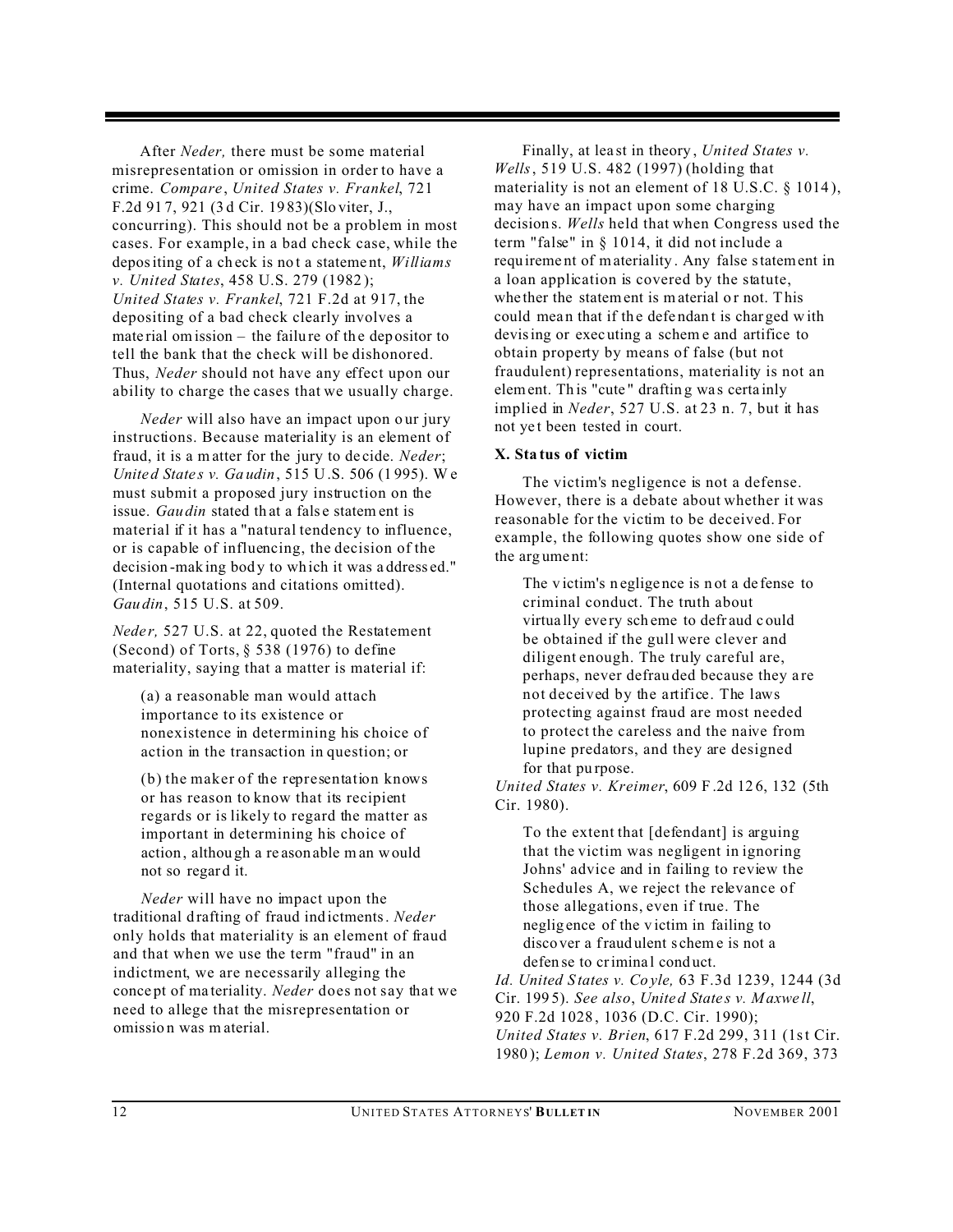(9th Cir. 1960). On the other hand, some cases say that the scheme must be calculated to deceive person s of ord inary pr udenc e. *E.g., United States v. Pea rlstein*, 576 F.2d at 535 ("The scheme need not be fraudulent on its face, but must involve some sort of fraudulent misrepresentations or omissions reasonably calculated to deceive persons of ordinary prudence and compreh ensio n."); *United States v. Brown*, 79 F.3d 1550, 1557 -62 (11th Cir. 1996). In *United States v. Masten*, 170 F .3d 79 0, 795 (7th Cir. 1999), the Seventh Circuit explained that the reasonable person an alysis is relevant only where the de fend ant cla ims tha t he did not inte nd to deceive anyone. In that special case, the reaso nable perso n stan dard helps a jury to determ ine if the defen dant h ad the intent to defraud. The facts of the Eleventh Circuit case, *Brown*, would support this interpretation of the reaso nable perso n requ ireme nt.

*Neder*'s definition of materiality may provide some guidance. *Neder* adopts the Restatement's language that the fraudulent representation or omission must be such as to de ceive a reas onab le perso n. Howev er, if the defen dant k nows that his listener is relying upon the representation, then even if a reasonable person would not consider the point material, the statement is material. By analogy, a scheme has to be such as to deceive a reasonable person. Nevertheless, where the defendant knows that his victim is being taken in, it does not matter if no reasonable pers on would be dec eived.

#### **XI. Failure to disclose**

Neither *Neder* nor *Cleveland* changed existing law regarding non-disclosure. The courts have long said that fraud may be fou nd not only where there is an affirmative misrepresentation, but also where there has been a deceitful concealment of materia l facts. *Unite d State s v. Ola tunji*, 872 F.2d 1161 , 1167 (3d Cir. 198 9); *United States v. Pearlstein*, 576 F.2d at 535 (3d Cir. 1978); *United States v. Bush*, 522 F.2d 641, 651 (7th Cir. 1975) .

We find no case law in this circuit to substantiate a claim that the misrepresentation must be active. Instead, we find that an essential element of mail fraud is that the

defen dant p ossess the sp ecific in tent to defraud, and that the intent to defraud be evidenced in any way, including non-action on the part of the defendant. Fraud, for purposes of a mail fraud conviction, may be proved through the defendant's non-action or non- disclo sure o f mate rial fac ts inten ded to create a f alse or fra udulen t represe ntation.

*United States v. O'Malley*, 707 F.2d 1240, 1247 (11th Cir. 1983). *See United States v. Neder*, 197 F.3d 1122, 1125, 1130 (11th Cir. 1999) (discu ssing Ned er's co ncea lmen t of ma terial fa cts and affirming the conviction after remand from the Supreme Court). The Supreme Court's opinion in *Neder* specifically referred to fraud as being committed by material misrepresentations or omissio ns. *Neder*, 527 U.S. at 22 (1999).

#### **XII. Generally no need to cite 18 U.S.C. § 2**

Both the mail and wire fraud statutes have their ow n cau sing la ngua ge. Re lying u pon th is language instead of the "willfully caused" langu age of 18 U.S.C.  $\S$  2, obviates the need to have the jury instructed on the issue of willfuln ess, which c an be come a pro blematic issue. *See e.g.*, *United States v. Curran*, 20 F.3d 560 (3d Cir. 1994).

#### **XIII. Single vs. multiple schemes**

One should be aware of the danger of charging multiple schemes in a single mail fraud. The concept is similar to that of single vs. multip le conspirac ies. A m ail fraud scheme is different from a conspiracy, however, because a conspiracy requires an agreement, while a fraud scheme only requires that the defendants participated in the same scheme, even if they had no agre emen t. *United States v. Camiel*, 689 F.2d 31, 35 (3d Cir.1982)("A conspiracy requires the existence of an agreement among the alleged cocons pirators, but th e fede ral ma il fraud statute requires only that the co-schemers participate in a common scheme. Thus, it is the existence of a common scheme, and not any agreement among the parties to participate in it, that is critical."); *United States v. Maker*, 751 F.2d 614, 625 n.8 (3d Cir. 1984)("a single scheme is shown when the evidence showed 'a common goal, operations carried out in virtually identical manner, and an overlapping of participants. . . .'" No requirement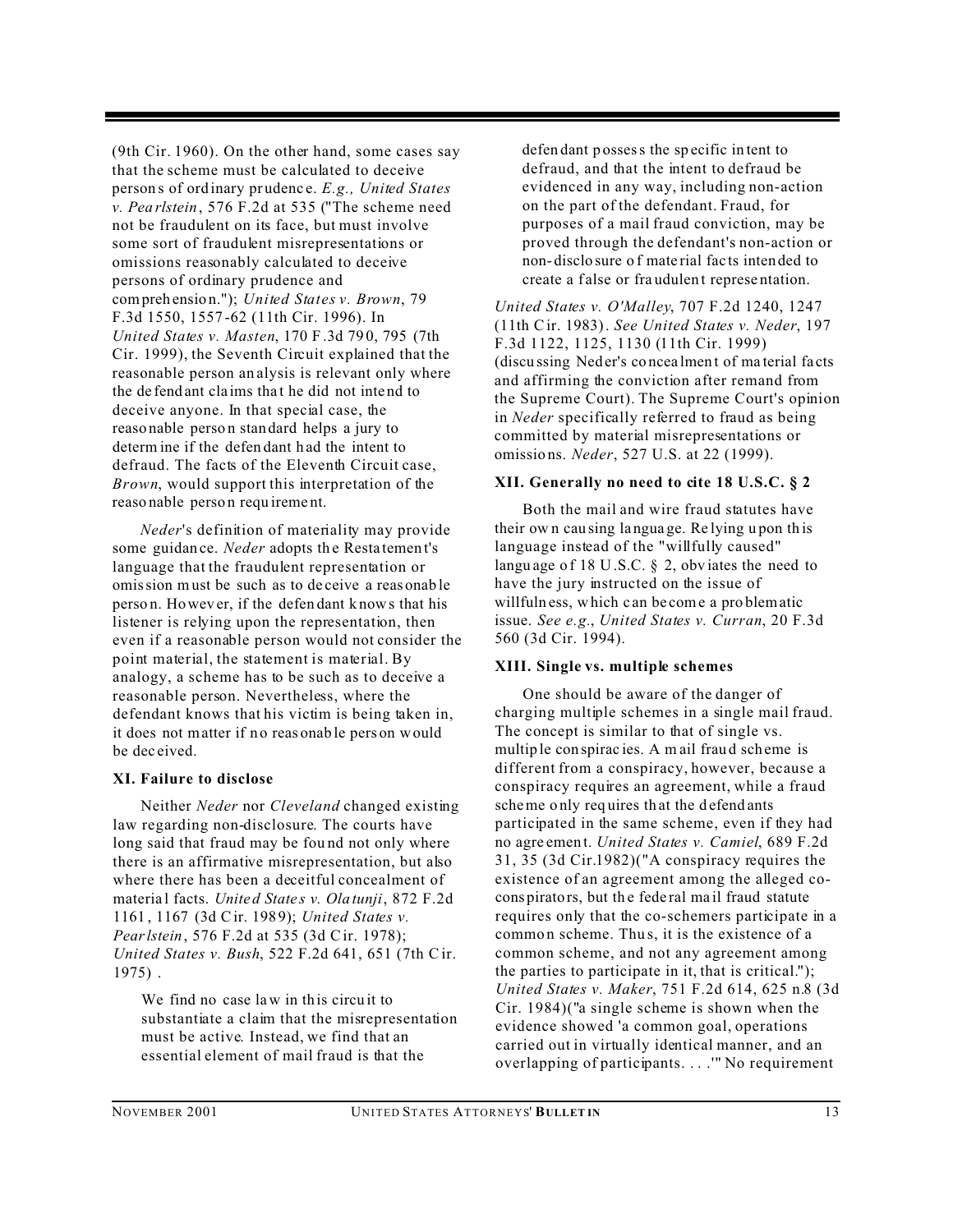that the entire scheme be planned at the outset, nor is the scope of the scheme determined by the defendant's state of mind at the initial alleged incident of mail fraud. Fact that more than one insura nce c omp any d efrau ded d oes n ot ma ke this multiple schemes.). In *Camiel*, two different grou ps vie d for c ontro l of the P hilade lphia Democratic City Committee. One ousted the other. However, at different times, both ran a noshow state job scheme for party loyalists. The Third Circuit reversed the convictions, holding that alth ough the ind ictme nt cha rged all defendants in one schem e, the schemes were separate.

#### **XIV. Withdrawal**

As noted above, a conspiracy requires an agreem ent wh ile a schem e does n ot. *United States v. Bibby*, 752 F.2d 1116, 1124 (6th Cir. 1985)*; Camiel*, 689 F .2d at 3 5; *United States v. Read*, 658 F.2d 1225, 1238 (7th Cir.1981). One cons eque nce o f this distinction is that some c ourts have held that withdrawal is not a defense to a scheme charge, although it is a defense to a cons piracy charg e. The rationa le is that a conspiracy requires an agreement from which one can withdraw. Since a fraud scheme does not require agreement, withdrawal is not possible. *Read*, 658 F.2d at 1238:

The elements of the offenses are, however, different. The predicate for liability for conspiracy is an agreement, and a defendant is punished for his membership in that agreement. Mail and securities fraud, on the other hand, punish the act of using the mails or the securities exchanges to further a scheme to defraud. No ag reeme nt is nece ssary. A party's "withdrawal" from a scheme is therefore no defense to the crime because membership in the scheme is not an element of th e offe nse. Spiege l is liable for mail fraud as a principal or as an aider and abettor, not a conspirator. As an aider and abettor, Spiegel need not agree to the scheme. He need only associate himself with the criminal venture and participate in it.

*But see United States v. Lothian*, 976 F.2d 1257, 1263 (9th Cir.1992):

Althou gh we find the Seventh Circuit's rationale in *Read* instruc tive in determining the proper contours of the withdrawal defense when a fraudulent scheme is c harg ed, we do n ot find it entirely applicable to Lothian's offenses. In our view the liability for substantive fraud offen ses is b ased on pa rticipatio n in a frau dulen t schem e, for in this circ uit a defen dant w ho is a " know ing pa rticipan t" in such a scheme is vicariously liable for co-schemers' uses of the mails or wires. *[United States v.] Dadanian*, 818 F.2d [1443 ] at 1446 [(9th Cir. 1 987, *modified,* 856 F.2d 1391 (1988). Withdrawal ends the defendant's knowing participation, and therefore can negate the element of use of the mails or wires. At the same time, however, withdrawal will not shield a defendant from liability for uses of the mails of wires that are an inevitable consequence of actions taken while a participant in the scheme. Thus in *Read*, for ex amp le, the d efend ant was liable despite his resignation because he had "directed the inventory inflation scheme which largely contributed to the false stateme nts conta ined in the mailings.... The m ailings ... were an ine vitable consequence of his actions.

#### **XV. Multiple counts**

Although the statute was designed to punish frauds, the gist of the offense is the use of the mails. *United States v. Tarnapol*, 561 F.2d 466, 471 ( 3d Cir. 197 7); *United States v. Brown*, 583 F.2d 659, 664 (3d Cir. 1978). Thus, each mailing is a separate offense and should be charged in a separa te count of the indic tment. *Badders v. United States*, 240 U .S. 391 (191 6); *United States v. Ledesma*, 632 F.2d 670, 678 (7th Cir. 1980)*; Unite d State s v. Stu ll*, 743 F.2d 439, 444 (6th Cir. 1984 ); *United States v. Saxton*, 691 F.2d 712, 714 (5th Cir. 1 982).

#### **XVI. Venue**

Mail fraud has its own venue paragraph in 18 U.S.C. § 3237(a) which provides: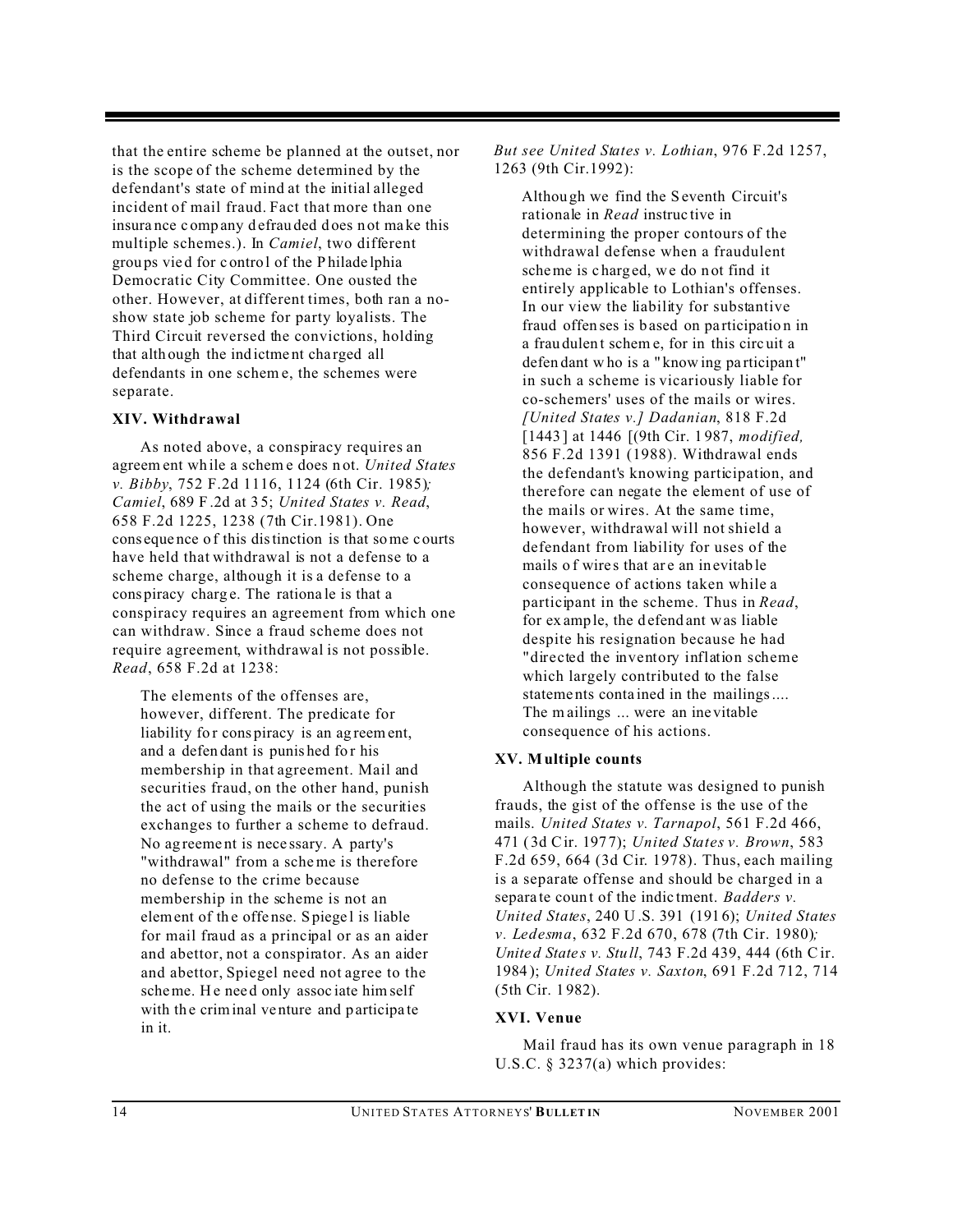Any offense involving the use of the mails, transportation in interstate or foreign commerce, or the importation of an object or person into the United States is a continuing offense and, except as otherwise provided by enactment of Congress, may be inquired of and prosecuted in any district from, through, or into whic h suc h com merc e, ma il matter, or imported object or person moves.

In *United States v. Brennan*, 183 F.3d 139 (2d Cir. 1999 ), how ever, the co urt held that this statute does not apply to the mail fraud statute. The court held that the crime is committed by the depositing or the delivery of an item. In *Brennan* the mail was sent from Manhattan in the Southern District of New York, but the crime was charged in the Eastern District of New York on the theory that the mail had been sent out of either Kennedy or LaGuardia airports. Analyzing the history of the statute and the constitutional venue protections, the court held that venue was not proper in the Easte rn District.

#### **XVII. The deceived and the defrauded**

If the defendant lies to A to get money from B, is there a violation of the mail fraud statute? The circuits are split on this. In *United States v. Blumeyer*, 114 F.3d 758 (8th Cir. 1997), the defendants gave false financial information to the state's Division of Insurance which allowed the company to remain in business and to avoid closure due to insolvency. This permitted the company to stay open and continue to collect premiums. The court held that "a defendant who makes false representations to a regulatory agency in order to forestall regulatory action that threate ns to impede the de fend ant's sc heme to obtain money or pro perty from others is guilty of conducting a scheme or artifice ... for obtaining money or property by means of false or fraudulent pretenses, representations, or promises." *Id*. at 768. Thus, lying to the government, which permitted the defendants to keep the license which allowed them to collect premiums from the policy holders, was held to be a violation of the statute. The same result was reached in *United States v. Cosentino*, 869 F.2d 301, 307 (7th Cir. 1989).

In *United States v. Lew*, 875 F.2d 219, 221 (9th Cir. 1989), on the other hand, a lawyer who submitted false information to the government regarding his immigration clients was charged with defrauding his clients of the money they paid for fees. The court read *McNally v. United States,* 483 U.S. 350 (1987), to require that the intent must be to obtain money or property from the one who is dece ived. Since the deception was made to the government, while the money came from the clients, the court reversed the conviction. In *United States v. Sawyer*, 85 F.3d 713, 734 n.18 (1st Cir. 1996), the court w rote, "In any event, Sawyer's deceptive conduct toward Hancock, alone, cannot form the basis of this honest services fraud conviction. Rather, the alleged victims of the mail fraud – here, the state and the public – must be the ones deceived." This split was n oted m ost rec ently, b ut not re solve d, in *United States v. Frost*, 125 F.3d 346, 360 (6th Cir. 1997)(collecting cases).

#### **XVIII. Honest services**

The mail fraud statute also covers the defrauding another of the "intangible right of honest services." 18 U.S.C. § 1346. This was once referred to as the "loyal and faithful services" theory of mail fraud and it had been considered a valid mail fraud theory for over forty years. Then the Supreme Court decided *Unite d State s v. McNally* , 483 U.S. 350 (1987 ), and eliminated this theory as a valid basis for a mail fraud prosecution. On November 18, 1988, 18 U.S.C.  $\S$  1346 went into effect, partially restoring this conc ept. *Cleveland v. United States*, 531 U.S. 12 (2000). Thus, for schemes devised and completed prior to November 18, 1988, loyal and faithful services is not a valid theory. For schemes completed prior to that date, an indictment must charge a loss of money or prop erty. Lost inta ngible rights a re not s ufficie nt. However, loss of rights in intangibles which constitute p roperty will suffice . *United States v. Carpenter*, 484 U.S. 19 (1987)(right of Wall Street Journal to have information gathered remain confidential until publication; writer of Journal's "Heard on the Street" column gave tips he ha d gain ed as a reporter to frie nds to trade in the market before the information was published in the Journal; held while the statute did not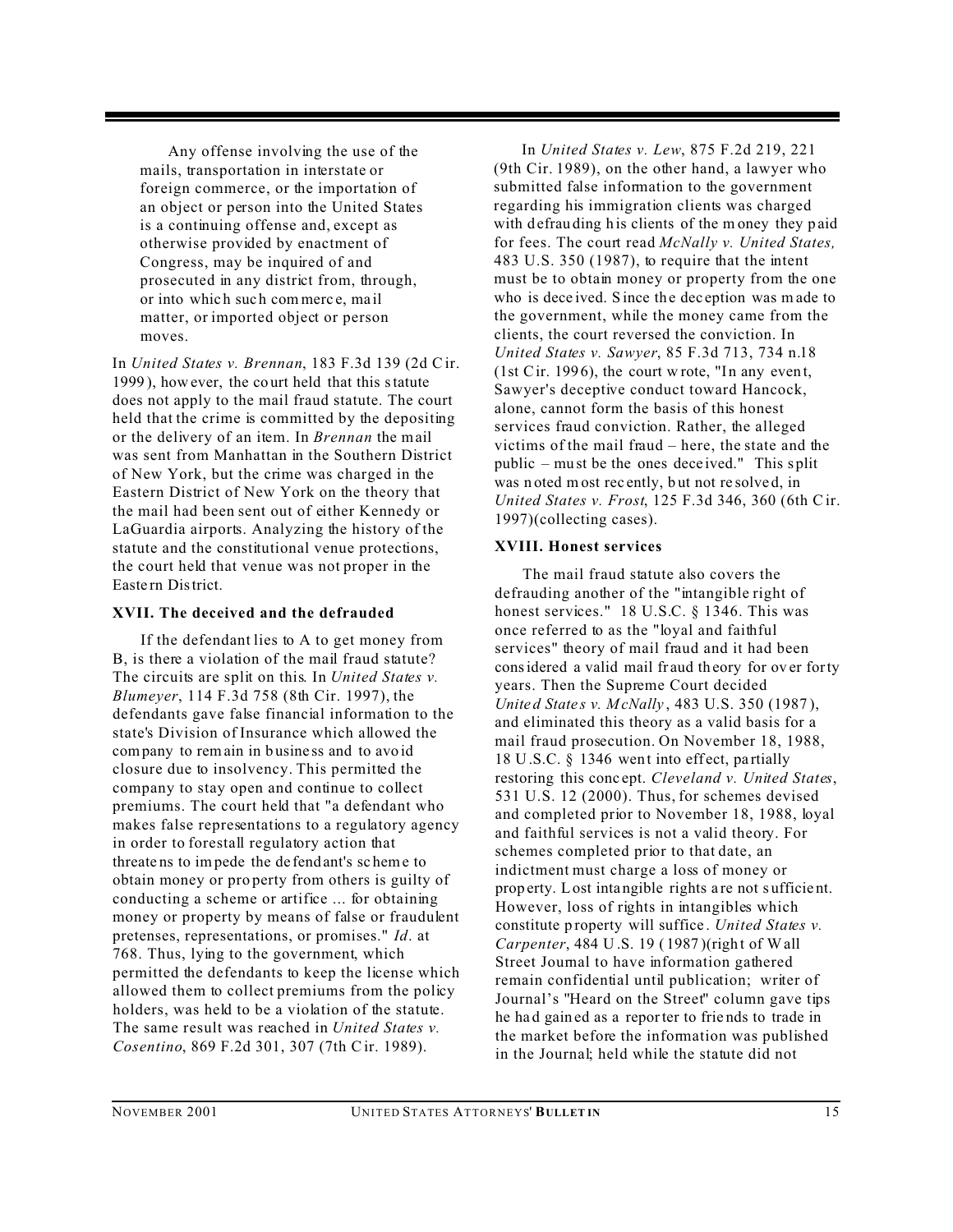protect the Journal's intangible right to the writer's "loyal and faithful" services, it did protect its right to keep this info rmatio n con fiden tial until the Jo urna l was r eady to pub lish it); *United States v. Zauber*, 857 F .2d 13 7 (3d Cir. 19 88). This distinction is important to keep in mind as a scheme may not be an "honest services" scheme (discussed in the following paragraphs), but may still be a s chem e to de prive someone of a pr operty right.

Even if you charge a case as an intangible rights case and it does not fit into the § 1346 hone st serv ices ca tegor y, you may still be ab le to win if you can show that the scheme necessarily involve d financ ial loss to the v ictim. *United States v. Asher*, 854 F.2d 1483, 149 6 (3d Cir. 1988); *Unite d State s v. Pe rholtz*, 842 F.2d 343, 365-67 (D.C. Cir. 1988)*; United States v. Richerson*, 833 F.2d 1 147, 1 156- 57 (5 th Cir. 1 987); *United States v. Wellman*, 830 F.2d 1453, 146 1-64 (7th Cir. 1987); *United States v. Fagan*, 821 F.2d 1002, 1010, n.6 (5th Cir. 1987).

#### **A. Honest services – public corruption**

In the area of public corruption, the honest services theory has a long and honored history. The defraud clause of the conspiracy statute, 18 U.S.C.  $\S$  371, has long be en us ed in public corruption cases. In discussing the predecessor of § 371, the Supreme Court said in *Hammerschmidt v. United States*, 265 U.S. 182, 188 (19 24):

To conspire to defraud the United States means primarily to cheat the government out of property or money, but it also means to interfere with or obstruct one of its lawful governmental functions by deceit, craft or trickery, or at least by means that are dishonest. It is not necessary that the government shall be subjected to property or pecuniary loss by the fra ud, bu t only th at its legitim ate official action and purpose shall be defeated by misrepresentation, chicane, or the ov errea ching of thos e cha rged with carrying out the governmental intention.

Applying these concepts, the defraud clause has been applied to conspiracies to bribe congr essme n, *United States v. Johnson*, 383 U.S. 169 (1966), Agriculture Department officials,

*Haas v. Henkel*, 216 U.S. 462, 480 (1910), and United S tates Attor neys, *Glasser v. United States*, 315 U.S. 60 (1942). However, in *McNally v. United States*, 483 U.S. 350, 358 n.8 (1987), the Court held that the defraud clause of  $\S$  371 is broader than the defraud concept of mail fraud.

In passing § 1346, Co ngress did not restore the law completely to its state before *McNally*. Rather it only reinstated a "right to honest services." *Cleveland v. United States*, 531 U.S. 12, 18 (2 000) ("Sign ificantly , Con gress cove red on ly the intangible right of honest services, even though federal courts, relying on *McNally*, had dismissed for want of any monetary loss to any victim, prosecutions under § 1341 for diverse forms of public corruption, including licensing fraud.").

The theory of honest services in the public corruption area is based upon the concept that, "In a democracy, citizens elect public officials to act for the common good. When official action is corrupted by secret bribes or kickbacks, the essenc e of the p olitical contra ct is violated ." *Unite d State s v. Jain* , 93 F.3d 436, 442 (8th Cir. 1996). Put a nother way, "Pub lic officials inher ently owe a fiducia ry duty to the public to make governmental decisions in the public's best interest." *United States v. DeVegter*, 198 F.3d 1324, 1 338 (1 1th Cir. 19 99).

In the public corruption area, there are several pre-*McNally* cases that are of inter est, for they still may be good law after the adoption of § 1346. Cases involving self-dealing, or conflict of interest are well illustrated by *United States v. Bush*, 522 F.2d 641 (7th Cir. 1975), and *United States v. Keane*, 522 F.2d 534 (7th Cir. 1975)(the cases were argued on the same day and decided by the same panel). In *Bush* a press secretary to the mayor, in violation of the city's conflict of interest rules, held an interest in a company whic h wa s bidd ing on a city co ntract. He pushed members of the administration to award the contract to his company and either failed to disclose his interest, or affirm atively misrepresented that he had no interest. He filed false disclosure forms with the city. The court found that this was an honest services mail fraud scheme. It h eld that breaching a fiduciary du ty alone is not sufficient, but when combined with a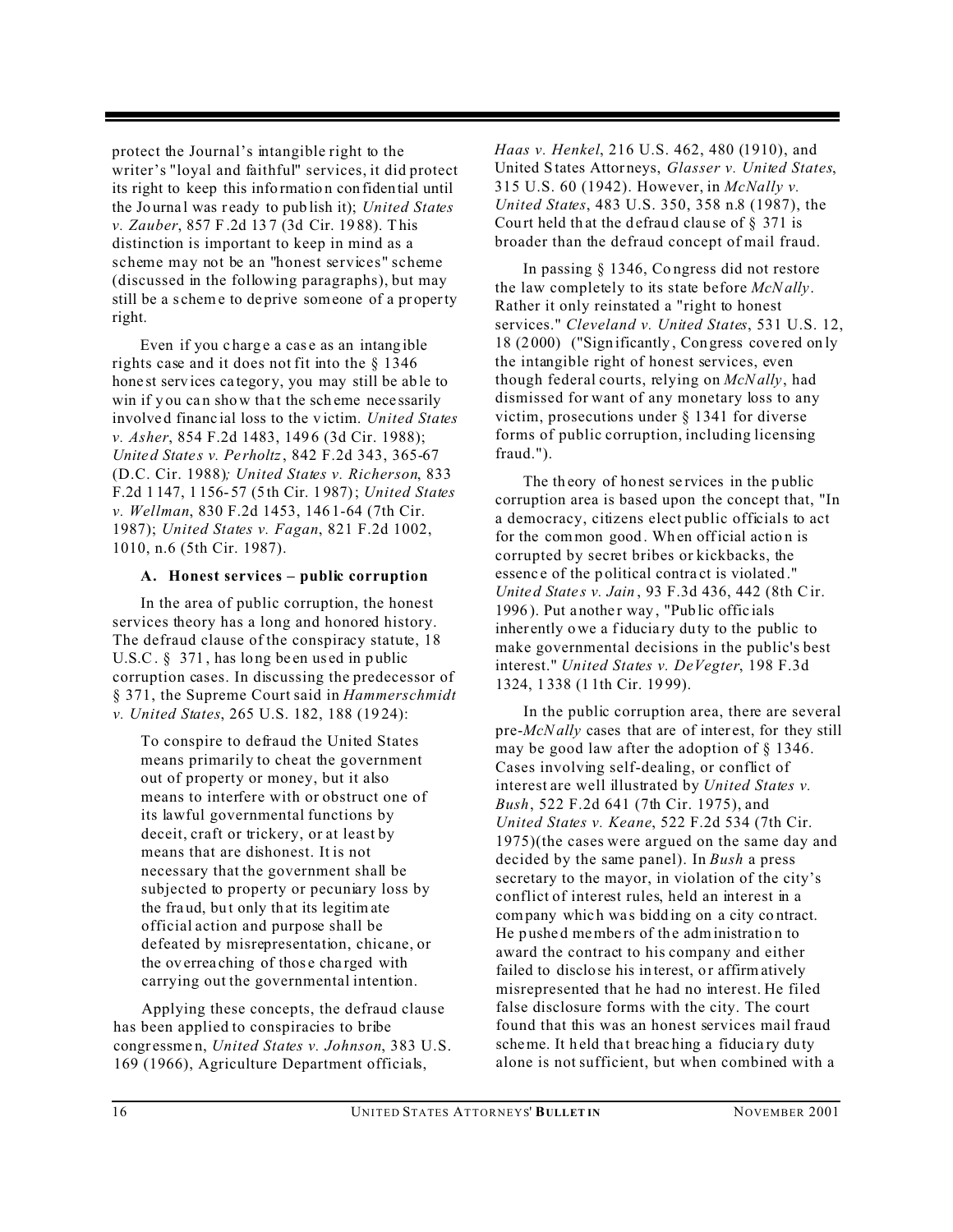mate rial misrepre senta tion of interests, his condu ct constitute d a violatio n. *Id.* at 647-48. Because the city did suffer a pecuniary injury (the city could have negotiated a contract in which the profits which went to the defendant could have been retained by the city), it did not opine whe ther, in the absence of pe cuniary injury, a mail fraud violation would have been shown.

In *Keane* a city alderman voted to have the city compromise liens on property without disclosing to his fellow alderman that he had an interest in the property. The court held that the active concealment of his personal financial interest while voting on the matter was sufficient to show a mail fra ud violatio n. *Keane* also he ld that a specific violation of state law is not necess ary for a mail frau d conv iction. *See also United States v. States*, 488 F .2d 76 1, 767 (8th Cir. 19 73); *United States v. Edwards*, 458 F.2d 875, 8 80 (5 th Cir. 1 972); *United States v. Clapps*, 732 F.2d 1148 (3d Cir. 1984).

There are currently different theories in the public corruption area on honest services. The first is set forth in *United States v. Sawyer*, 85 F.3d 713 (1st Cir. 1996), and *United States v. Woodward* , 149 F.3d 46 (1st Cir. 1988). In those cases, the First Circuit held that there are two ways to violate the duty of honest services: (1) taking a bribe or gratuity for some official acts; (2 ) failing to disclo se a co nflict of interest, resulting in personal gain. Quoting *United States v. Mandel*, 591 F.2 d 1347 , 1362 (4 th Cir.), *aff'd in relevant part en banc*, 602 F.2d 653 (4th Cir. 1979), the court in *Sawy er,* 85 F.3d at 724, said:

[T]he fraud involved in the bribery o f a public official lies in the fact that the public official is not exercising his independent judgment in passing on officia l matters. . . . When a public officia l has be en brib ed, he breac hes h is duty of honest, faithful and disinterested service.... [T]he official has been paid for his decisions, perhaps without even considering the merits of the matter. Thus, the pu blic is no t receiv ing what it ex pects and is en titled to, the pu blic official's honest and faithful service. [Citations omitted.]

As to undisclosed conflict of interests, the court said, *id*. at 724:

A pu blic official ha s an affirma tive du ty to disclose material information to the public employer. When an official fails to disclose a personal interest in a matter over which she has decision-making power, the public is deprived of its right either to disinterested decision making itself or, as the case may be, to full disclosure as to the official's potential motivation behind an official act. Thus, undisclosed, biased decision making for perso nal ga in, wh ether o r not tan gible lo ss to the public is shown, constitutes a deprivation of honest services.

Note that with regard to the failure to disclose fraud, one must show a failure to disclose the personal interest plus some official action. It would appear that the court would not approve a mail fraud based solely upon a failure to disclose a con flict of interest or paym ent where the public official or employee took no official action. Such a hold ing would lik ely co nflict with the p lain langu age of the statute. In addition, if a public official or employee failed to disclose a conflict (on a required disclosure form, for example), but took no official action that would implicate any conflict of interest, such a failure to disclose does not seem to meet the materiality requirement of *United S tates v. Ne der,* 527 U.S. 1 (1999 ).

Thus, there must be an undisclosed conflict of interest coupled with some type of official action that benefits the defendant. The court was careful to note that the concept of honest service requires the exercise of a discretionary or decision-making duty. If the public employee takes a tip (gratuity) for doing a completely non-discretionary act (such as issuing a permit), there is no deprivation of honest services, citing *United States v. McNeive*, 536 F.2d 1245 (8th Cir. 1976). In addition, if the public employee performs a service which is not an official act ( *e.g.* making an introduction without more), there is no dishonest service performed, because the service performed was not part of a service that was owed to the public, citing *Unite d State s v. Ra bbit*, 583 F .2d 10 14 (8 th Cir. 1978).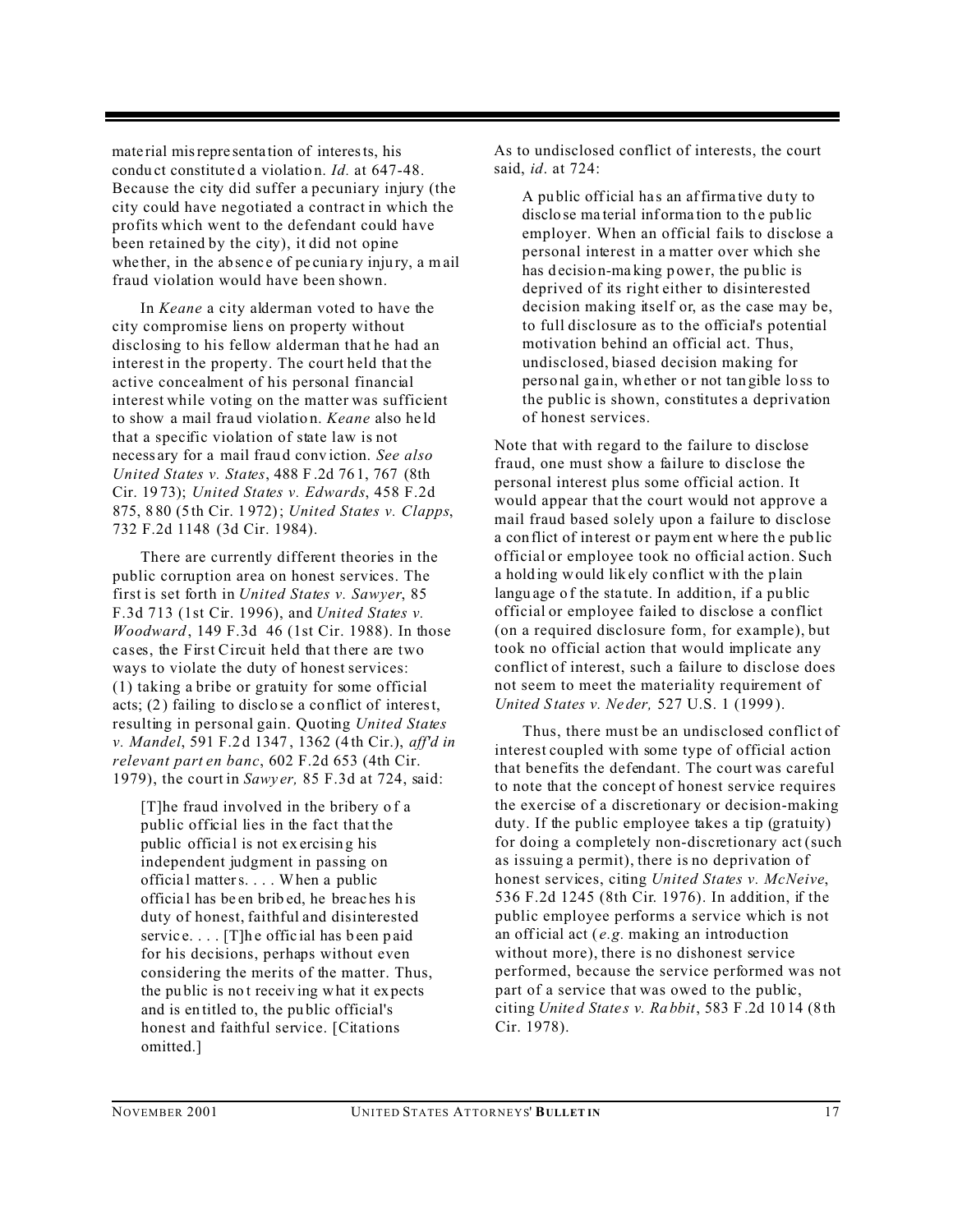*Sawyer* and *Woodward* involved the prosecution of a lobbyist for paying, and o f a legislator for taking, gratuities. It is clear that the state suffered no pecuniary loss in these cases. Nev erthele ss, the breach of the duty of hone sty was held to constitute a violation of the mail and wire fraud statutes. The *Sawyer-Woodwa rd* reaso ning h as bee n acc epted in the Eleven th Circuit, *see Unite d State s v. Lo pez-L ukis*, 102 F.3d 1164, 1169 (11th Cir. 1997).

One significant part of the *Sawyer-Woodwa rd* decisions is that, "[i]n general, proof of a state law violation is not required for conviction of honest services fraud." *Sawyer*, 85 F.3 d at 72 6. This stands in stark contrast to a nother theory of public corru ption h onest servic es fra ud se t forth in *United States v. Brumley*, 116 F.3d 728 (5th Cir. 1997). *Brumley* holds that the term "honest services" is to be defined under state law and, therefore, the government must prove "that conduct of a state of ficial breached a duty respecting the provision of services owed to the official's employer under state law." *Id.* at 734. Under *Brumley*'s analysis, *id*. at 734, ". . . if the official does all that is required under state law, alleging that the services were not otherwise done 'hone stly' do es not charge a vio lation of the mail fraud statute." "If the employee renders all the servic es his p osition calls for, and if these and all other services rendered by him are just the servic es which would be rendered by a totally faithful employee, and if the scheme does not contemplate otherwise, there has been no deprivation of honest services." *Brumley* holds that the mail fraud statute does not protect the right of citizens to honest government.

*Brumley,* which concerned a charge against an executive branch employee, also holds that the duty of honest services is owed to the state as employer and not to the public in general. "Despite its rhetorical ring, the rights of the citizens to honest government have no purchase indep ende nt of rig hts an d dutie s locata ble in sta te law." *Id.* at 735. It is unclear what the Eleventh Circu it would say about an elected official.

The distinction between the *Sawyer-Woodward* line and *Brumley* can have significant consequences for charging. Under the former theory, it follows that by passing § 1346,

Con gress has uncou pled h onest servic es ma il fraud from state law and c reated a fede ral righ t to honest services. *United States v. Sawyer*, 239 F.3d 31, 41- 42 (1st Cir. 2001). *See also, Badders v. United States*, 240 U.S. 391, 393 (1916) ("The overt act of putting a letter into the post-office of the United States is a matter that Congress may regulate. Whatever the limits to the power, it may forbid any such acts don e in furtherance of a scheme that it regards as contrary to public policy, whether it can forbid the scheme or not.")(Citations omitted.) Thus, with the passage of § 1346, there is a statutory duty created by Congress to render honest services. Under *Brumley*, this argument is not viable.

One of the c onse quen ces of this un coup ling is that it is no t nece ssary to rely u pon state law to find the source of the right. Thus, even in a state which has no bribery or gratuity statute, if a legislator took a payment to vote on a particular bill or an executive branch employee took money for the exercise of his discretion, he would violate the federally created right of honest services. If an "in furtherance" wiring or mailing could be found, he could be prosecuted for mail or wire fraud. Similarly, even if a state had no disclosure law, taking a payment from an interested party, failing to disc lose it an d votin g on a mea sure w ould violate the right to honest services. It is not yet clear if the *Sawyer-Woodwa rd* line will g o this far. However, the court did emphasize that to violate the mail fraud statute, on this theory, the government had to prove that the defendant acted "with two kinds of intent: that she intended to deprive the public of her honest services, and that she intended to deceive the public. *See Sawyer*, 85 F.3d a t 729; *see also Woodward*, 145 F.3 d at 55." *United States v. Sawyer*, 239 F.2d at 40-41.

#### **B. Honest services – private employer**

While the right to honest services in the public sector is based upon the compact theory of government, "[e]nforcement of an intangible right to honest services in the private sector, however, has a much weaker justification because relationships in the private sector generally rest upon concerns and expectations less ethereal and more economic than the abstract satisfaction of receivin g 'hone st service s' for their own sak e." *United States v. Frost*, 125 F.3d 346, 365 (6th Cir.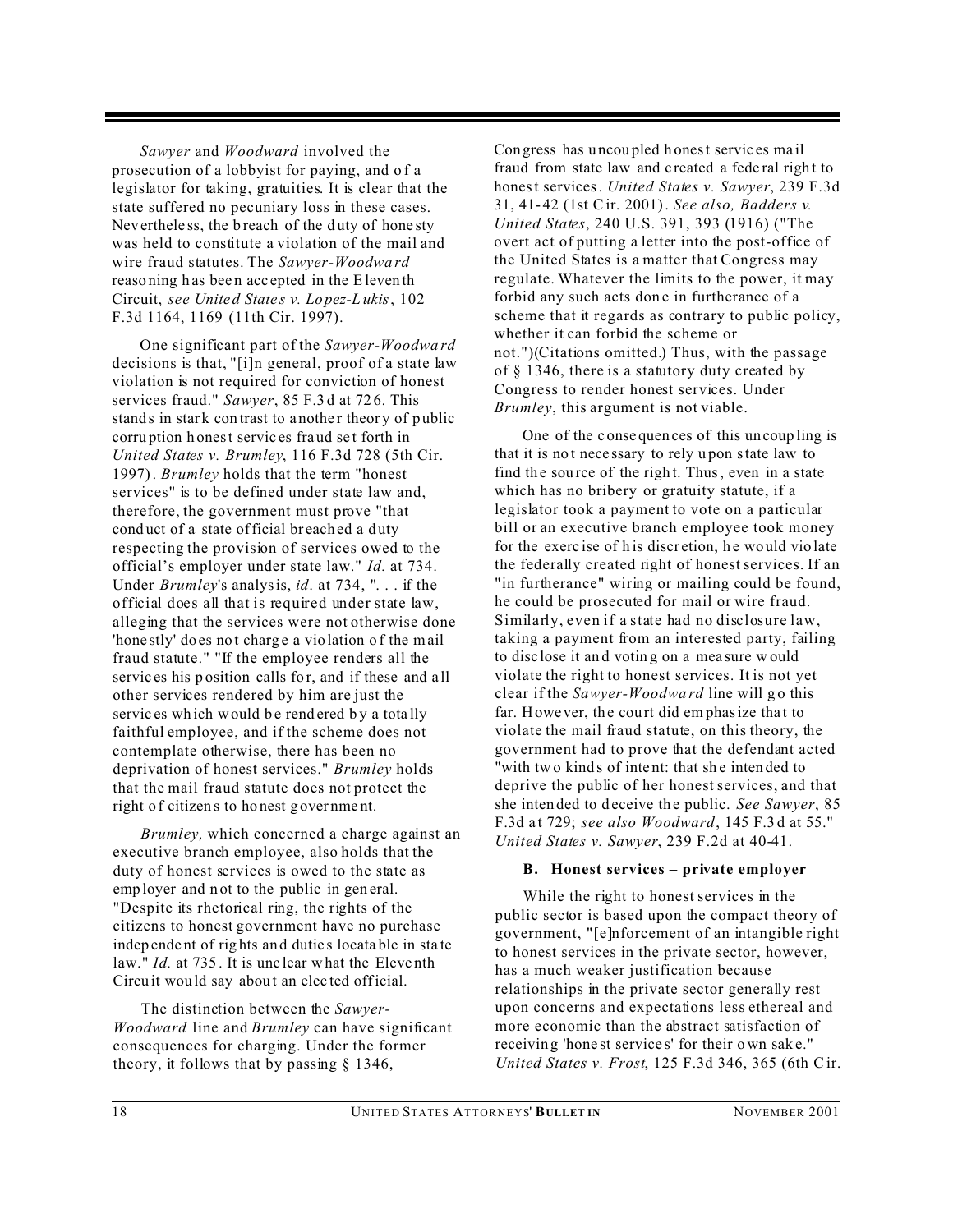1997 ); *United States v. deVegter*, 198 F.3d 1324, 1328 (11th Cir. 1999) ("On the other hand, such a strict duty of loyalty ordinarily is not part of private sector relationships. Most private sector interactions do not involve duties of, or rights to, the 'honest services' of either party.") Generally, these cases involve employer-employee relationships, although they can also involve outside contractors. Clearly, a *sine qua non* of an honest services case is a duty to provide honest services. Thus, for example, dishonesty between the salesman and the customer in the sale of a used car is never going to fit under an honest services theory.

Because many of the cases speak of the need for a fiduciary duty, some general agency princ iples are worth no ting. In general, Restatement 2d, Age ncy (hereafter "Restatemen t") § 1, defines agency as "the fiduciary relation which results from the manifestation of consent by one person to another that the other shall act on his behalf and subject to his control, and consent by the other so to act." "An agent is a fiduciary with respect to matters within the scope of his agency." Restatement, § 13. Comment (a) prov ides in pertine nt part:

Among the agent's fiduciary duties to the principal is the duty to account for profits arising out of the employment, the duty not to act as, or on account of, an adverse party without the principal's consent, the duty not to compete with the principal on his own accoun t or for another in matters relating to the subject matter of the agency, and the duty to deal fairly with the principal in all transactions between them.

Restatement, § 387 provides, "Unless otherwise a greed , an ag ent is su bject to a duty to his principal to act solely for the benefit of the princ ipal in a ll matters con necte d with his agency." Finally, "Unless otherwise agreed, an agent who makes a profit in connection with transactions conducted by him on behalf of the principal is under a duty to give such profit to the principal." Restatement, § 388. Comment (b) says that an agent can retain gratuities, if it is the custom in the business or if the employer agrees. *See United States v. Joselyn*, 206 F.3d 144, 149,

154 a nd n.1 0 (1st Cir. 200 0), disc ussing this concept in general and no ting that in the case of a corporation, the fact that management has condoned the practice may not be a defense, because the shareholders of the corporation may not have agreed.

An agent who acquires confidential inform ation in the course of his employment or in violation of his duties has a duty not to use it to the disadvantage of the principal, see § 395. He also has a duty to account for any profits made by the us e of su ch info rmatio n, altho ugh th is does not ha rm the princip al.

*Carpenter v. United States*, 484 U.S. 19, 27- 28 (1987). Citing to an earlier case, the Court stated, "we noted the similar prohibitions of the common law, that 'even in the absence of a written contract, an employee has a fiduciary obligation to protect confidential information obtained during the course of his employm ent.'" *Id.* at 27.

While these principles are useful, the violation by an agent of any duty under common law or statute does not automatically become a crime. Violations of general agency principles, or even ethical principles, do not automatically make a mail or w ire fraud case.

However, these principles provide a necessary (though not a sufficient) basis for understanding honest services fraud. It is essential that there be a violation of the principle that no man can serve two masters, before you can have an honest services fraud violation. The second master can be an outsider to the relationship (the person who pays a bribe or kickback) or the second master can be the agen t's own pers onal in terests, whic h he is supposed to subord inate to those of his master. In the absence of such a showing, an honest services fraud cannot be proven.

Generally, the courts use the same standards for a private honest services mail fraud as they do for one involving a public official. That is, there needs to be some potential financial benefit to the dishonest employee (either by bribe, kickback or emb ezzlemen t), a failu re to dis close this "dishonest" relationship (conflict of interest) and some realistic potential for harm to the principal/employer. For examples of honest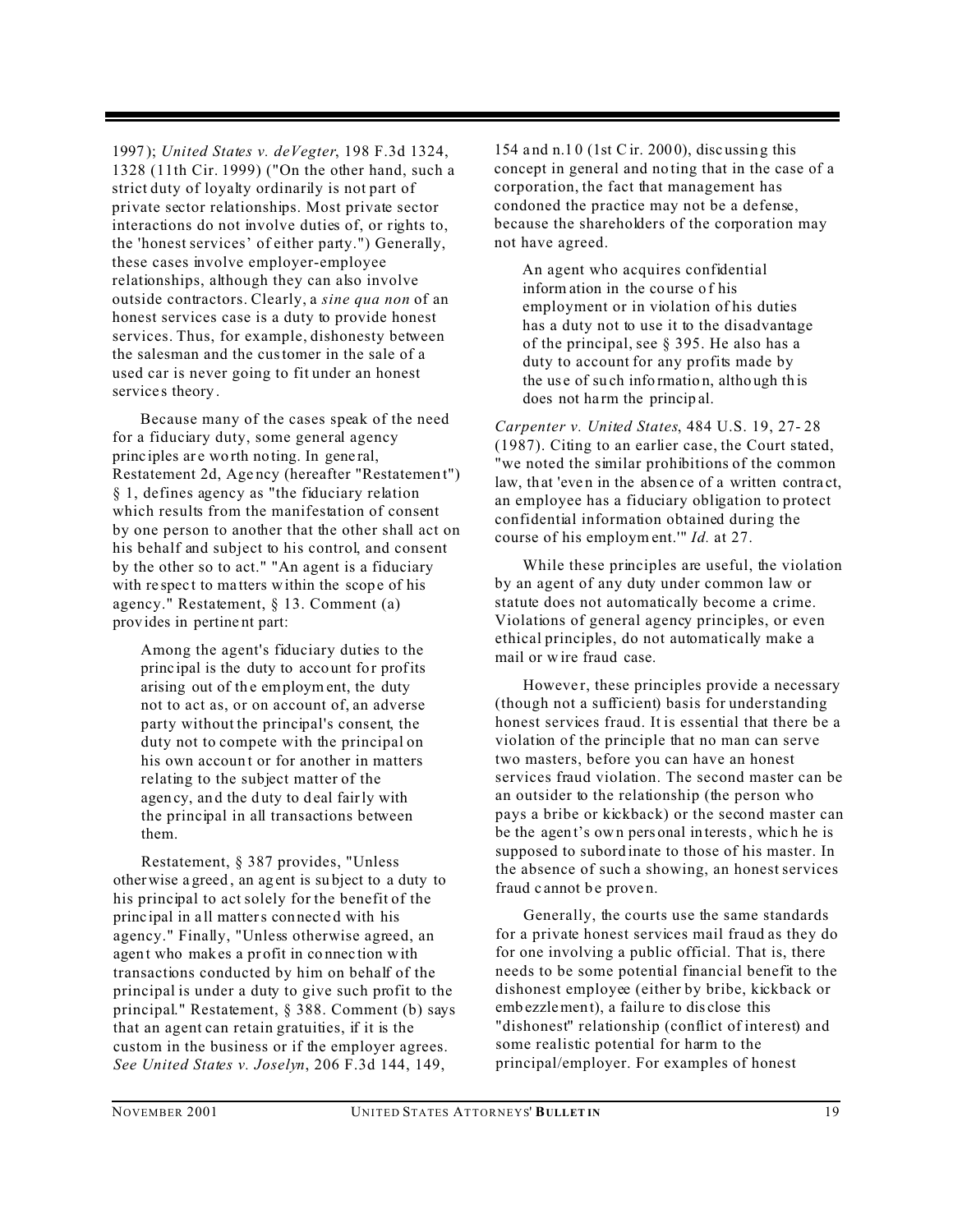servic es vio lations accomplished by a failure to disclose under the bank fraud statute, 18 U.S.C. § 1344 , *see United States v. Harvard*, 103 F.3d 412 ( 5th Cir. 1997 ); *United States v. Mangone*, 105 F .3d 29 , 31 (1 st Cir.1 997); *United States v. Pribb le*, 127 F.3d 583 (7th Cir.1997). The advantage of an honest services bank fraud prosecution against bank em ployees and directors is that there is no need to find a mailing or wiring that is "in furth erance ."

*United States v. Lemire*, 720 F.2d 1327 (D.C. Cir. 19 83), g ives a g ood illu stration of this concept. Lemire was an employee of Raytheon Corp., which had a conflict of interest policy and required employees to certify annually that they were in compliance with the policy. Lemire gave information to a bidder seeking to do business with Raythe on which permitted the bidder to achieve inflated profits, while still submitting the lowest bid on a contract. Lemire got a kickback from the bidder for his efforts. Needless to say, Lemire did not disclose this conflict to Raytheon. The c ourt first held that "an intentio nal failu re to disclose a conflict of interest, without more, is not sufficient evidence of the intent to defraud an employer necessary under the wire fraud statute. There must be something which in the knowledge or contemplation of the employee poses an independent business risk to the employer." *Id.* at 1337 (citation omitted).

Accordingly, our holding does not remove from the ambit of wire fraud undisclosed conflicts that, accompanied by activity on the part of the employee, carry a significant risk of identifiable harm to the employer apart from the loss of his employee's loyalty and fidelity. So long as the jury finds the non-disclosure furthers a scheme to abuse the trust of an employer in a manner that makes an identifiable harm to him, apart from the breach itself, reasonably foreseeable, it may convict the employee of wire fraud. The crucial determination must be whether the jury could infer that the defendant might reasonably have contemplated some concrete business harm to his employer stemming from his failure to disclose the

conflict along with any other information relevant to the transaction.

*Id.*

In *United States v. Sun-Diamond Growers of Califo rnia*, 138 F.3 d 961 (D.C. Cir. 1998), *aff'd,* 526 U.S. 398 (1999), the court held that the poten tial for dama ge to the reputation of a public relations firm if an illegal corporate contribution was discovered was a serious economic risk. The court went on to say that the government does not have to prove that the defendant intended to cause econ omic harm, only th at he h ad an intent to defra ud. Th e cou rt noted , "But *Lemire* did not go so far as to say that economic ha rm must be part of the defendant's intent in a private-sector "honest services" case – only that economic harm be within the defen dant's reaso nable contemplation." *Sun Diamond*, 138 F.3d at 974.

A slightly different, but more generalized expression of the test is found in *United States v. deVegter*, 198 F.3d 1324, 132 8-29 (11th Cir. 1999), discussed more fully below, where the court said that "the breach of loyalty by a private sector defendant must in each case contravene – by inherently harming – the purpose of the parties' relationship." This phrasing may be more useful for the breach of loyalty by an employee or agent working for an organization that is not in business for pr ofit. Hu rting th e purp ose o f the re lations hip for dis hone st reas ons sh ould a lso vio late the mail fraud statute.

In *United States v. Frost*, 125 F .3d 34 6 (6th Cir. 1997), the defendants were professors at the Univ ersity o f Ten nesse e, wh o allow ed stu dents to pass off material written by others as their own thesis or dissertation, and who concealed from the oral examination committees that the thesis or dissertation under review w as not the student's own work. The students were employees of NASA and were involved in the awarding of government contracts. The professors had side businesses which sought government contracts. The scheme, at its core, involved a swap of degrees for government contracts. While the court upheld the conviction, it placed a strange reading on the hone st serv ices the ory. The co urt, ostensibly following *Lemire,* held th at: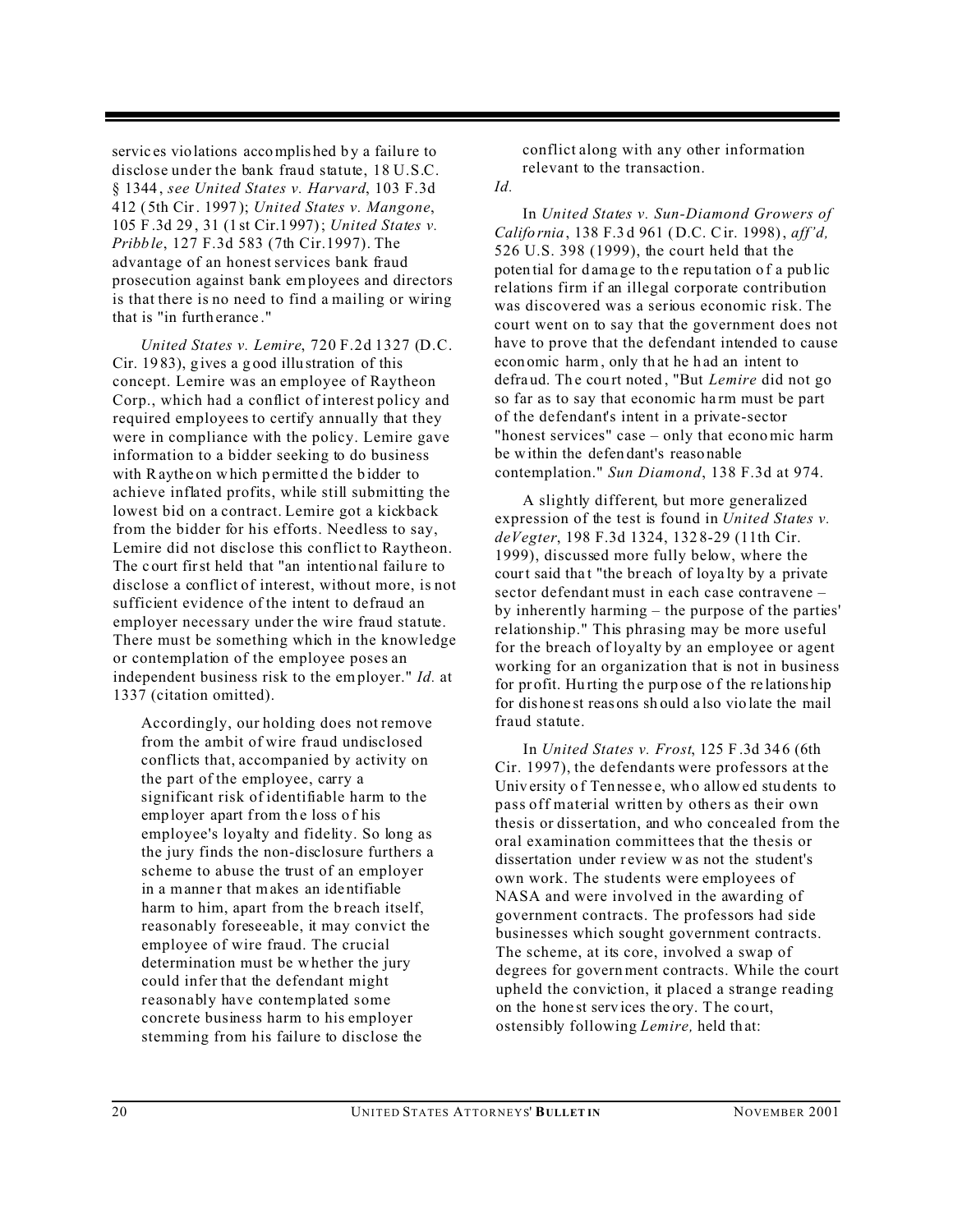The prosecution must prove that the employee intended to bre ach a fiduciary duty, and that the employee foresaw or reaso nably shou ld hav e fore seen that his employer might suffer an economic harm as a resu lt of the bre ach.

The c ourt effective ly held that the "conc rete business harm" requ irement of *Lemire*, 720 F.2d at 1337, was economic harm. In doing this the court recognized that, "Despite the literal terms of § 134 6, we theref ore ha ve co nstrue d the in tangib le right to honest services in the private sector as ultimately dependent upon the property rights of the victim." *Frost*, 125 F .2d at 3 69. Th is construction would seem to be at odds with the gene ral prin ciple th at a court "must giv e effe ct, if possible , to every clause a nd wo rd of a sta tute." *Williams v. Taylor*, 529 U.S. 362, 364 (20 00); *Gade v. National Solid Wastes Management Ass'n*, 505 U.S. 88, 100 (1992). By requiring that the employer be defra uded of property, the court effectively reads § 1346 out of existence. The Supreme Court has recognized in *Cleveland v. United States,* 531 U.S. 12 (2000) that Congress passed § 1346 to partially overrule *McNally*, which had held that the mail fraud statute protected only property.

 The court in *Frost* found that the degree issued by the University was property and, therefore, upheld the convictions. It is not clear if this rationale survives *Cleveland v. United States*. In *Cleveland*, the Court held that a license is not property under the mail fraud statute as the issuing of a license is part of a state's regulatory scheme and not property in the hands of the state. Whether this rationale will also apply to a degree issued by a university (state owned or private) is unclear.

To avoid considering the "degree as property" issue, the court could have used two different lines of reasoning. First, as in *Sun Diamond*, the court could have held that the actions of selling advanced degrees could have injured the reputation of the University. This would have affected the ability of the University to attract stude nts, fac ulty an d gran ts. Thu s, the U niversity would have suffered some economic harm as a result o f this co nduc t.

Second, the court could have held that the conflict of interest went to the core reason that the professors were hired by the U niversity. A university hires professors to teach and test students and it gives them the authority to grant the one tangible thing that the university offers its students – a degree. A professor who "sells" degrees defeats that purpose. U sing the standard articulated in *deVegter* – a breach of loyalty that inherently harms the purpose of the parties' relationship – would cover this situation.

Honest services require that the employee have the potential to get something of value in return for depriving his employer of honest services. The employee must violate the "two masters" rule, either by serving someo ne else's interest or by serving his own to the detriment of the employe e's principa l. Commen t a to Restatement § 13 says:

Among the agent's fiduciary duties to the principal is the duty to account for profits arising out of th e employm ent, the duty not to act as, or on account of, an adverse party without the principal's consent, the duty not to compete with the principal on his own account or for another in matters relating to the subject matter of the agen cy, and the duty to deal fairly with the principal in all transactions between them.

At its core an "honest services" violation needs a violation of one of these duties. In *Frost*, the scheme involved the students helping the professors get contracts, while the professors helped them get their degrees. Thus, the professors got something of value for lowering the degree requirements.

*United States v. Czubinski*, 106 F.3d 1069 (1st Cir. 19 97), d emo nstrate s this principle well. Czubinski was an IRS employee who had access to the IRS computer system which he was supposed to use in performing his official duties. However, he also used the system to view the files of other people, when he had no legitimate reason to do so. He did not transm it this information to anyone else and the government had no proof that he intended to disclose this information to anyone else. The court held that the IRS was not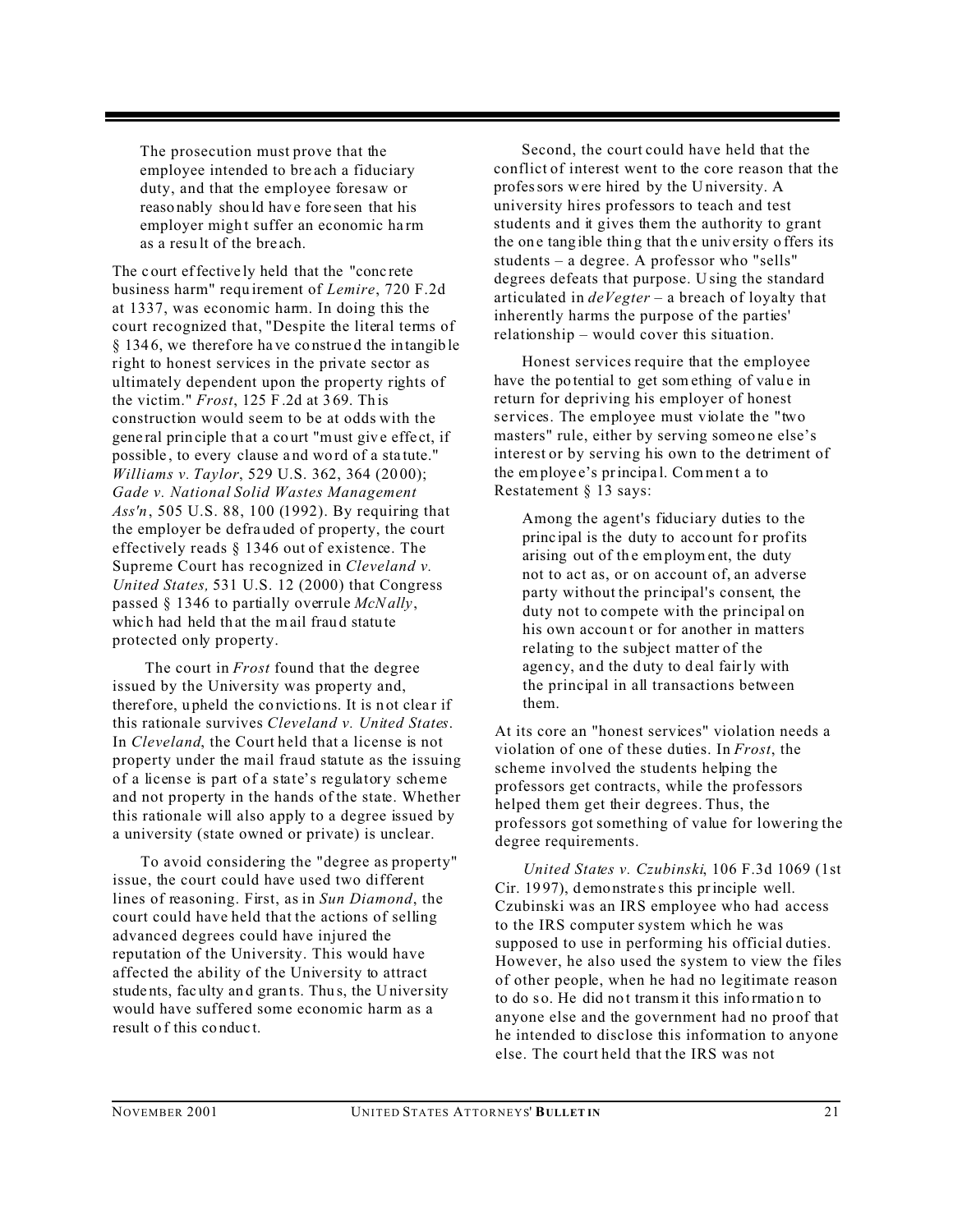defrauded of property because, although information can be prop erty, *see Carpenter v. United States*, 484 U.S. 19 (1987), either some articulable harm has to befall the holder of the information as a result of the employee 's activities, or the person getting the information has to make some gainful use of it. Czubinski neither caused harm, nor gained anything. The court also rejected an honest services theory for three reasons. First, Czubinski "was not bribed or otherwise influenced in any public decisionmaking capacity. Nor did he embezzle funds. He did not receive, nor can it be found that he intended to receive , any tang ible bene fit." *Czubinski*, 106 F .3d at 1 077. S econ d, the m ail fraud statute is not some means of enforcing personnel regulations. Third (sounding like *United States v. Brumley*, 116 F.3d 728 (5th Cir. 1997), but not citing to *Brumley*), "Although he clearly committed wrongdoing in searching confidential information, there is no suggestion that he failed to carry out his official tasks adequ ately, or inte nded to do so." *Id.* at 1077.

On the other side of this equation is the issue of harm and ho w tangible it must be. In *Unite d State s v. Jain* , 93 F.3d 436 (8th Cir. 1996), a doctor took kickbacks from a hospital based upon patient referrals. The government had no evidence of tangible harm to the pa tients and there was no claim of unnecessary care or excessive hosp italization. The court did not decide if this was a violation of the patients' right to honest servic es, but held that "the essence of a scheme to defraud is an intent to harm the victim," *id*. at 442, and the patient-vic tims su ffered no harm. While there was a breach of a duty to disclose the kickbacks, there was no harm.

In *United States v. DeVegter*, 198 F.3d 1324 (11th Cir. 1999), the defendant was hired by a coun ty to ad vise it on which inve stmen t bank er it should hire as the underwriter for a bond refunding. The defendant manipulated the process in favor of one investment bank in return for mone y. He gave that b ank copies of a competitor's prop osal an d had them analy ze it and help h im write his report to tilt the scales of the decisionmaking process. The court held that "the breach of loyalty by a private sector defendant must in each case contravene – by inherently harming – the

purpose of the parties' relationship." *Id.* at 1328- 29. The court found that "Corrupting the process by which this recommendation was made poses a reaso nably fores eeab le risk o f econ omic harm to Fulton County because the best underwriter might not be recomm ended." *Id.* at 1331. Note that the court said "might not be recommended." *Jain* requ ired ac tual ha rm; *DeVegter* only required a reaso nable possib ility. While the injury in *DeVegter* was economic, the injury in *Jain* could have been physical. Kic kbac ks from ho spitals create a reas onab ly fore seeab le risk th at patie nts will be h ospita lized th at do n ot nee d treatm ent. Other patients could be sent to a hospital that would not be as well equipped to treat them beca use o f the do ctor's financ ial ince ntive. It is not possible to harmonize *Jain* and *deVegter.*

Where a third party is paying an employee, believing that he is depriving the employer of honest services, it does not matter if the payee does not ha ve an actua l fiducia ry rela tionsh ip with the entity defrauded of honest services. The important factor is that the defendant engages in a scheme to deprive the employer of the employee's hone st services. If that is do ne, then the statute is violated. *United States v. Sancho*, 157 F.3d 918, 920 (2 d Cir. 19 98)(pe r curiam), *cert. denied*, 525 U.S. 1 162 ( 1999 ); *United States v. Middlemiss*, 217 F.3d 112, 120 (2d Cir. 2000).

Finally, a prosecutor should be aware of the "sound business judgment rule." A good faith, unconflicted business decision by an employee will not be second guessed by the courts and cannot be the subject of a mail fraud prosecution. *Unite d State s v. D'A mato* , 39 F.3d 1249, 1258 (2d Cir. 19 94); *United States v. Wallach*, 935 F.2d 445, 464 (2d Cir. 1991). Thus, a case in which a business leader has run a business into the ground, causing the shareholders and creditors to lose money, will be a very difficult one to prove in the absence of clear proof of a financial conflict of interest.

#### **ABOUT THE AUTHOR**

**Michael L. Levy** is an Assistant United States Attorney (AUSA) for the Eastern District of Pennsylvania and is currently Chief of the Computer Crimes Division. Previously he served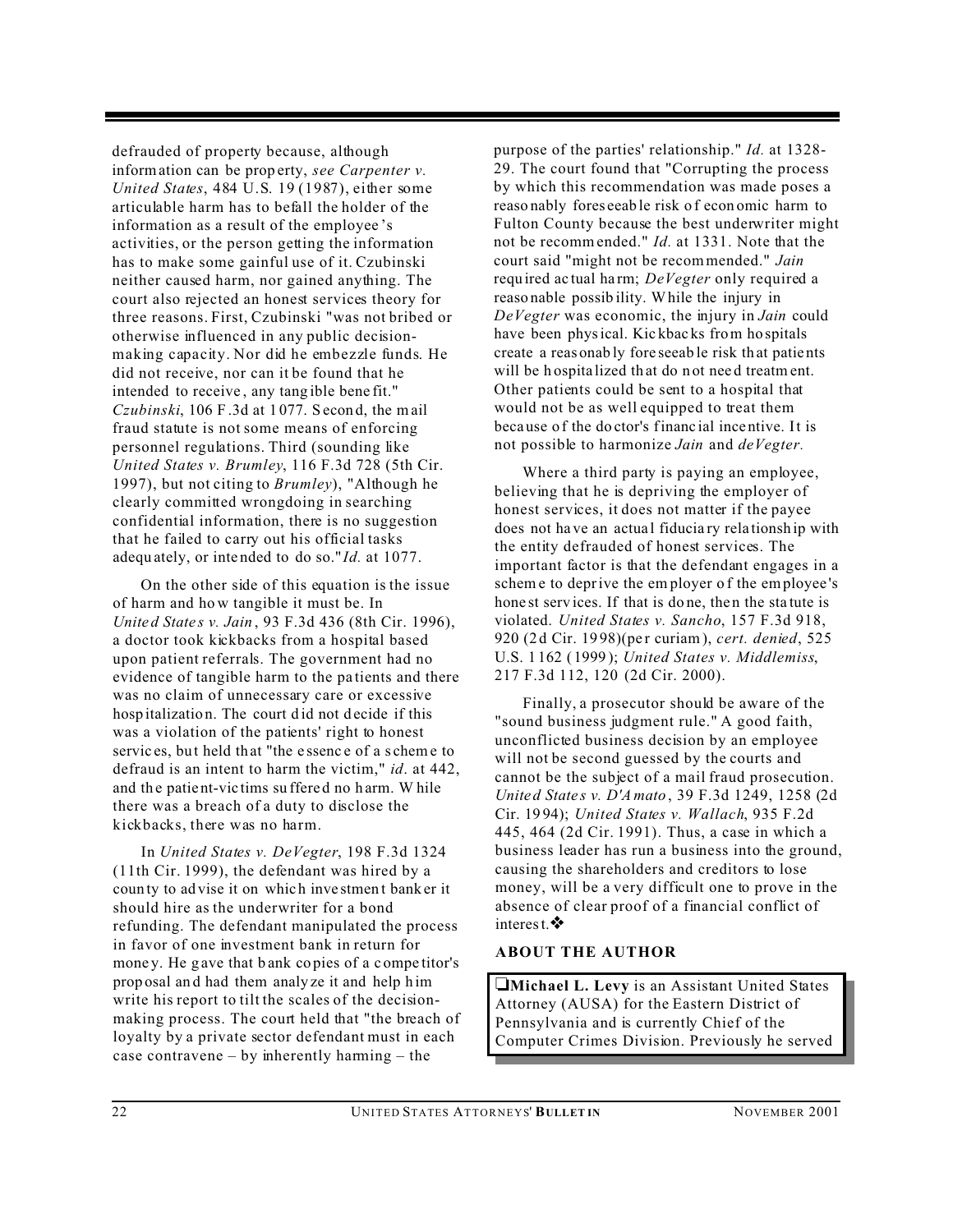as Acting United States Attorney, Deputy Chief of the Criminal Divisio n, and F irst Assista nt.

Mr. Levy has been an AUSA since 1990, after previously serving in the same capacity from 1980 -83. M r. Lev y also has en gage d in priv ate practice and served as Special Attorney for the Philade lphia Strike Force.

Mr. Levy is an A djunct faculty member, Jame s E. Beasley Scho ol of Law, Temp le University and has lectured frequently at the Natio nal Advoc acy Center in Colum bia, So uth Carolina.

The v iews a nd op inions expre ssed in this article are those of the author only and not the officia l positio n of the Dep artme nt of Ju stice. This memo was originally written for attorneys in the Easte rn District of Penns ylvan ia and , as a re sult,

the citations may show a particular bent toward the Th ird Cir cuit. I ha ve tried in ma ny instance s to add citations from other circuits. However, to the extent that I have not done so, the citations should give an attorn ey a b eginning po int for resear ch in his or her own circuit.

I would like to thank Ronald H. Levine, Chief of the Criminal Division and Robert A. Zauzmer, Chief of Ap peals, in my office for the ir suggestions and encouragement. My special thanks to Assistant United States Attorney Greg ory A . Paw with w hom I deba ted the merits of whether, and how, to charge a political corruption case under the m ail fraud statute. It was these debates that introduced me to the subtleties of the honest services mail fraud theory that is discussed above. $\mathbb{F}$ 

### **Identity Theft**

*Beth Moskow-Schnoll Assistant United States Attorney District of Delaware*

Identity theft, the misappropriation of an individual's personal identification information, has emerged as a significant law enforcement and public concern. The Identity Theft Subcommittee of the Attorney General's Council on White-Collar Crime is responsible for the development of identity theft enforcement policy and coor dinatio n with the FBI, Trea sury D epartm ent, Secret Service, Postal Inspection Service, Federal Trade Commission, Social Security Administration and other regulatory and law enforc emen t agencie s.

Through the Identity Theft Subcommittee, the Department has expanded its reach in combating identity theft by joining forces with our state and local counterparts, including the International Association of Chiefs of Police, the National Sheriffs Association, the National Association of Attorneys General and the National District

Attorneys Association. The Subcommittee has organized and participated in various training prog rams and c onfe rence s that dissemin ate information on trends, patterns of crimes and enforcement strategies aimed at state and local law enforcement agencies, which often act as the first line of de fense in the battle to c urb iden tity theft. In addition, the Subcommittee, chaired by the Criminal Division's Fraud Section, has been instrumental in promoting local and regional task force s and work ing gr oups to add ress id entity theft.

The Subcommittee is interested in learning more about strategies, including the formation of task forces and other specialized units, that are being used by United S tates Attorneys' Offices to combat identity theft. If your office has developed an identity theft enforcement program, we ask that you share your office's experiences with the Subcommittee by calling the telephone number listed below. Additionally, as part of a government-wide initiative, United States Attorn eys' O ffices recently have been requested to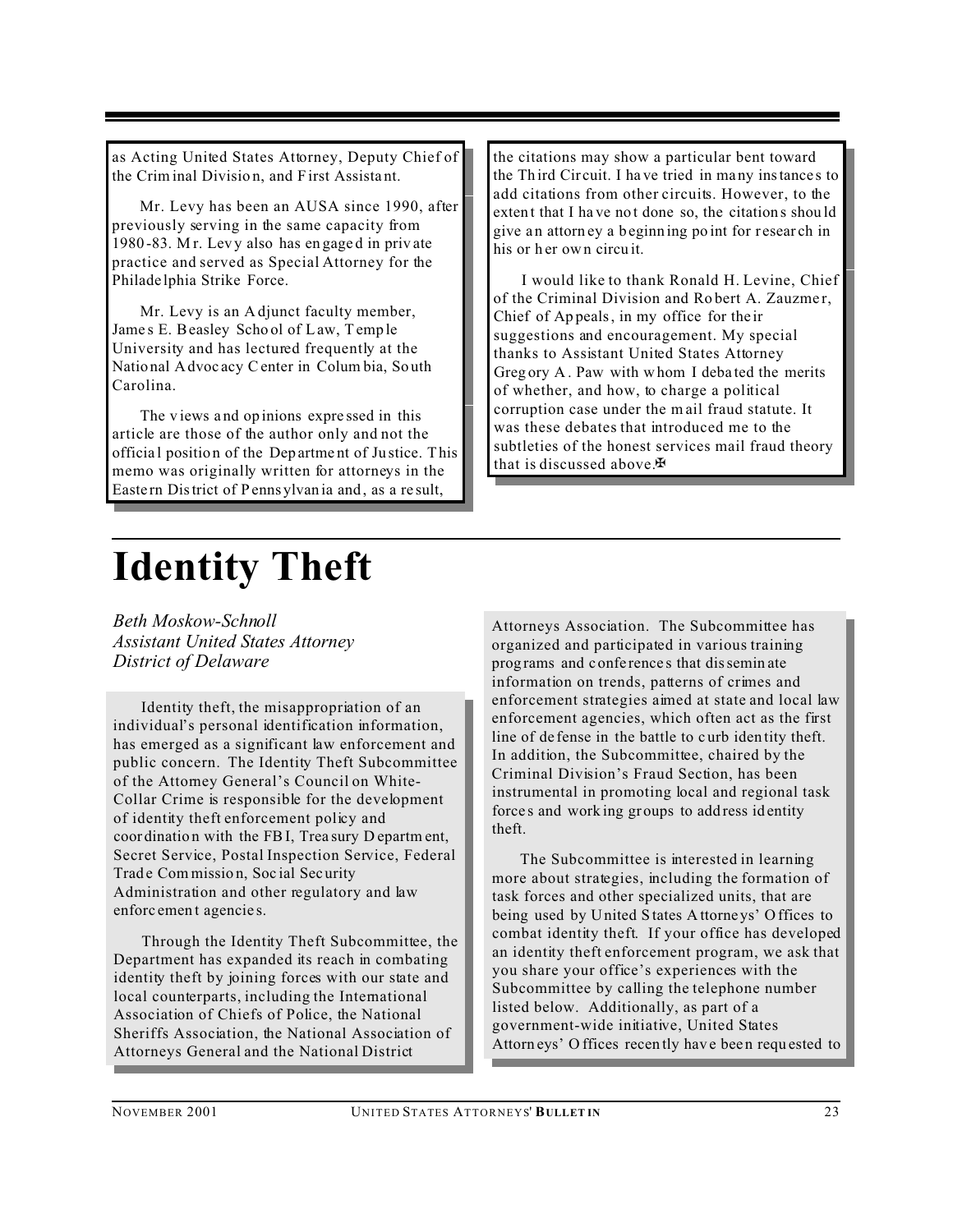provide information about ongoing identity theft investigations to the F raud Section, which is conducting a survey of all offices to determine the current inventory of identity theft cases.

The Subcommittee and the Fraud Section have prepared resource materials focusing on identity theft and the related crime of pretext calling or "pretexting" - - obtaining financial institution customer information by means of false pretenses. These materials are currently being distribu ted by the White-Collar Crime Counc il and include a form indictment and model jury instructions for Section 1028(a)(7) offenses, which also will be available on USA Book. For additio nal info rmatio n and assista nce o n iden tity theft and pretexting matters, please call the Fraud Section at 202-514-0890.

#### **I. An overview of the identity theft problem**

In late 1 998 a nd ea rly 19 99, inv estiga tors in the Army Criminal Investigations Division began receiving complaints from high ranking officers that someone had obtained credit in their names. Unbeknownst to the Army, during the same time period, similar complaints from high ranking officers were pouring into the criminal investigations divisions of the Navy, Air Force and Marines. Meanwhile, First USA Bank was uncovering fraudulent accounts and account applications in the names of military officers at an alarming rate.

When the investigators compared notes, they learned that the hundreds of fraudulent accounts were related . How had some one m anag ed to obtain the personal information of the officers and then use that information to apply for credit in the officers' names? It turned out to have been all too easy.

The perpetrator was not some criminal mastermind, but a petty crook with a fifth grade educ ation a nd some minima l computer skills named Lamar Christian. Christian had learned of the "sc am", as he called it, through a friend of his in Florida who had shown him a Web site that conta ined th e nam es, ran ks an d soc ial secu rity numbers of persons who had been promoted either to, or within, the officer ranks of the armed forces.

The information on the Web site had been copied from the Congressional Record where the promotions had been published.

Using the information downloaded from the Web site, Christian applied for credit cards via the Internet from Wingspan Bank and First USA Bank 's Inte rnet ba nk. He also a pplied for cre dit via the Internet from Gateway Computers and then used the Gateway accounts to purchase computers and other electronic equipment. Christian's coconspirator, Ronald Stevens, a/k/a "Squeaky", fenced the items that had been purchased with the fraudu lent cred it to members of h is, e.g. Stev ens', drug organ ization . As Steven s prou dly admitted in a misg uided effort to min imize his inv olvem ent in the offense, "I am a drug dealer. I don't know nothing about computers." With this scheme, Christian and Stevens obtained goods and cash worth several hundred thousand dollars and compromised the credit and good name of over three hu ndred military officers.

This is only one example of how easily an identity theft sc heme can be pe rpetra ted. Yet wh ile these schem es ma y easily be ex ecute d, their results can be devastating. Such sch emes cause m onetary loss to the financial institutions and are devastating to the victims whose identities are stolen and whose credit is ruined. Therefore, we need to understand these schemes and learn what tools we have to combat and prosecute them.

Identity theft cases in the financial institution realm primarily involve account takeovers and fraudulent applications. An account takeover occu rs wh en someo ne ob tains a v ictim's identity information and uses it to take over an existing account held by the victim, usually by asking the bank to change the address on the account to an address under the thief's control and further requ esting that an additio nal cre dit card be sen t to the new address. Those who steal identities target dormant accounts in this type of scheme so that the true account holder will not notice that his or her monthly statement has not arrived.

A fraudulent application case occurs when someone obtains a victim's identity information and uses it to apply for new credit and/or open new accoun ts. This type of scheme is muc h more invidious in that the victim generally does not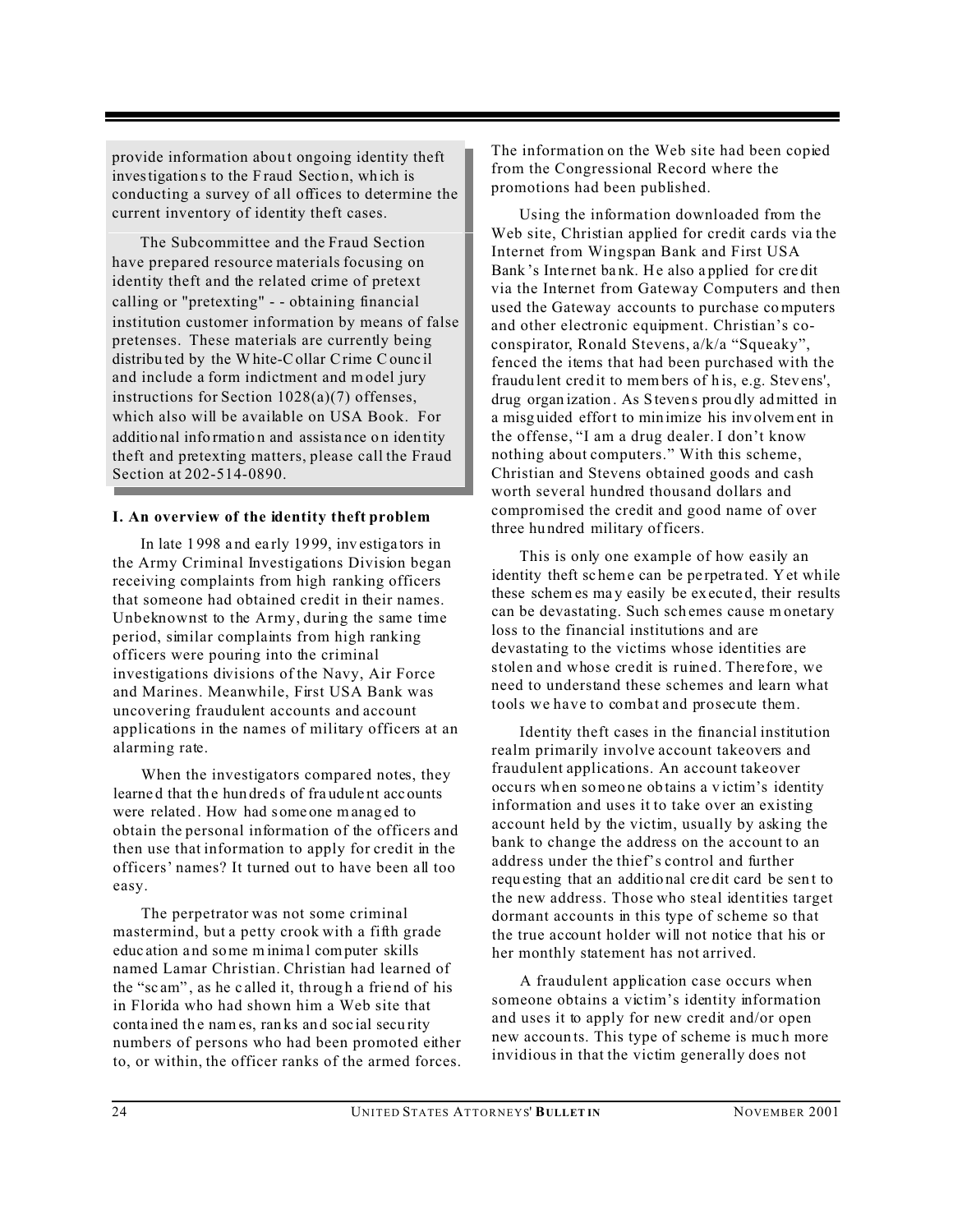learn that he or she has been victim ized until their credit already has been harmed.

Both types of schemes are easily perpetrated beca use ea ch req uires o nly a fe w ba sic ingredients: (1) sources of personal or identity information; (2) fraudulent addresses to which credit cards and bank statements can be sent; and (3) fake identification in the victim's name to be used for bank and other in person transactions. While the need for fraudulent addresses and identification may be obvious, the sources of accou nt information ma y not be .

There are myriad sources of personal information. In several cases that I have prosecuted, bank em ployees sold credit card account holders' person al information to others for as little as \$1 5 per a ccou nt. Similarly low paid employees of credit bureaus, doctor's offices, car rental agencies, and building management companies also have access to customers' names, social security numbers, dates of birth, and employment information and have compromised this information for a minimal price.

Mail theft, dumpster diving, and pretext calling are three low tech means of obtaining personal information. Theft of mail can range from a person stealing individual credit cards and convenience che cks out of mailboxes to the theft of entir e shipmen ts of mail. Dumpster divin g is where a person sorts through the trash outside a car rental agency or doctor's office, etc. and collects discarded papers containing customers' name s, addre sses, an d social se curity numbers.

As exemplified by the Christian case, the Internet can be a source of identity information as well. While the Web site used by Christian no longer contains the personal information of the office rs, a se arch u sing th e term "socia l security number" turns up many sites that purport to be able to track down anyone's social security number and personal information for a fee. The Internet also hosts many sites discussing and/or offering fak e ID's. An e xample is the "Hac tivist" which bills itself as the "Ultimate Fake ID Refere nce Pa ge."

#### **II. Investigative techniques**

There are many in vestigative techniques with which to combat these schemes. First, most finan cial institu tions tra ck the "footp rints" o f their employees, e.g. they have a record of every time an employee views customer account information. When the bank learns that certain accounts are fraudulent, their investigators can review the logs to determine if any of the accounts were viewed by the same employee. In this way, the bank hopefully can learn whether one of its employees was the point of compromise. In the best case scenario, once identified, the "dirty" bank employee will agree to cooperate against the person to whom they sold the in forma tion.

Second, many financial institutions use caller ID information to track telephone calls that come in on accounts. A subpoena for the telephone billing records and subscriber information for the subje ct telep hone s often prov ides v aluab le information as to the identity of the perpetrator of the fraud.

Third, in their investigations, many financial institutions use "link analysis", i.e. bank investigators enter the information perta ining to fraudulent accounts, such as addresses and telephone numbers, and run a search to determine whether the accounts are linked. If the financial institution does not keep such information, the agent investigating the case should be urged to perform the same type of analysis. While some of the info rmatio n deriv ed from this ty pe of a nalysis may not lea d to ev idenc e of the defen dant's guilt beyond a reasonable doubt, it is invaluable at sentencing when arguing that the additional linked accounts should be included as relevant conduct under U.S. Se ntencing Guide lines Manual § 1B1.3  $(2000)$ .

 Fourth, if an account is opened online, you **may** be able to trace the email account used to open the account. However, for the following reaso ns, yo ur cha nces of suc cess a re not g reat. One reaso n is that if the IP a ddre ss on th e email transmission was dynamic rather than static, you will need both the date and time the email transm ission w as rec eived in orde r to con duct a trace. Yet, the majority of financial institutions do not log the date and time of em ail transmissions.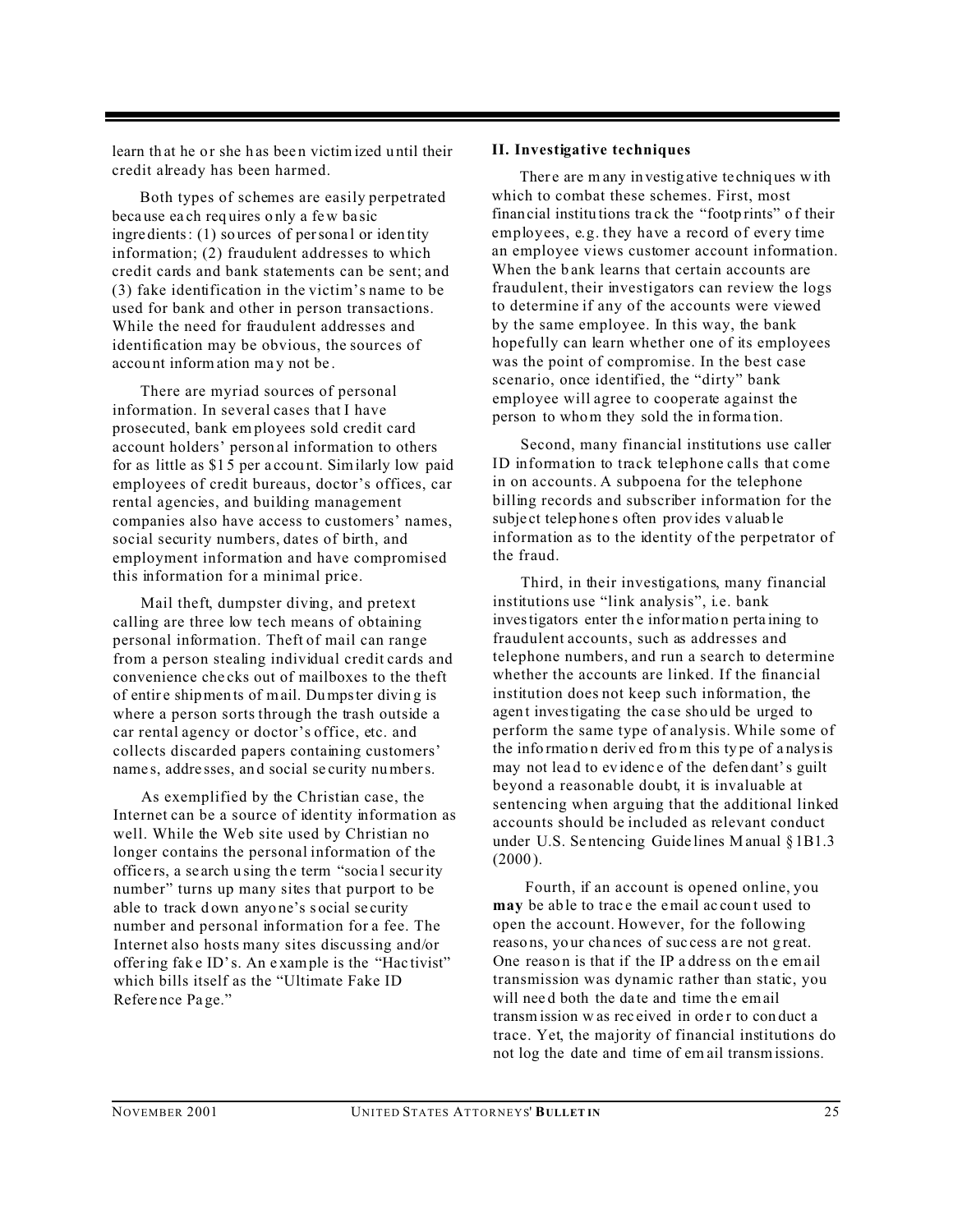Another reason that e-mail transmissions are often difficult to trace is that financial institutions estimate that over 97% of fraud ulent accounts are opened from free email addresses such as Excite, Hotmail, Juno, Usa.Net and Yahoo. Not surprisingly, because the services are free, the information collected from users is often false. As Excite's form response letter to a subpoena states, "I confirm that Excite-mail Services is a free service and while Excite requests that its users complete registration information prior to receiving an Excitemail account, Excite does not validate the completeness or accuracy of the user data supply." The user data supplied in that case stated that the user was O.J. Simpson of 2828 Crazy Ass Street with no city or state of residence.

There is at least one benefit to having a case involving computer transmissions. If a search of the suspect's computer occurs, it may reveal cookies, e.g. special text files created by a Website service and written onto the hard drive of a Web site visitor. These cookies will provide a road map of the Web sites visited by the computer user on the Internet.

Finally, perhaps the most valuable technique for investigating identity theft cases is the familiar advice to "follow the money." In cases involving cash, the victim financial institution will have records of where cash transfers were sent. In cases involving the purchases of goods, ship-to addresses can be identified and controlled deliveries made.

#### **III. Congress' resp onse to the identity theft problem**

#### **A. The Identity Theft and Assumption Deterrence Act of 1998**

In an effort to address the growing problem of identity theft, on Octo ber 30 , 1998 , the Ide ntity Theft Act [Pub. L. 105-318] went into effect. The Act was needed since Section 1028 ["Fraud and related activity in connection with identification documents"] previously addressed only the fraudulent creation, use, or transfer of identification documents, and not theft or criminal use of the underlying personal information. The Act crimina lizes fra ud in c onne ction w ith unlawful theft and misuse of personal identifying

information itself, regardless of whether it appears or is used in documents.

Subsection  $1028(c)(3)$ , as amended, provides that the circum stanc es un der which a n offe nse w ill be established now include instances in which the production, transfer or use prohibited by this section is in or affects interstate or foreign commerce; or the means of identification, identification document, false identification document or document-making implement is transported in the mail in the course of the production, transfer, possession or use prohibited by the section. In December 2000, this subsection was further amended to include transfers by electronic means and Subsection 1028(d) was amended by defining "transfer" to include selection or placement of such documents or implements on an online location.

Section 3 of the Act amends 18 U.S.C. §1028 by, among other things, adding new Subsection  $(a)(7)$ . That subsection establishes an offense by anyone who "knowingly transfers or uses, without lawful authority, a means of identification of anoth er person w ith the in tent to c omm it, or to aid or abet, any unlawful activity that constitutes a violation of Federal law, or that constitutes a felony under any applicable State or local law."

The Act amends the penalty provision of Subsection 1028(b) by extending its coverage to offenses under new Subsection 1028(a)(7 ). Viola tions o f Sectio n 102 8 are g enera lly sub ject to a fine and imprisonment of up to fifteen years, or both, with several exceptions. When an individual commits an offense "that involves the transfer or use of one or more means of identification if, as a result of the offense, any individual committing the offense obtains anything of value aggregating \$1,000 or more during any one year period," 18 U.S.C. 1028(b)(1)(D) provides for a penalty of impriso nmen t of not more than fifteen ye ars, a fine or both. Subsection  $1028(b)(2)(B)$  provides for imprisonment of not more than three years and/or a fine for other offenses under the new Subsection  $1028(a)(7)$ . Thus, the Act applies more stringent penalties for identity thefts whose purpo se is to obta in prope rty.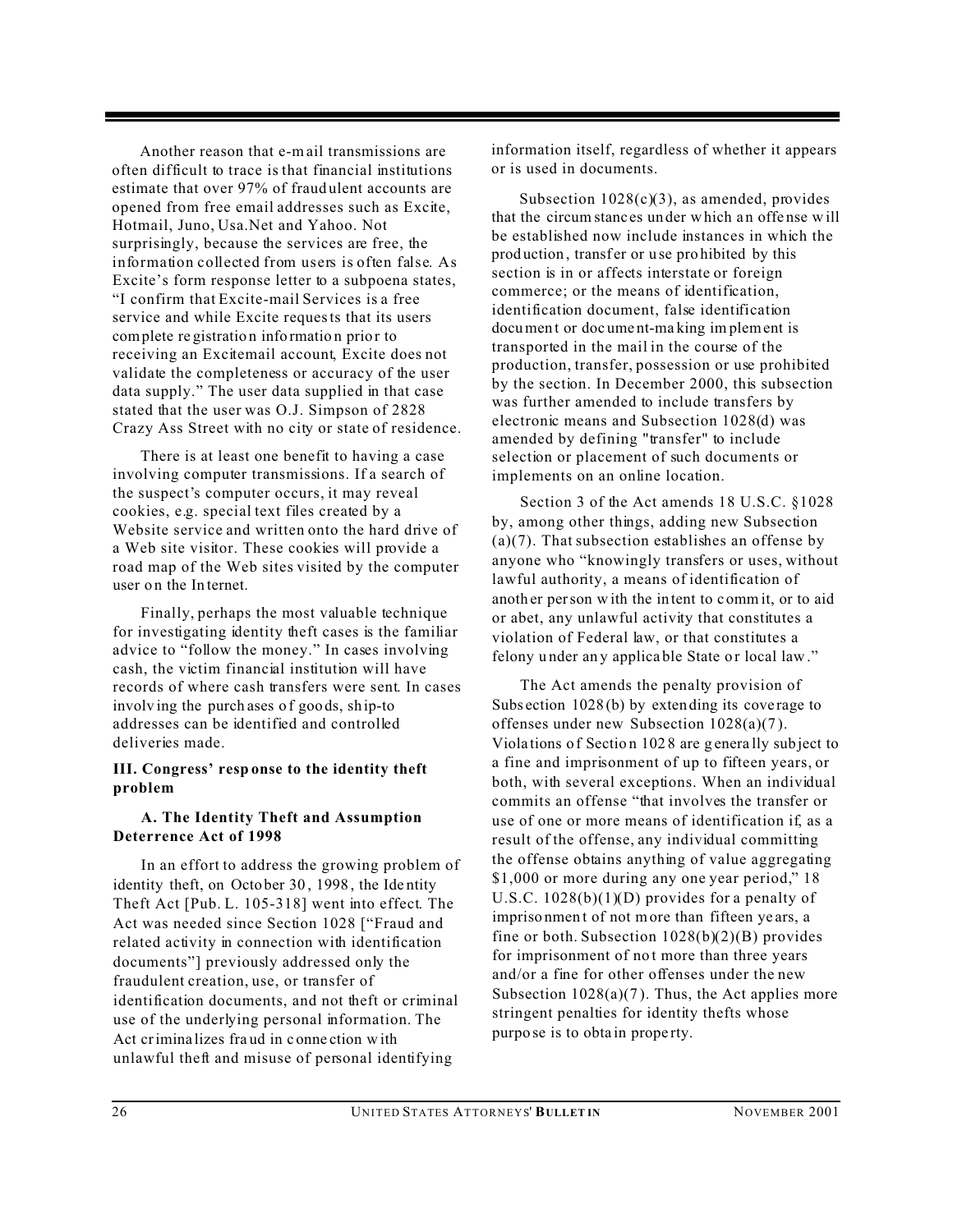Subsection 1028(b)(3), as amended, provides that if the offense is committed to facilitate a drug trafficking crime, or in connection with a crime of violence, or is committed by a person whose prior conv iction u nder this sec tion ha s become fin al, the individual can be subject to a fine or imprisonment of up to twenty years, or both. The Act also adds a forfeiture provision under new Subsection 1028(b)(5) which allows proceedings to forfeit "any personal property used or intended to be used to commit the offense." Subsection  $1028(g)$  provides that forfeiture procedures are governed by the provisions of Section 413 of the Comprehensive Drug Abuse Prevention and Control Act of 1970 (21 U.S.C. §853).

Subsection  $1028(d)(4)$ , as amended, defines "means of identification" broadly to include "any name or number that may be used, alone or in conjunction with any other information, to identify a specific individual." It gives several spec ific examples, such as name, social security number, date of birth, and government issued driver's license, as well as unique biometric data, such as fing erprints, voice print, retina or iris image, or other physical representation. It also covers unique electronic identification numbers, and telecommunication identifying information or access devices.

Subsection  $1028(d)(1)$ , as amended, modifies the de finition of "do cument-making implemen t" to inclu de compu ters an d softw are sp ecifica lly configure d or primarily use d for m aking identity documen ts. The Act is in tende d to co ver a v ariety of individual identification information that may be developed in the future and utilized to commit identity theft crimes. This subsection was further amended in December 2000 to expressly include in the definition the terms "template, computer file and computer disc."

The Act amends Section 1028 by adding Subsection 1028(f), which makes attempts and conspiracies to violate Section 1028 subject to the same penalties as those prescribed for substantive offenses under Section 1028.

#### **B. Fraudulent access to financial information [Gramm-Leach-Bliley Act of 1999]**

In yet another effort to address the problem of identity theft, in 1999, Congress passed The Fraudulent Access to Financial Information subchapter of the "Gramm-Leach-Bliley Act of 1999" (GLBA), 15 U.S.C. §§ 6821-27 which contains, among other things, specific prohibitions against obtaining financial institution customer information by means of false pretenses (pretext calling or pretexting) and directs federal banking regulatory agencies to ensure that financial institutio ns ha ve po licies, pr oced ures, a nd co ntrols in place to prevent the unauthorized disclosure of customer financial information and to deter and detect fraudulent access to such information.

The GLBA prohibits the making of false, fictitious or fraudulent statements to an officer, employee or agent of a financial institution, or to a customer o f a fina ncial in stitution , in an e ffort to obtain, or attempt to obtain "customer information of a financial institution relating to another person ". 15 U.S .C. § 682 1(a). Financial institutions are defined as "any institution engaged in the b usine ss of p rovid ing fin ancia l servic es to customers who maintain a credit, deposit, trust, or other financial account or relationship with the institution." Certain financial institutions, such as brokerage firms, insurance companies, credit card issuers, etc. are specifically included in the definition. 15 U.S.C. §6827 (4). "Customer information of a financial institution" is defined as "any information maintained by or for a financial institution which is de rived from the relationship between the financial institution and a customer of the financial institution and is identified with the customer". 15 U.S.C.  $\S 6827(2)$ . In addition, the GLBA prohibits any person from obtaining such customer information by "providing any document to an officer, employee or agent of a financial institution, knowing that the document is forged, coun terfeit, lo st, or sto len, was fra udule ntly obtained, or contains a false, fictitious, or fraudulent statement or representation." 15 U.S.C.  $§ 6821(a)$ 

The GLBA also prohibits anyone from requesting a person "to obtain customer information of a financial institution, knowing that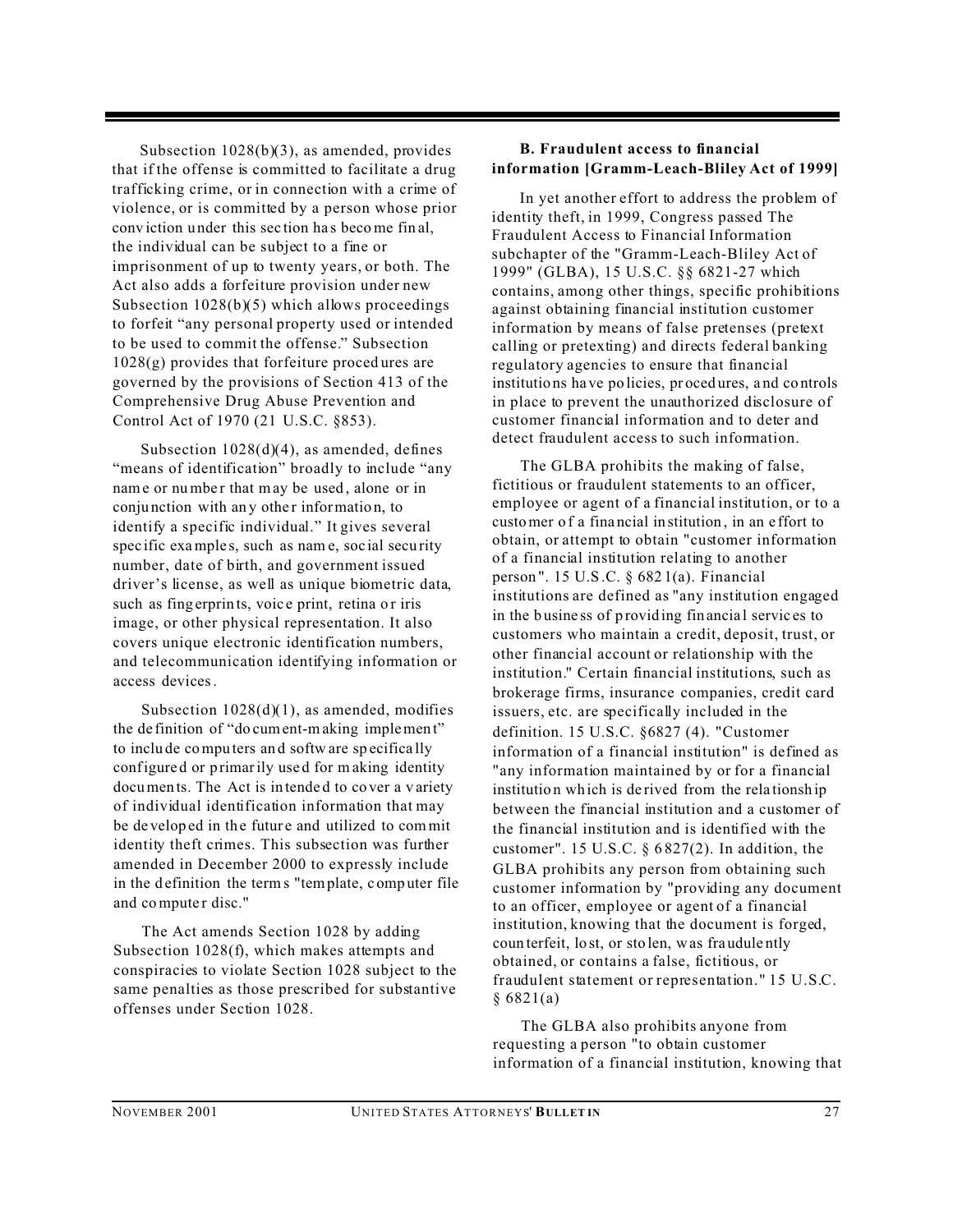the person will obtain, or attempt to obtain, the information from the institution in any manner described in subsection (a)." 15 U.S.C. §6821(b).

These provisions are directed at "pretext calling", where callers use bits of personal information they have obtained from other sources to imp erson ate a bank c ustom er, in or der to g ain access to that individual's account information. The caller may use this personal information, such as the in dividu al's name, a ddre ss, soc ial secu rity number, or mother's maiden name, to convince a bank's employee to provide confidential account information. This confidential account information may then be used in an identity theft scheme, or be sold to debt collection agencies, attorneys, and private investigators.

The GLBA specifies that it does not apply to actions by law enforcement agencies, financial institution use in certain circumstances, insurance institutions for investigation of insurance fraud, and co llection actio ns for ch ild suppo rt. 15 U.S.C.  $§ 6821(c)-(f).$ 

The GLBA provides for a criminal penalty of imprisonment of not more than five years and a fine for "[w] hoever kno wing ly and intentionally violate s, or kn owin gly an d inten tionally attemp ts to violate section 6821...." 15 U.S.C. § 6823(a). If a person violates Section 6821 while violating another United States law, or as a part of a pattern of criminal activity involving more than \$100,000 in a twelve month period, he is subject to an enha nced fine of twice th e amount p rovid ed in Section 6823(a) and imprisonment for not more than ten years or both. 15 U.S.C. §6823(b).

The GLBA also requires Federal banking agencies, the Securities and Exchange Commissio n, and self reg ulatory org aniza tions to review regula tions a nd gu ideline s app licable to financial institutions under their jurisdiction and presc ribe su ch rev isions a s may be ne cessa ry to ensure that these institutions have in place requ isite po licies, pr oced ures, a nd co ntrols to prevent the unauthorized disclosure of customer financial information and deter and detect activities prohibited by Section 6821. 15 U.S.C.§ 6825. Administrative enforcement by the Federal Trade Commission and other regulatory

agencies is also provided by the Act. 15 U.S.C. § 6822.

#### **C. The Sentencing guidelines**

Section 4 of the Identity Theft Assumption and Deterrence Act of 1998 directs the United States Sentencing Commission to review and amend the Sentencing Guidelines to provide appropriate penalties for each offense under Section 1028. The Commission completed its review and issued Sentencing Guidelines amendments that became effective November 1, 2000. The D epartm ent of Justice and the Iden tity Theft Subcommittee assisted the staff of the Sentencing Commission in this review.

One such amendment provides for a two level increase in the offense level in cases involving, *inter a lia*, "the unauthorized transfer or use of any means of identification unlawfully to produce any other means of identification" or "the possession of five or more means of identification that unlawfully were produced from another means of identification or obtained by the use of another means of identification." U.S. Sentencing Guidelines Manual  $\S 2F1.1(b)(5)$  (2000). This new subsection sets a minimum offense level of twelve. *Id*.

Another such amendment is the addition of Application Note 16 to USSG §2F1.1 which states that an upward departure may be warranted "in a case in volvin g unlawfully prod uced or unlawfu lly obtained means of identification . . . if the offense level does not adequately address the seriousness of the offense." Examples given are where:

(A) The offense caused substantial harm to the victim's reputation or credit record, or the victim suffered a substantial inconvenience related to repairing the victim's rep utation or a damag ed cre dit record.

(B) An individual whose means of identific ation the defendant used to obtain unlaw ful me ans of identification is erroneously arrested or denied a job because an arrest record has been made in the individ ual's name.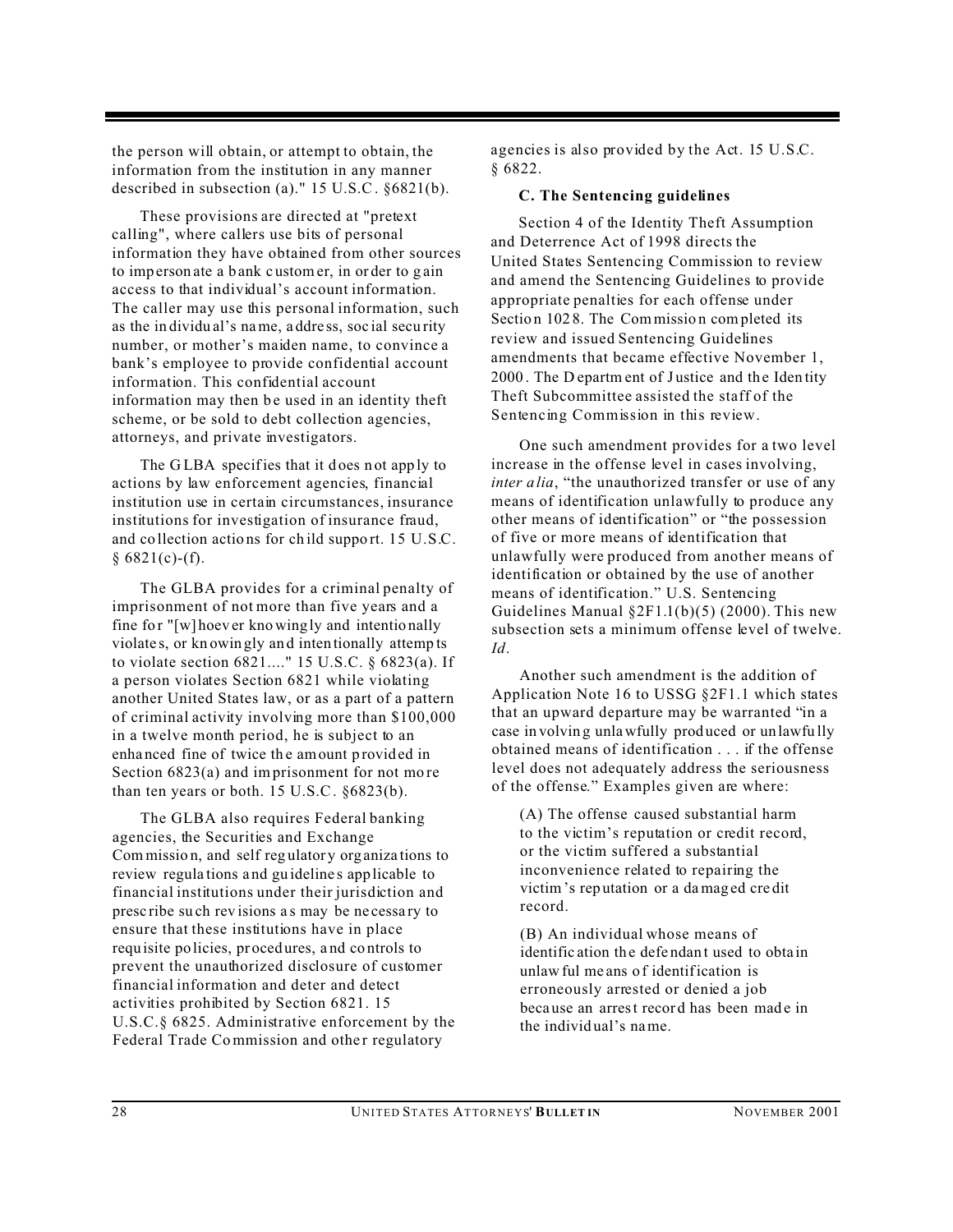(C) The defendant produced or obtained numerou s mea ns of id entifica tion with respe ct to on e indiv idual a nd essentia lly assumed that ind ividual's id entity.

U.S. Se ntencing Guide lines Manual § 2F1.1 (2000), comm ent. (n.16).

#### **IV. Victim notification**

Perhaps one of the most enormous tasks in prosecuting identity theft cases is the notification of victims. "Victims" include both the financial institutions that suffer monetary losses and the persons whose identities were stolen. There may be hu ndre ds of s uch in dividu al victims and , to make matters worse, many of them will not know that their identities have been stolen until they are notified by your office. Thus, if you have an identity theft case, bring your Victim/Witness Coord inator on board im media tely.

Section 5 of the Identity Theft and Assumptio n De terren ce Ac t directs the FTC to establish a procedure to log in and acknowledge receipt of complaints from individuals who believe one or more of their means of identification have been assumed, stolen, or otherwise unlawfully acquired in violation of the Act, to provide educational materials to these individuals, and refer the complaints to appropriate entities, including the three major nation al cred it reporting bu reaus and a ppro priate law enforcement agencies.

Victims of identity theft should be encouraged to repo rt their c omp laints to th e FTC for filing in its secure victim database. These victims may need assistance in determining additional steps they s hould take to ame liorate th e dam age to their credit, reputation, or for other personal considerations. Victims should be referred to the FTC for assistance in addressing their problems and for filing complaints by telephone on the FTC's toll-free Identity Theft Hotline at 1-877- IDTHEFT (438-4338) or online at

www.consumer.gov/idtheft. The FTC also has developed a consumer guide for the public on identity theft, ID Theft, When Bad Things Happen to Yo ur Go od Name , expla ining steps th at iden tity theft victims can take to inform credit reporting agencies, credit issuers, law enforcement authorities, and other agencies of the improper use of their identification information. The guide provides the public with educational information, includ ing pr even tive measures that can be taken to minim ize the risk of becoming victims of ide ntity theft.

The Criminal Division's Fraud Section has prepared a form indictment and mode l jury instructions for Section 1028(a)(7) offenses, which will be available on USA Book. $\clubsuit$ 

#### **ABOUT THE AUTHOR**

**Beth Mo skow -Schnoll** is an Assistant United States Attorney for the District of Delaware. She is a member of the Financial Crimes and Identity Theft Working Group in the District of De laware, a group comprised of federal, state, and local law enforcement. Ms. Moskow-Schnoll also is a member of a national working group sponsored by the United States Postal Inspection Service and comprised of federal law enforcement and financial institution fraud investigators whose goal it is to develop a best practices guide for financial institutions doing business over the Internet. $\mathbf{\mathbf{\Phi}}$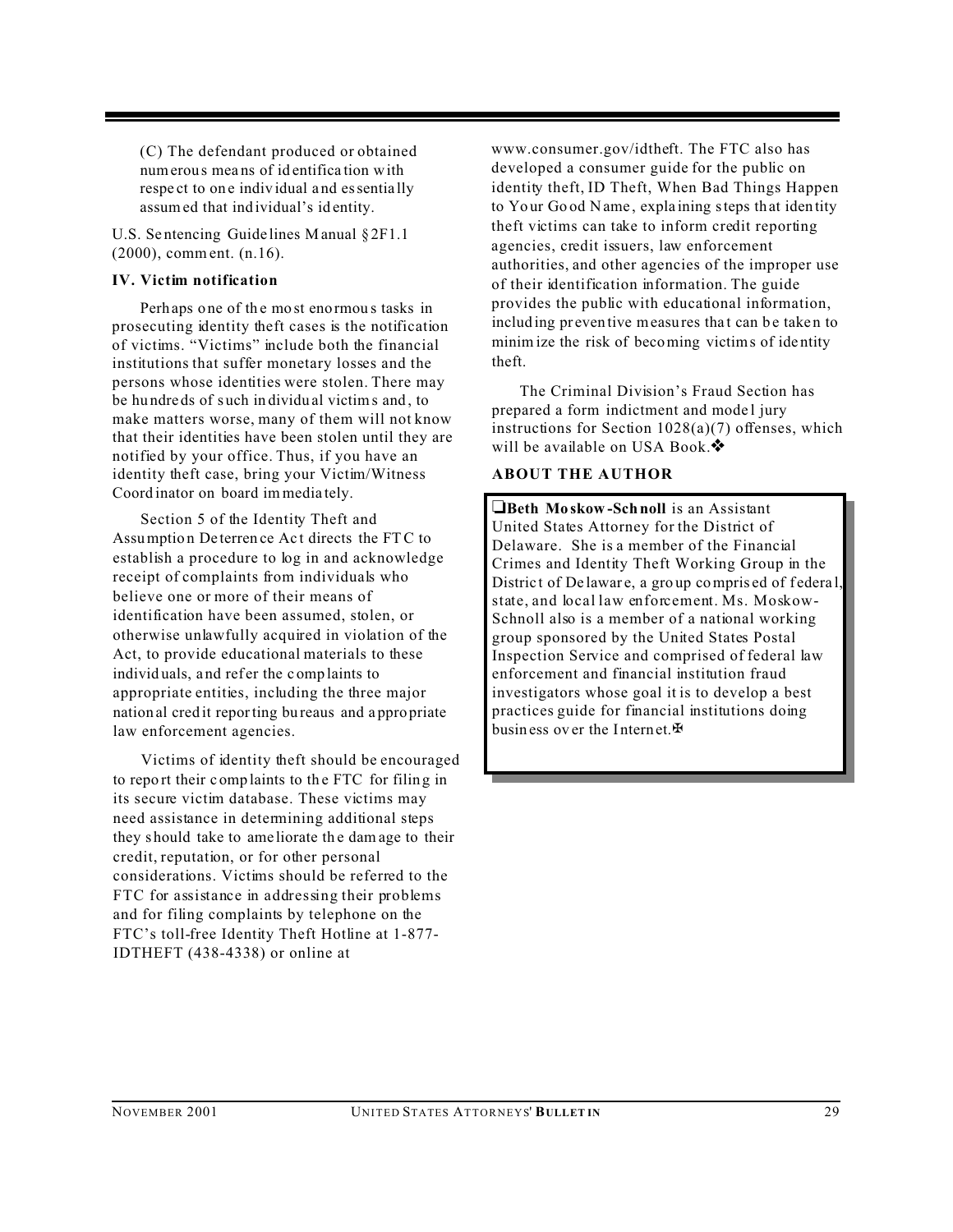### **Prosecuting Offenses Under the Access Device Statute (18 U.S.C. § 1029)**

*Jonathan J. Rusch Special Counsel for Fraud Prevention Fraud Section*

"Symbols," the theologian Paul Tillich once wrote, "have one charac teristic in common with signs; they point beyond themselves to something else." Paul Tillich, Dynamics of Faith (1958). One characteristic of modern life is its substantial dependence on symbolic data combinations of numbers and letters, as devices that point to and control access to funds, credit, and other valuable personal data. Particularly with the growth of mail-order, telephone-order, and Internet-related sales, many symbolic data (e.g., bank account numbers, credit card numbers, personal identification numbers or "PINs", and computer passwords) can be easily used in lieu of physical mec hanisms, su ch as door keys or plastic cards, to obtain such access.

These same features, ease of use and lack of dependence on physical mechanisms, can also make it easier for criminals to acquire, transfer, and use credit card and other symbolic data for a wide range of illegal activities that often span state or interna tional b ound aries. A s a res ult, crimes such as telemarketing fraud, Internet fraud, identity theft, and use of "cloned" cell telephones have increasingly become concerns for law enforcement authorities in many countries.

A statu te that ca n be p articula rly use ful in prosecuting criminal ventures of this type is 18 U.S.C. § 1029, popularly known as the "access device statute." First enacted in 1984, and amended six times since then, section 1029 contains ten separate subsections that define spec if ic criminal offenses. As this article will show, section 1029 can be a highly versatile means of investigating and prosecuting different aspects of criminal activity that involve fraud. If the mail fraud statute is, as a former Assistant United States Attorney (now a federal judge) put it, "the Colt 45" of white-collar crime prosecutors, Jed S. Rakoff, *The Feder al Ma il Frau d Statu te (Part I)*, 18 DUQ. L. REV. 771(1980), the access device statute may be their Swiss Army knife.

This article will first review some of the key terms and concepts in section 1029. It will then address each of the substantive offenses in that section and examine various sentencing issues that can arise in section 1029 prosecutions.

#### **I. Key terms a nd concepts**

Befo re turn ing to s pecific offen ses within section 1029, it is important to understand some of the key terms and concepts that appear in many of tho se sec tions. The most imp ortan t of thes e is the term "access device." Subsection  $1029(e)(1)$ defines "access device" broadly as

any card, plate, code, account num ber, electronic serial number, mobile identification number, personal identification number, or other telecommunica tions se rvice, e quipm ent, or instrument identifier, or other means of acco unt ac cess th at can be us ed, alo ne or in conju nction with an other acce ss dev ice, to obtain money, goods, services, or any other thing of value, or that can be used to initiate a transfer of funds (other than a transfer originated solely by paper instrument)....

As the terms within this definition make clear, the ge neral ambit o f sectio n 102 9 exte nds n ot only to physical cards or plates bearing account numbers, such as credit cards and bank cards, but to any n umbe rs or no nnumeric iden tifiers (e.g., passwords) that can be used to obtain money or things of value or to initiate nonpaper transfers of funds.

Appellate courts have ruled that the term "access device" includes things as diverse as validated airline tickets (*Unite d State s v. Ab ozid*, 257 F.3d 191, 195-97 (2d Cir. 2001)); a blank credit card, where the defendant also possessed card embossing e quipment and card numbers (*United States v. Nguyen*, 81 F.3d 912, 914-15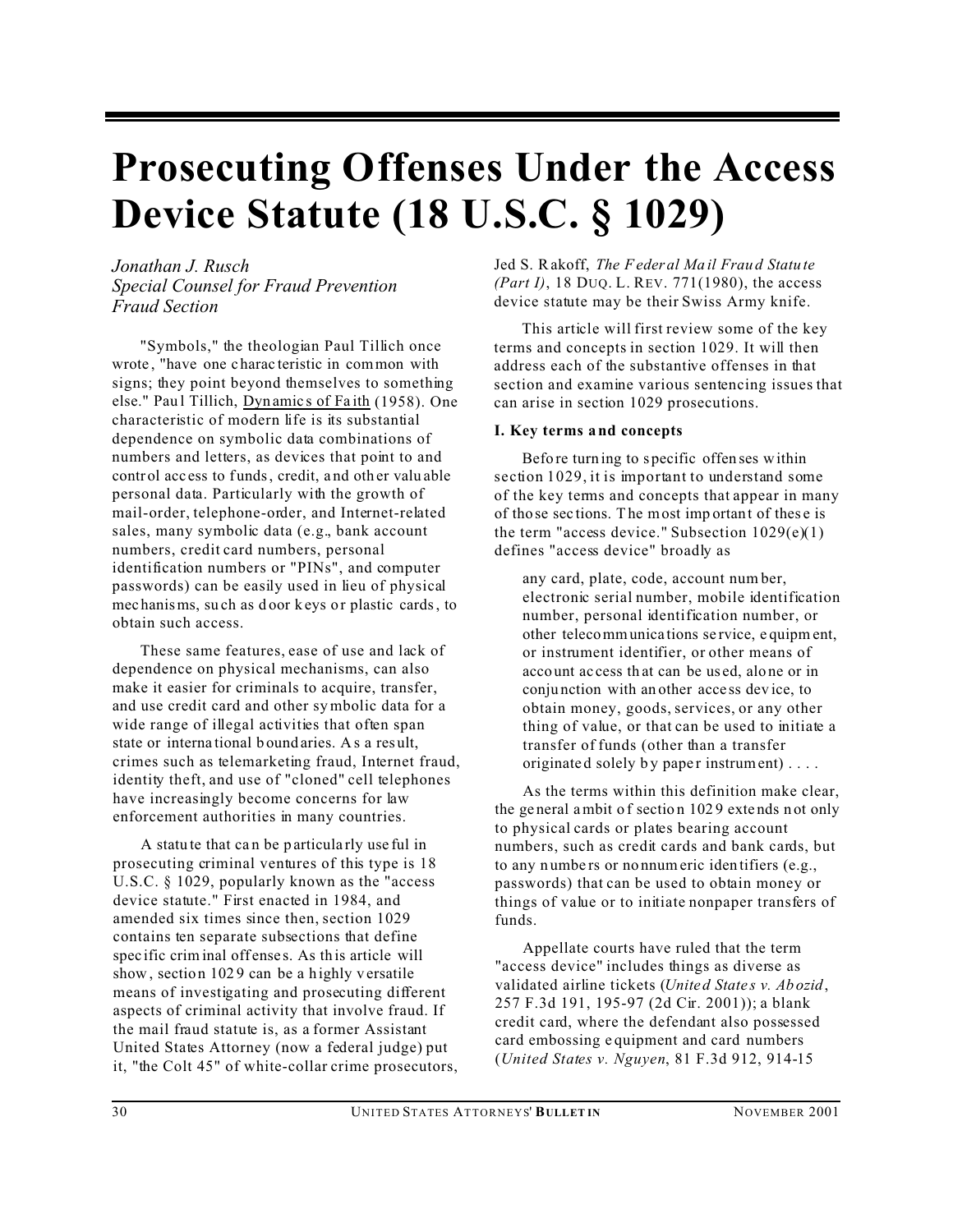(9th Cir. 1996)); long-distance telephone service access codes (*United States v. Brewer*, 835 F.2d 550, 553 (5th Cir. 1987)); the num ber of a merc hant a ccou nt at a b ank th at was used to process credit card transactions (*United States v. Dabbs*, 134 F.3d 1071, 107 9 (11th Cir. 1998)); and restaurant checks w ith credit card numbers imprinted on them (*Unite d State s v. Ca puto*, 808 F.2d 963, 966 (2d Cir. 1987)).

Two other terms that are directly dependent on the mea ning o f "acc ess de vice" a re "co unterfeit access device" and "un authoriz ed acc ess dev ice." "Counterfeit access device" is defined as "any access device that is counterfeit, fictitious, altered, or forged, or an identifiable component of an access device or a counterfeit access device." 18 U.S.C.  $\S$  1029(e)(2). The Fifth and N inth Circuit Courts of Appea ls have ruled that the term "counterfeit access device" as used in section 1029 encompa sses o therw ise legitim ate cre dit cards that are acquired through the submission of false info rmation . *United States v. Soape*, 169 F.3d 2 57, 26 2-64 (5th Cir. 199 9); *United States v. Brannan*, 898 F.2d 107, 109 (9th Cir. 1990). The Fifth Circuit also held that long distance telephone service access codes fabricated by the defendant can be "counterfeit" even though those codes matched valid code numbers in the telephone comp any's c ompu ter. *Brewer*, 835 F.2d at 553-54. Similarly, the United States Court of Appeals for the Eighth Circuit held that American Express account numbers that the defendant obtained by surreptitiously accessing the American Express computer system may be considered "unauthorized access de vices." *United States v. Taylor*, 945 F.2d 1050, 105 1 (8th Cir. 1991).

"Unauthorized access device" is defined as "any access device that is lost, stolen, expired, revo ked, c ance led, or obtain ed with inten t to defraud." 18 U.S.C. § 1029(e)(3). The United States Court of Appeals for the Eleventh Circuit held that merchant account numbers which a defendant uses in furtherance of a fraud scheme can be conside red "un authoriz ed acc ess dev ices," where the merchant bank prohibited the practice of "factoring" (i.e., a business's use of another's merchant accou nt to process credit card transactions) and the defendant knew of, and intentiona lly violated, th e bank 's policy. *Dabbs*,

134 F.3d at 1080-81. The United States Court of Appeals for the First Circuit held that the term "unauthorized access device" includes credit cards that the defendant had obtained on her late father's account and proceeded to use after she was told that the company required a power of attorney authorizing her to use those accounts. *Unite d State s v. Go odch ild*, 25 F.3d 55, 60 (1st Cir. 1994).

It is important to note that section 1029 gene rally ad dress es eac h of the majo r phas es in the stream of criminal activity that exploits access devices, including unlawful acquisition, production, trafficking in, use, and possession of access devices. The term "produce," for example, "includes design, alter, authenticate, duplicate, or assemble." 18 U.S.C. § 1 029(e)(4). The term "traffic" is defined to mean "transfer, or otherwise dispo se of, to anoth er, or o btain c ontro l of with intent to transfer or dispose of." 18 U.S.C.  $§ 1029(e)(5).$ 

One of the essential elements in proving any section 1029 offense is that the offense in question "affects interstate or foreign commerce." 18 U.S.C. § 1029(a). To date, courts have construed this requirement expansively to affirm the broad ambit of section 1029. The United States Court of Appeals for the Ninth Circuit held that a defen dant's illicit possessio n of out-of-state cr edit card account numbers is an offense "affecting interstate or foreign commerce" within the mean ing of se ction 102 9. *United States v. Rushdan*, 870 F.2d 1509, 151 4 (9th Cir. 1989). In a similar vein, the United States Court of Appeals for the Sixth Circuit he ld that a fraud ulent c redit card transaction affects interstate commerce, for purposes of section 1029, inasmuch as banking channels were used for gaining authorization appro val of the charge s. *Unite d State s v. Sca rtz*, 838 F.2d 876, 879 (6th Cir. 1988). The United States Court of Appeals for the Fourth Circu it held that even an interstate telephone call by a bank manager to a credit card authorization center concerning the defend ant's attempt to secure a cash advance on a credit card, was sufficient, in and of itself, to establish the effect on interstate commerce under section 1029. *United States v. Lee*, 818 F .2d 30 2, 305 -06 (4 th Cir. 1987). On the other hand, the United States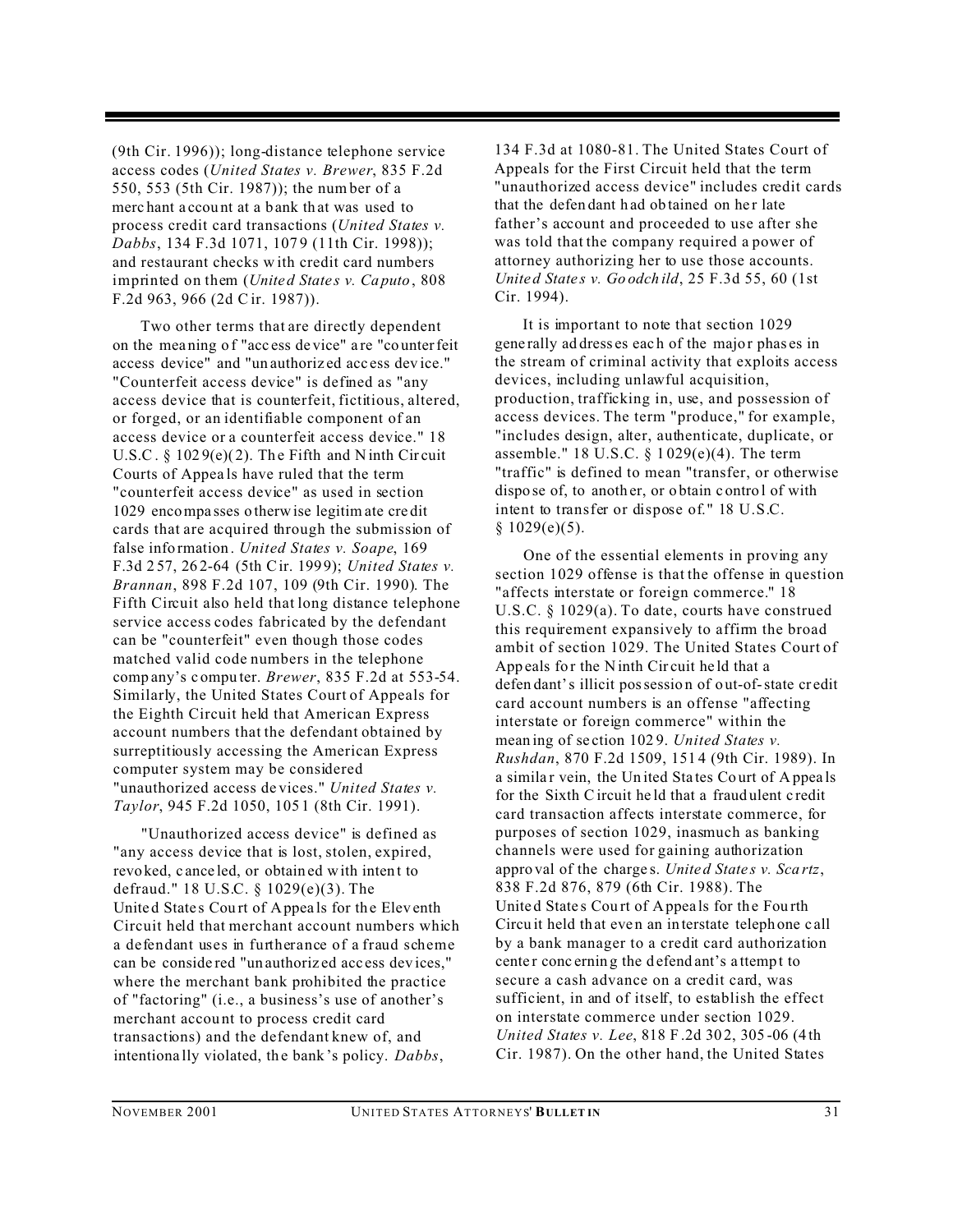Court of Appeals for the Third Circuit held that failure to allege the interstate commerce element of a section 1029 violation created a jurisdictional defect requiring reversal of the defendan t's convic tion. *United States v. Spinner*, 180 F.3d 514, 516 (3d Cir. 1999 ).

#### **II. Substantive offenses**

The ten subsections of section 1029 that define criminal offenses fall into three broad categories: (1) offenses generally concerning fraud and access de vices; (2) offenses more specifically concerning fraudulent use of telecommunications instruments and service; and (3) attempts and conspiracies to commit any of those offenses. This section of this article will first examine the seven subsections under the first category, then turn to the three subsections under the second category and then the two provisions under the third category.

#### *Offenses Concerning Fraud and Access Devices*

a. *Subsection 1029(a)(1)*. This subsection states that whoever "knowingly and with intent to defraud produce s, uses, or traffics in one or more unauthorized access devices" commits a federal offense if the offense affects interstate or foreign commerce. This offense does not require proof of direct contact between the issuer and the defrau der. *United States v. Jac obowitz*, 877 F.2d 162, 165-66 (2d Cir. 1989).

b. *Subsection 1029(a)(2)*. This subsection states that whoever "knowingly and with intent to defraud traffics in or uses one or more unauthorized access devices during any one-year period, and by such conduct obtains anything of value aggregating \$1,000 or more during that period" commits a federal offense if the offense affects interstate or foreign commerce. Th e term "one-year period" in this subsection is not limited to a single calendar year, but includes any continuous one-year period within which the defendant has obtained anything of value aggregating \$1,000 or more.

This offense may apply in a wide range of circumstances relating to fraud schemes. Exam ples would be a criminal who takes a credit card receipt from a trash basket at a restaurant, or uses email to Internet users to per suade them to

disclose their credit card numbers, and then uses those numbers to purchase merchandise such as computers or other electronic equipment. Another example would be a criminal in a large scale telemarketing or investment scheme who needs a merchant accou nt at a bank to process credit card charges, but cannot get one if he were to describe his activity truthfully. He instead uses another business's merchant account to process charges but does not disclose to the bank that he is using the account without the bank's authorization or appro val. *See Dabbs*, 134 F.3d at 1079-81.

One court of appeals held that this offense establishes a separate criminal violation for the use of each unauthorized access device for which \$1,000 of value was obtained during the one-year period. In its view, the "one or more" language of this sub section wa s mea nt to co ver situ ations in which "multiple unauthorized acc ess devices were required in conjunction with each other to complete a fraudulent transaction." *United States v. Ired ia*, 866 F.2d 114, 120 (5th Cir. 1989) (per curiam).

c. *Subsection 1029(a)(3)*. This subsection states that whoever "knowing ly and with intent to defraud possesses fifteen or more devices which are counterfeit or unauthorized access devices" commits a federal offense if the offense affects interstate or foreign commerce. This offense may apply, for example, to a person participating in a credit c ard fr aud s chem e wh o has in his poss ession fifteen or more lost or stolen credit cards, or credit card numbers obtained from e-commerce websites or emails from consumers. It may also apply to a criminal who obtains 100 credit card numbers by "hacking" into a comp uter, and then offers to sell others a list of those numbers.

The United States Court of Appeals for the Ninth Circuit held that under this offense, the United States needs to prove only that the aggregate possession of fifteen or m ore unau thoriz ed ac cess d evice s affe cted in terstate commerce, and not that each of the access devices had an interstate ne xus. *United States v. Clayton*, 108 F.3d 1114, 1118 (9th Cir. 1997). In addition, the Fifth Circuit held that a defendant could be convicted of possessing fifteen or more unauthorized long-distance telephone service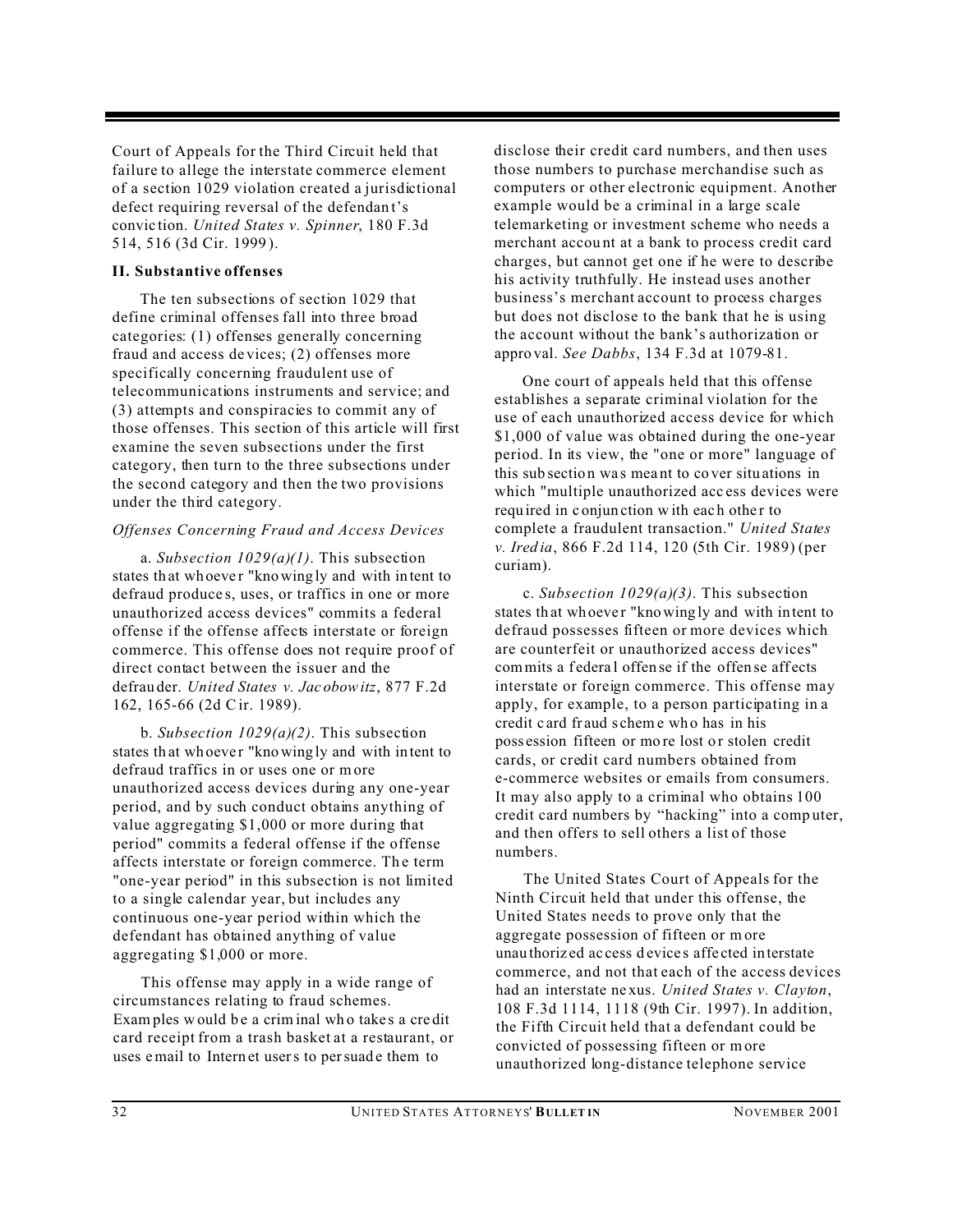access codes, even though only five of the codes were working. The Court of Appeals reasoned that requiring each code number that the defendant possessed to be active as a prerequisite for conv iction "w ould s erve a s a disin centiv e to cre dit card or long-distance telephone companies immediately to invalidate stolen or lost numbers to protect themselves." *Brewer*, 835 F.2d at 554. Two decisions by the United States Court of Appeals for the Eighth Circuit indicate that the gove rnme nt ma y not a ggre gate se parate poss ession s of fewer th an fifte en sto len cre dit cards under this offense, but may aggregate fifteen or more unauthorized credit cards, even if those cards were not used at the same moment in time, so long as the defendant did not dispose of any card numbers after his u nautho rized us e. *Compare Unite d State s v. Ru ssell*, 908 F.2d 405, 406-07 (8th Cir. 1990) *with United States v. Farkas*, 935 F.2d 962, 967 (8th Cir. 1991 ).

d. *Subsection 1029(a)(4)*. This subsection states that whoever "knowingly and with intent to defraud, produces, traffics in, has control or custody of, or possesses device-making equipment" commits a federal offense if the offense affects interstate or foreign commerce. Section 1029 further defines the term "devicemak ing eq uipment" as "any e quipm ent, mec hanism, or im pression de signe d or primarily used for making an access device or a counterfeit access device."  $18$  U.S.C. §  $1029(e)(6)$ . One court of appeals held that a tumbling cellular telephone, which permits the user to access telecommunications services without paying for them, was n ot "dev ice-making equipmen t" within the meaning of this offense, as the telephone was designed and primarily used to make calls rather than to make ac cess de vices. *United States v. Morris*, 81 F.3d 131, 134 (11th Cir. 1996). Cloned cell phones and similar or related devices are now clearly co vered, *inter a lia*, under subsections  $1029(a)(7)$ - $(9)$ , as discussed below.

e. *Subsection 1029(a)(5)*. This subsection states that whoever "knowingly and with intent to defraud effects transactions, with 1 or more access devices issued to a nother person or persons, to receive payment or any other thing of value during any 1-year period the aggregate value of which is equal to or g reater than  $$1,000"$  commits

a federal offense if the offense affects interstate or foreign commerce. As in subsection  $1029(a)(2)$ , the term "one- year p eriod " in this s ubse ction is not limited to a single calendar year, but includes any continuous one-year period within which the defendant has obtained anything of value aggregating \$1,000 or more.

This offense may apply, for example, when a criminal involved in any kind of fraud scheme (such as telemarketing fraud, investment fraud, or credit protection fraud) persuades a person with a valid credit card number to give the criminal that credit card number because the person believes that he or she will receive something of substantial value in return. It may also apply when a criminal involved in a credit card scheme over the Inte rnet fr audu lently o btains individ uals' v alid credit card numbers and uses them to make purchases of high value consumer goods from e-commerce W eb sites.

f. *Subsection 1029(a)(6)*. This subsection states that whoever

without the authorization of the issuer of the acce ss dev ice, kn owin gly an d with intent to defraud solicits a person for the purpose of  $-$ 

(A) offering an access device; or

(B) selling information regarding or an application to obtain an access device

commits a federal offense if the offense affects interstate or foreign commerce. This offense may apply, for example, to persons in a telemarketing or Internet-based fraud scheme who contact consumers to offer them credit cards, but then obtain advance fee payments and either fail to provide the promised credit cards at all or send the consumers generic information about applying for credit cards. In this type of case, it may be important to present testimony from the relevant credit card issuer that the persons soliciting consumers were not authorized to do so or to use the name of the issuer or association to which that issuer belongs (e.g., Visa) in their solicitations.

g. *Subsection 1029(a)(10)*. This subsection states that whoever "without the authorization of the cre dit card system member or its agen t, knowingly and with intent to defraud causes or arranges for another person to present to the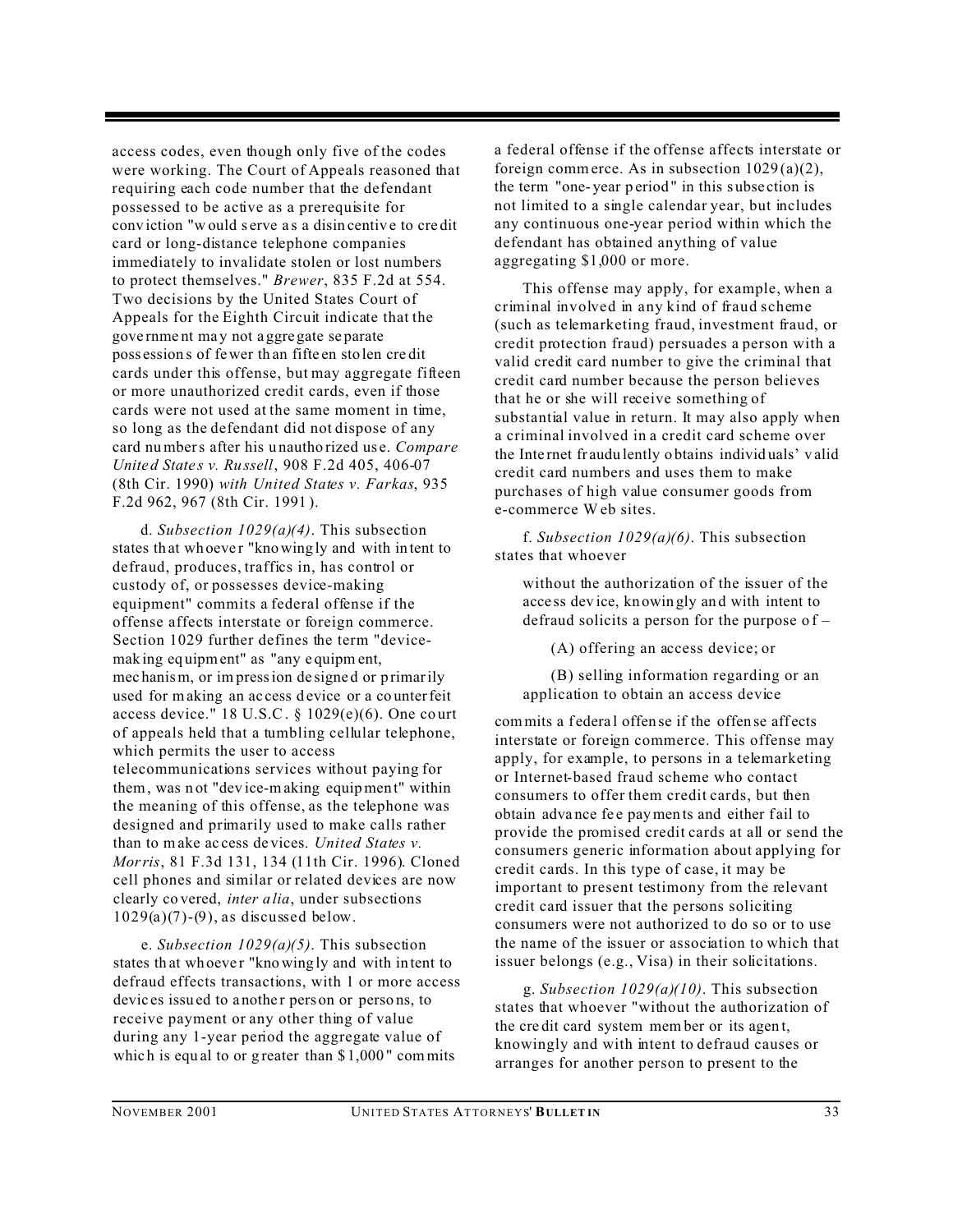member or its agent, for payment, 1 or more evidences or records of transactions made by an access device" commits a federal offense if the offense affects interstate or foreign commerce. Within this definition, the term "credit card system member" means "a financial institution or other entity that is a member of a credit card system, including an entity, whether affiliated with or identic al to the credit c ard issuer, that is the sole member of a credit card system." 18 U.S.C. § 1029(e)(7).

This offense may apply, for example, when a criminal operating a large scale fraud scheme has used false in formation a bout h is busin ess to o btain a merchant account from a bank, or uses an existing account of a legitimate business, so that he can process credit card charges through that account. The criminal then obtains cred it card numbers from the victims of his scheme and submits those numbers for payment to the bank where the merchant account is located. If the financial institution that established the merchant account did not authorize that account to be used by telemarketing operations, all transactions that the criminal conducts through that merchant account may be considered "unauthorized" by that financial institution.

#### *Offenses Relating to Fraud and Telecommunications Instruments and Service*

During the early 1990s, several courts ruled that "cloned" cell phones or satellite television descramblers did not come within the meaning of "acce ss device" in section 1029. Consequently, in 1994 and 1998, Congress added three new subsections to section 1029 to address modified or altered telecommunications instruments, scanning receivers, and hardware and software to modify or alter telecommunications instruments.

a. *Subsection 1029(a)(7)*. This subsection states that whoever "knowingly and with intent to defraud uses, produces, traffics in, has custody or control of, or possesses a telecommunications instrum ent that has be en modified or altered to obtain unauthorized use of telecommunications service" commits a federal offense if the offense affec ts interstate or foreign commerce. While section 1029 does not specifically define the term "telecommunications instrumen t," that term

clearly extends to both hardwire and cellular teleph ones, and to any o ther ca tegor y of ele ctron ic devic e by w hich s ome one m ay ob tain "telecommunic ations ser vice."

Section 1029 elsewhere defines "telecommunications service" to have the meaning given that term in Section 3 of Title I of the Communications Act of 1934, 47 U.S.C. § 153. 18 U.S.C. § 1029(e)(9). Section 3 of the 1934 Communications Act defines "telecommunications service" to mean "the offering of telecommunica tions fo r a fee directly to the public, or to such classes of users as to be effectively available directly to the public, regardless of the facilities used." 47 U.S.C. § 153(46). Section 3 further defines "telecommunications" as "the transmission, between or among points specified by the user, of information of the user's choosing, without change in the form or content of the information as sent and received."  $47 \text{ U.S.C. }$  §  $153(43)$ . This offense may apply, for example, to persons who mak e, distrib ute, or use "c loned " cell ph ones in the course of a scheme to defraud, such as a telemarketin g frau d sch eme , or in co nnec tion with another criminal enterprise.

b. *Subsection 1029(a)(8)*. This subsection states that whoever "knowingly and with intent to defraud uses, produces, traffics in, has control or custody of, or possesses a sc anning receiver" commits a federal offen se if the offen se affects interstate or foreign commerce. As used in that subsection, the term "scanning receiver" is elsewhere defined in section 1029 as "a device or apparatus that can be used to intercept a wire or electronic communication in violation of chapter 119 (of Title  $18 - i.e.,$  Title III of the Omnibus Crime Con trol and Safe Streets A ct of 1968) or to interce pt an e lectron ic seria l number, mobile identification number, or other identifier of any telecommunications service, equipment, or instrument." 18 U.S.C. § 1029 (e)(8).

c. *Subsection 1029(a)(9)*. This subsection states that whoever "knowingly uses, produces, traffics in, has control or custody of, or possesses hardware or software, knowing it has been configured to insert or modify telecommunications identifying information associated with or contained in a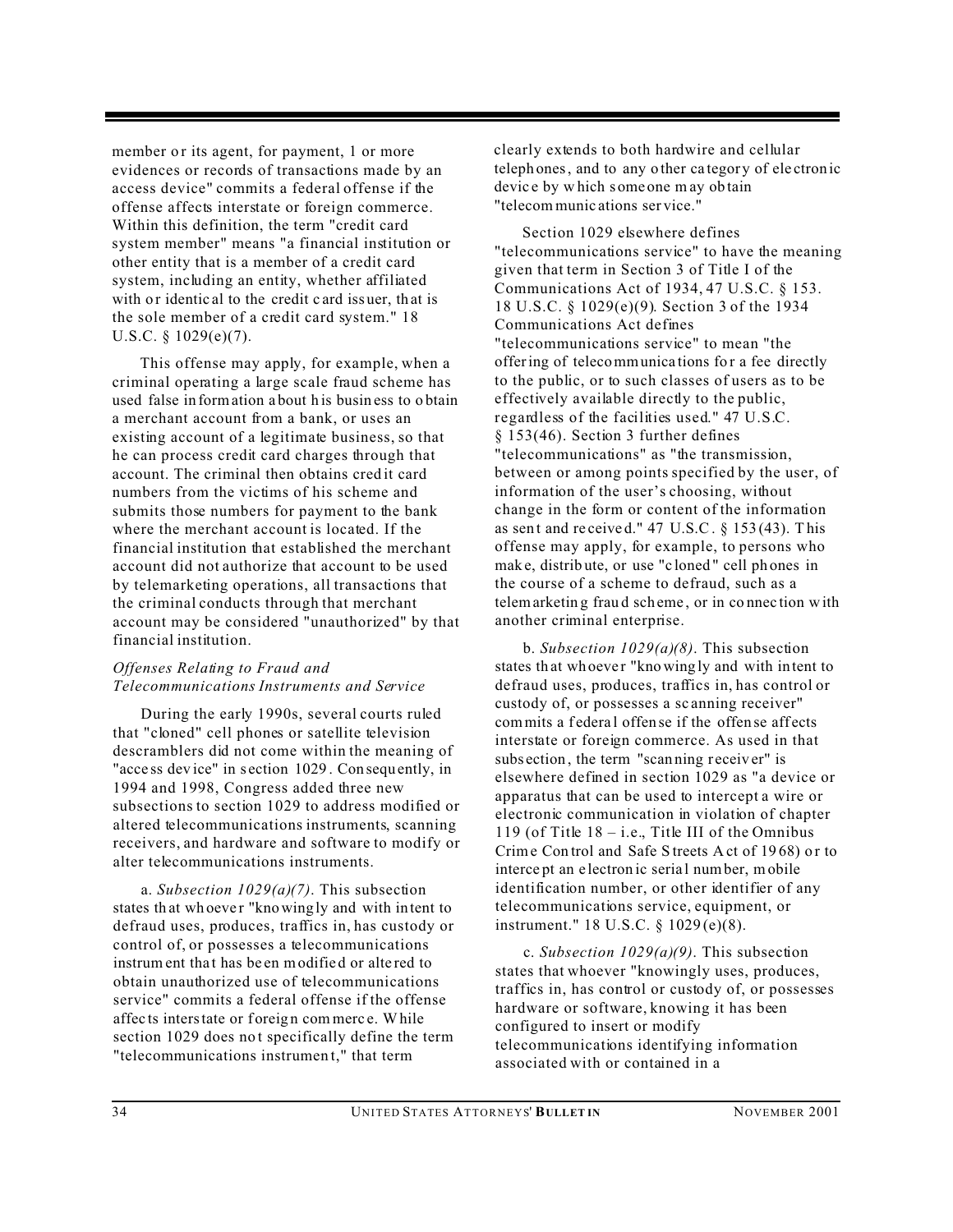telecommunications instrument so that such instrum ent may be used to obta in telecommunications service without authorization" commits a federal offense if the offense affects interstate or foreign commerce. As used within that subsection, the term "telecommunica tions id entifying inf orma tion" is elsew here d efined in sectio n 102 9 as "e lectron ic serial number or other number that identifies a specific telecommunications instrument or account, or a specific communication transmitted from a telecommunications instrument." 18 U.S.C.  $\S$  1029(e)(11).

Two other provisions of section 1029 specifically limit the ambit of subsection  $1029(a)(9)$ . First, subsection  $1029(g)(1)$  states that "[i]t is not a violation of subsection (a)(9) for an officer, employee, or agent of, or a person engaged in business with, a facilities-based carrier, to engage in conduct (other than trafficking) otherwise prohibited by that subsection for the purpose of protecting the property or legal rights of that carrier, unless such conduct is for the purpose of obtaining telecommunications service provided by another facilities-based carrier without the authorization of such carrier." 18 U.S.C.  $\S 1029(g)(1)$ . The term "facilities-bas ed carrier" is elsewhere defined in section 1029 as "an entity that owns commun ication s transmissio n facilitie s, is responsible for the operation and maintenance of those facilities, and holds an operating license issued by the Federal Communications Commission under the authority of title III of the Communications Act of 1934." 18 U.S.C. § 1029(e)(10).

Second, subsection  $1029(g)(2)$  states that "[i]n a prosecution for a violation of subsection (a)(9), it is an affirmative defense (which the defendant must establish by a preponderance of evidence) that the conduct charged was engaged in for research or development in connection with a lawful purpose."

#### *Attempts and Conspiracies Under Section 1029*

Subs ection  $1029(b)(1)$  makes an attempt to commit an offen se un der se ction 1 029 s ubjec t to the same penalties as those which section 1029 prescribes for the offense that the defendant

attempted. Subsection  $1029(b)(2)$  does not create a new offense of conspiracy to commit an offense under section 1029. The general conspiracy offense, 18 U.S.C. § 371, should therefore be used to charge a conspiracy to violate section 1029. As explained below, however, subsection 1029(b)(2) defines the maximum penalties for anyone who "is a party to a conspiracy of two or more persons" to commit an offense under section 1029. 18 U.S.C. § 10 29(b)(2).

Nothing in section 1029 prohibits "any lawfully authorized investigative, protective, or intelligence activity of a law enforcement agency of the United States, a State, or a political subdivision of a State, or of an intelligence agency of the United States, or any activity authorized under chapter 224 of [title  $18 - i.e.,$  protection of witnesses]." 18 U.S.C. § 1029(f). This subsection further defines the term "State" to include "a State" of the United States, the District of Columbia, and any commonwealth, territory, or possession of the United States." *Id.*

#### **III. Sentencing for Section 1029 offenses**

Subsection 1029(c) establishes a two-tier system of penalties for convictions under section 1029 for first and repeat offenders. Subsection  $1029(c)(1)(A)$  states that "in the case of an offense" that does not occur after a conviction for another offense under this section," the maximum punishment for offenses under subsections  $1029(a)(1)$ ,  $(2)$ ,  $(3)$ ,  $(6)$ ,  $(7)$ , or  $(10)$  is ten years imprisonment, a fine under Title 18, or both, and the maximum punishment for offenses under subsections  $1029(a)(4)$ ,  $(5)$ ,  $(8)$ , or  $(9)$  is fifteen years imprisonment, a fine or both. Subsection  $1029(c)(1)(B)$  states that "in the case of an offense" that occurs after a conviction for another offense under this section," the maximum punishment for all section 1029 offenses is twenty years imprisonment, a fine under Title 18, or both.

Whether the section 1029 offense is a first or subsequent offense, section 1029 also provides for criminal forfeiture to the United States "of any perso nal pro perty used or inten ded to be us ed to commit the offense."  $18 \text{ U.S.C. } § 1029(c)(1)(C)$ . Forfeiture of property under section 1029, including any seizure and disposition of the property and any related administrative and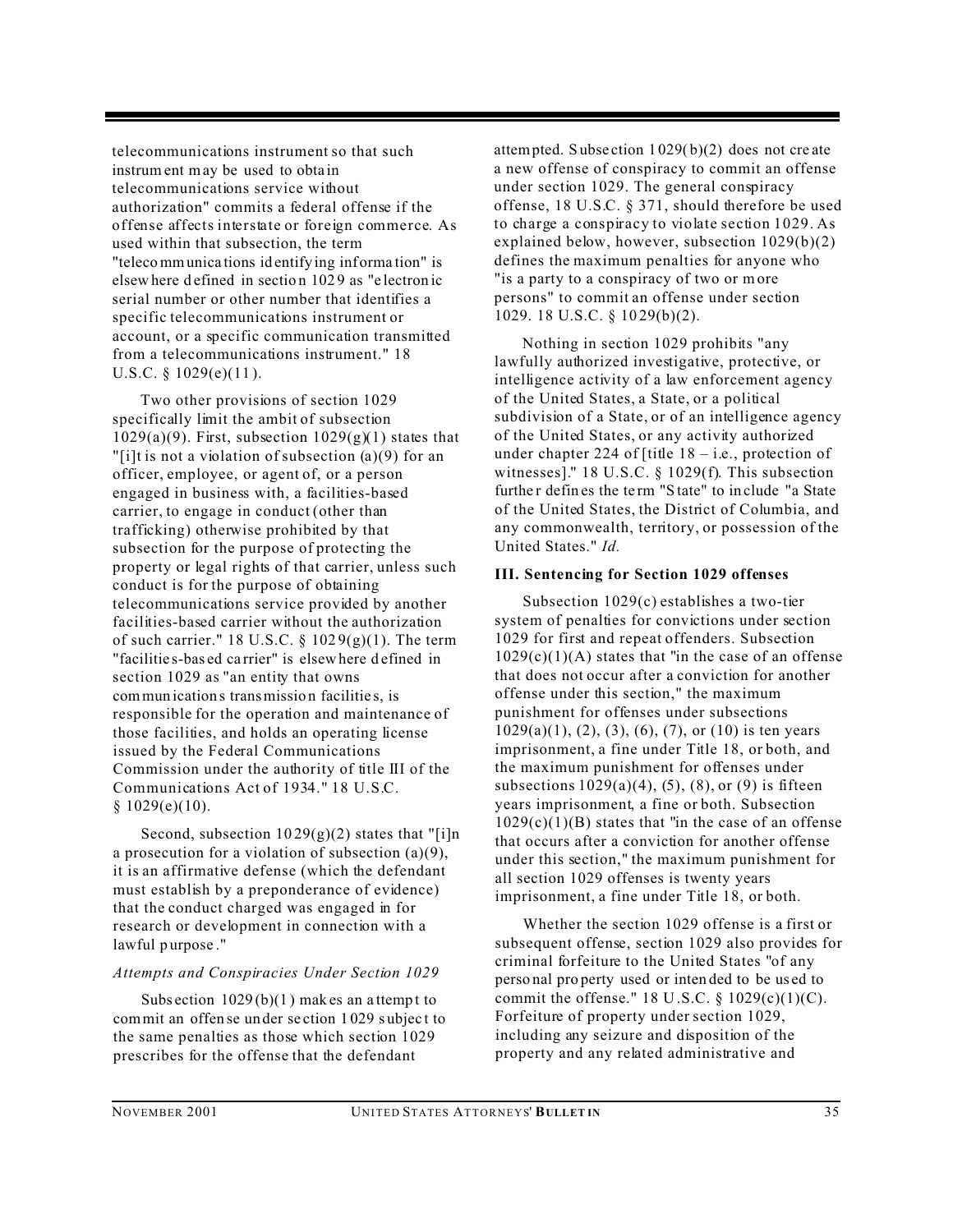judicial proceeding, is governed by section 413 of the Controlled Substance Act, except for subsection (c) of that Act. 18 U.S.C.  $\S 1029(c)(2)$ .

Finally, with respect to a conspira cy to commit a section 1029 offense, subsection  $1029(b)(2)$  states that

[w]hoever is a party to a conspiracy of two or more persons to commit an offense under [sectio n 102 9], if an y of the parties enga ges in any conduct in furtherance of such offense, shall be fined an amount not greater than the amount provided as the maximum fine for such offense under subsection [1029(c)] or imprisoned not longer than one-half the period provided as the maximum imprisonment for such offense under subsection  $[1029(c)]$ , or both.

This provision will apply in lieu of the general punishment provisions in section 371, if the object of the conspiracy is to violate section 1029.

Under the current version of the United States Sentencing Guidelines (USSG), the relevant Guideline for all section 1029 offenses is section 2F1.1. Under the substantially revised Guidelines scheduled to take effect November 1, 2001, the relevant Guideline for all section 1029 offenses will be a new section 2B1.1, which essentially consolidates the current theft and fraud Guidelines under sections 2B1.1 and 2F1.1, respectively. (Unless otherwise specified, references to the Guid elines in this section of the article will pertain to the Guidelines scheduled to take effect on November 1. A copy of the Guidelines revisions is available online at http://www.ussc.gov/2001guid/ congress2001.PDF.

USSG subsection 2B1.1(b)(1), like the current section 2F1.1, generally requires a calculation of loss with refe rence to a loss table. W hile prosec utors sh ould no te that the se ction 2B1.1 table contains some differences from the current section 2F1.1 table, they also will need to take into account special rules that apply in section 1029 cases. Application Note 7(F) for USSG section 2B1.1 sets forth the following special rules for stolen and counterfeit credit cards and access devices and purloined numbers and codes:

In a case involving any counterfeit access device or unauthorized access device, loss includ es any unau thorized charges made with the counterfeit access device or unauthorized access device and shall be not less than \$500 per access device. However, if the unauthorized access device is a means of telecommunications access that identifies a specific telecommunications instrument or telecommunications account (including an electronic serial number/mobile identification number (ESN/MIN pair), and that means was only possessed, and not used, during the commission of the offense, loss shall be not less than \$100 per unused means. For purp oses o f this su bdivision, 'c ounte rfeit access device' and 'unauthorized access device' have the meaning given those terms in Application Note 7(A).

USSG  $\S$  2B1.1, Application Note 7(F)(i).

Under Application Note  $7(A)$ , the term "unauthorized access device" is defined to have the meaning given that term in subsection  $1029(e)(3)$ . The Application Note's definition of "coun terfeit a ccess devic e," how ever, is significan tly broad er than se ction 102 9's definition of that term. Under Application Note 7(A), "counterfeit access device" has the meaning given in subsection 1029(e)(2), but also "includes a telecommunications instrument that has been modified or altered to obtain unauthorized use of telecommunications service." The Note defines "telecommunications service" to have the meaning given that term in subsection  $1029(e)(9)$ . This broader definition brings offenses under subsection  $1029(a)(7)$  within the scope of USSG section 2B1.1.

In addition to calculating loss under USSG section  $2B1.1(b)(1)$ , prosecutors should consider the number of access devices involved in the defendant's conduct. USSG subsection  $2B1.1(b)(2)$  requires app lication of the greater of: (a) a two level enhancement if the offense involved more than ten but fewer than fifty victims, or was committed through mass marketing (e.g., telemarketing or the Internet), or (b) a four level enhancement if the offense involved fifty or more victims. USSG  $§$  2B1.1(b)(2)(A), (B).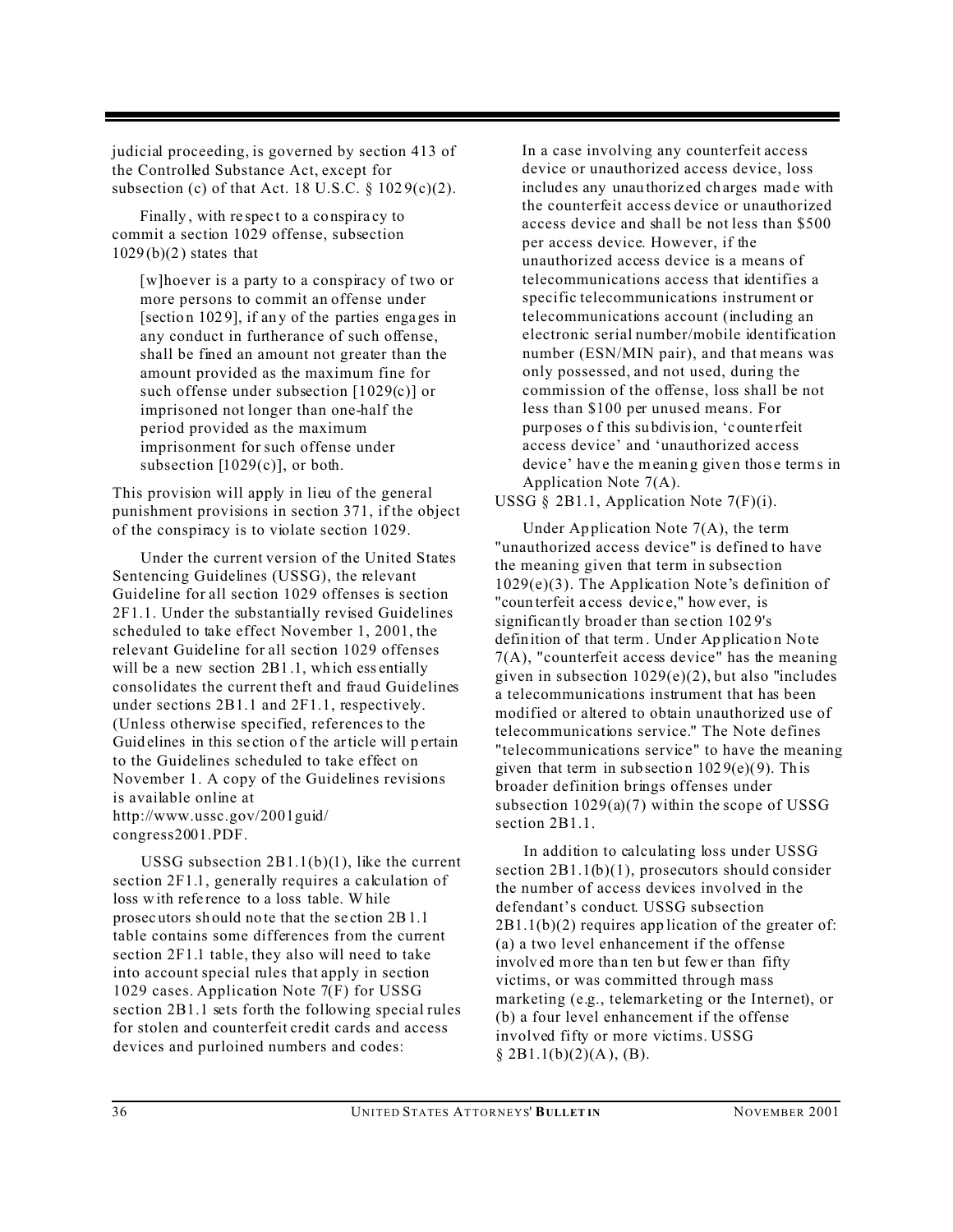USSG subsection 2B1.1(b)(9) pertains spec ifically to section 1029 offen ses. This subsection provides an additional two level enhancement

[i]f the offense involved (A) the possession or use of any device-making equipment; (B) the production or trafficking of any unauthorized access device or counterfeit access device; or  $(C)(i)$  the unauthorized transfer or use of any means of identification unlawfully to produce or obtain any other means of identification; or (ii) the possession of 5 or more means of identification that unlawfully were produced from, or obtained by the use of, another means of identification . . . . If the resulting offense level is less than 12, increase to 12. USSG § 2B1.1(b)(9)

Application Note 7 has several provisions that help to define the ambit of USSG subsection 2B1.1(b)(9):

a. *Subsection 2B1.1(b)(9)(A)*. Application Note  $7(A)$  defines the term "device-making" equipment" not only to have the meaning given that term in section  $1029(e)(6)$ , but also to include "(I) any hardware or software that has been configured as described in [subsection]  $1029(a)(9)$ ; and (II) a sc anning rece iver referred to in [subsection] 1029(a)(8)." USSG § 2B1.1, Application Note 7(A). The Note also provides that the term "scanning receiver" has the meaning given tha t term in su bsection 1029( e)(8). *Id*. This broader definition brings offenses under subsection  $1029(a)(8)$  and  $(a)(9)$  within the scope of USSG section 2B1.1.

b. *Subsection 2B1.1(b)(9)(B)*. Application Note 7(A) defines the terms "produce" and "production" to include "manufacture, design, alteration, authentication, duplication, or assembly." This definition adds the wo rd "manufacture" to the list of terms used to define "produce" in subsection  $1029(e)(4)$ . The terms "counterfeit access device" and "unauthorized access device" are defined as specified above.

c. *Subsection 2B1.1(b)(9)(C)*. Although the term "mea ns of id entifica tion" is statutorily defined in the identity theft offense (18 U.S.C.  $§ 1028(a)(7)$  rather than the access device statute, section 102 8 defin es "means of iden tification " to

includ e the term "ac cess d evice " as de fined in subsection 1029(e). This means that each of the bases for enhancement under USSG subsection 2B1.1(b)(9) may be applicable in sentencing for section 1029 offenses. Howe ver, Application Note 7(A) states that "means of identification" has the meaning given that term in sub section 1029(e)(6), with the proviso that "such means of identification" shall be of an actual (*i.e.*,, not fictitious) individual, other than the defendant or a person for whose cond uct the defen dant is acco untab le under § 1B1.3 (Relevant Conduct)." USSG § 2B1.1, Application Note 7(A ).

Application Note 7 contains four provisions that further define the ambit of USSG subsection  $2B1.1(b)(9)(C)(i)$ . First, Application Note 7(C) states that subsection  $2B1.1(b)(9)(C)(i)$ 

applies in a case in which a means of identification of an individual other than the defendant (or a person for whose conduct the defend ant is acco untable u nder § 1B1.3 (Relevant Conduct)) is used without that individ ual's a uthorization unlaw fully to produce or obtain another means of identification.

USS G  $\S$  2B1.1, App lication Note 7(c)(i)

Second, Note 7(C) gives two examples of conduct to which subsection  $(b)(9)(C)(i)$  applies:

(I) A defendant obtains an individual's name and social security number from a source (e.g., from a piece of mail taken from the individual's mailbox) and obtains a bank loan in that individual's name. In this example, the account number of the bank loan is the other means of identification that has been obtained unlawfully.

(II) A defendant obtains an individual's name and address from a source (e.g., from a driver's license in a stolen wallet) and applies for, ob tains, and su bseq uently uses a credit card in that ind ividua l's nam e. In this example, the credit card is the other means of identification that has been obtained unlawfully.

USSG § 2B1.1, App lication No te  $7(C)(ii)$ .

Third, Note 7(C) gives two examples of conduct to which subsection  $2B1.1(b)(9)(C)(i)$ does not apply: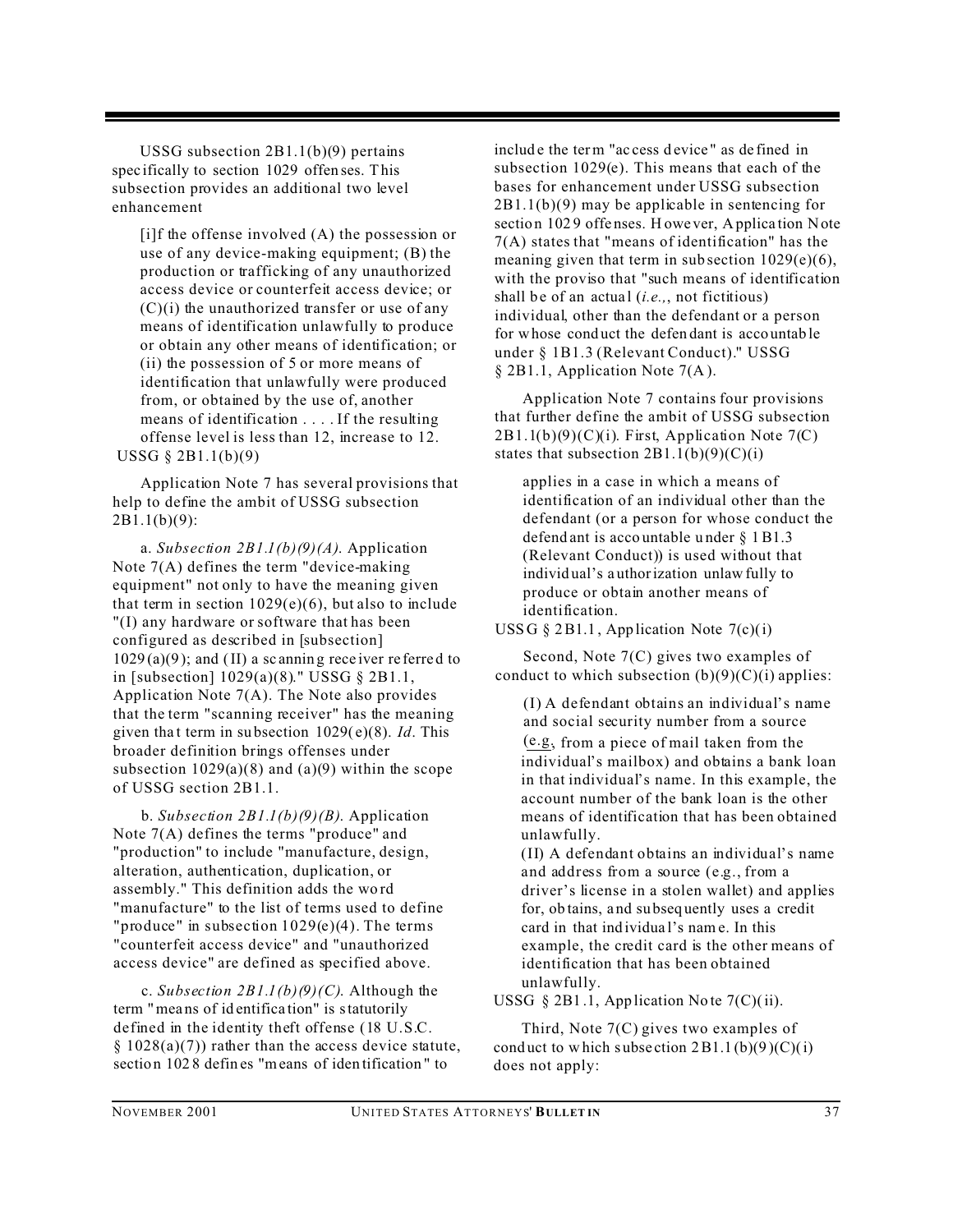(I) A defendant uses a credit card from a stolen wallet only to make a purchase. In such a case, the defendant has not used the stolen credit card to obtain another means of identification.

(II) A defendant forges a nother individual's signature to cash a stolen check. Forging another individual's signature is not producing another means of identification. USSG § 2B1.1, Application Note  $7(C)(iii)$ .

Application Note 7(D) states that subsection  $2B1.1(b)(9)(C)(ii)$  "applies in any case in which the offense involved the possession of 5 or more means of identification that unlawfully were produced or obtained, regardless of the number of individuals in whose name (or other identifying information) the means of identification were so produced or so obtained." USSG § 2B1.1, Application Note 7 (D).

Finally, Application Note 15 lists three factors that a se ntenc ing co urt ma y con sider in determ ining w hether an up ward departure is warranted in a case involving access devices or unlawfully produced or unlawfully obtained means of identification:

(I) The offense caused substantial harm to the victim's reputation or credit record, or the victim suffered a substantial inconvenience related to repairing the victim's reputation or damaged credit record.

(II) An individual whose means of identific ation the defendant used to obtain unlaw ful me ans o f identification is erroneously arrested or denied a job because an arrest record has been made in that individual's name.

(III) The defendant produced or obtained numerous means of identification with respect to one individual and essentially assumed that individual's identity.

USSG § 2B1.1, Application Note  $15(A)(vii)$ .

#### **IV. Conclusion**

Section 1029 has far more than symbolic value in prosecuting a wide variety of criminal conduct, whether or not fraud is the principal object of that conduct. The broad scope and variety of the offenses in that section make it one of the more versatile statutes for use in whitecollar crime and other prosecutions.

#### **ABOUT THE AUTHOR**

**Jonathan J. Rusch** is Special Counsel for Fraud Prevention in the Fraud Section of the Criminal Division. His responsibilities include coord ination of the Intern et Fraud Initiative, a Dep artment-wide initiative established in 1999 to impro ve the Dep artme nt's ab ilities to comba t all forms of Internet fraud. He also serves as Chair of the Interagency Telemarketing and Internet Fraud Working Group. Mr. Rusch is an Adjunct Professor of Law at Georgetown University Law Center, where he teaches courses on Global Cybercrime Law and International and Comparative Law of Cyberspace, and has written several law review articles on various aspects of cyberspace law. He received the Attorney Gen eral's A ward for Distingu ished Serv ice in 1995.a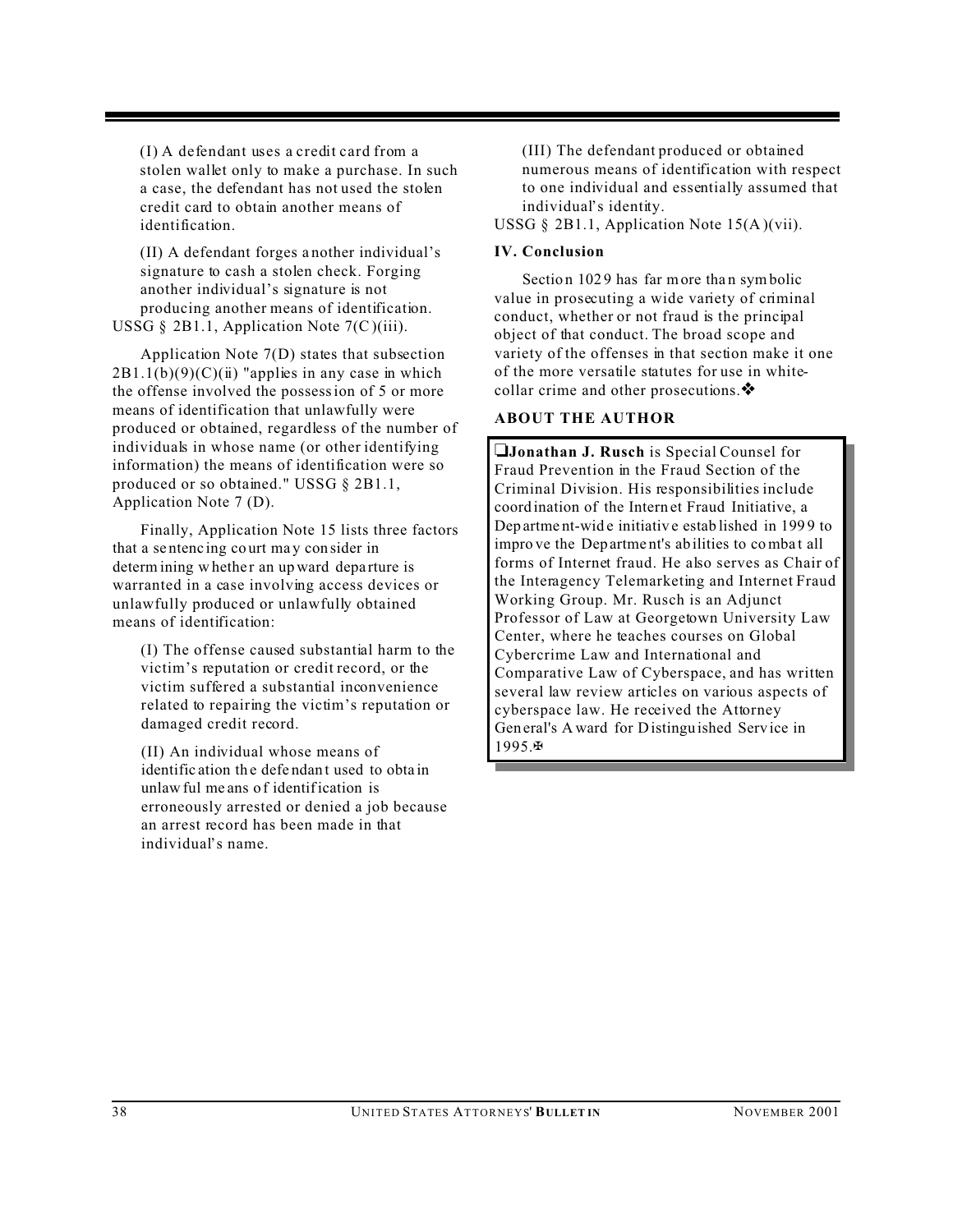### **Investigating and Prosecuting Nigerian Fraud**

*Jim Buchanan Assistant United States Attorney Southern District of Texas*

*Alex J. Grant Trial Attorney Criminal Division, Fraud Section*

#### **Introduction**

During the last twenty years, organized crime elements w ith ties to N igeria h ave c ome to dominate crime emanating from West Africa. These criminal groups, also known as Nigerian Crime Enterprises (NCE's), have become adept at executing transnational criminal activities, including fraud schemes directed to the United States. See *Combating International African Crime: Hearing Before Subcomm. on Africa of Ho use Comm . on In t'l Rel.* (July 15, 1998) (statement of Thomas Kneir, FBI) *availa ble in 1998 WL 400598* [hereinafter *Kneir Statement*]; *Impact of Data-Sharing on National Security: Hea ring Before Subc omm . on Nat'l Sec ., Vet. Affairs & Int'l R el. of Ho use Comm . on Govt. Reform* (July 24, 2001) (statement of Bruce Townsend, United States Secret Service), *availa ble in* 2001 WL 870378 [hereinafter *Townsend Statement*].

Nigeria is the largest country in Africa and boasts a population of 100 million people, a rich diversity of la ngua ges, c ustom s, and ethnic groups, as well as large oil and gas reserves. However, since gaining full independence from Great Britain in 1960, Nigeria has been plagued by long periods of military rule, and consequently, weak democratic institutions, including an often ineffectiv e and c orrupt c ourt system. *See* U.S. Dept. of State, Bureau of African Affairs, *Back grou nd Note: Nigeria* (August 2000) (visited Sept. 12, 2001)

http://www.state.gov/r/pa/bgn/index.cfm? docid=2836> [hereinafter *Back grou nd Note*]; *International Crime in Africa: Hearing Before the* *Africa Subcomm. on African Organized Crime of Hou se Com. on Int'l Re l.* (July 15, 1998) (stateme nt of Jack A. Blum ), *availa ble in* 1998 WL 40 3633 [hereinafter *Blum Statement*] (noting "non existen t crimin al justice system s"); *Situation in Africa: Hearing Before Subcomm. on African Affairs of Sen ate Co mm. on Fo r. Rel.* (May 15, 1996) (statement of Jean Herskovits, Prof. of History ), *availa ble in* 1996 WL 387276 [hereinafter *Herskovits Statement*]. While most Nigerians are law-abiding people, a yearly per capita incom e of \$3 00, combin ed with governmental institutions lacking legitimacy, have helped to spawn organ ized crime of all type s. *See Background Note*; *Blum Statement*; *Herskovits Statement*.

The United States is Nigeria's largest trading partner, and not surprisingly, is the frequent target of drug smuggling and fraudulent schemes by NCE's. NCE's perpetrating fraudulent schemes have proven to be sophisticated and elusive foes. There is no true organized crime structure as is found in more traditional organized crime investigation s, altho ugh N igerian s do a ssocia te along trib al lines. *See Combating International African Crime: Hearing Before Subcomm. on Africa of Ho use Comm . on In t'l Rel.* (July 15, 1998) (statement of Phil Williams, Director, Ctr. for Int'l Sec. Studies, Univ. of Pittsburgh) *available in 1998 WL 400575* [hereinafter *Williams Statement*]. This association is often one of convenience, and many times, the lines between the groups are blurred. There are no clear lines of authority or communication, and tribal lines are crossed with regularity when it is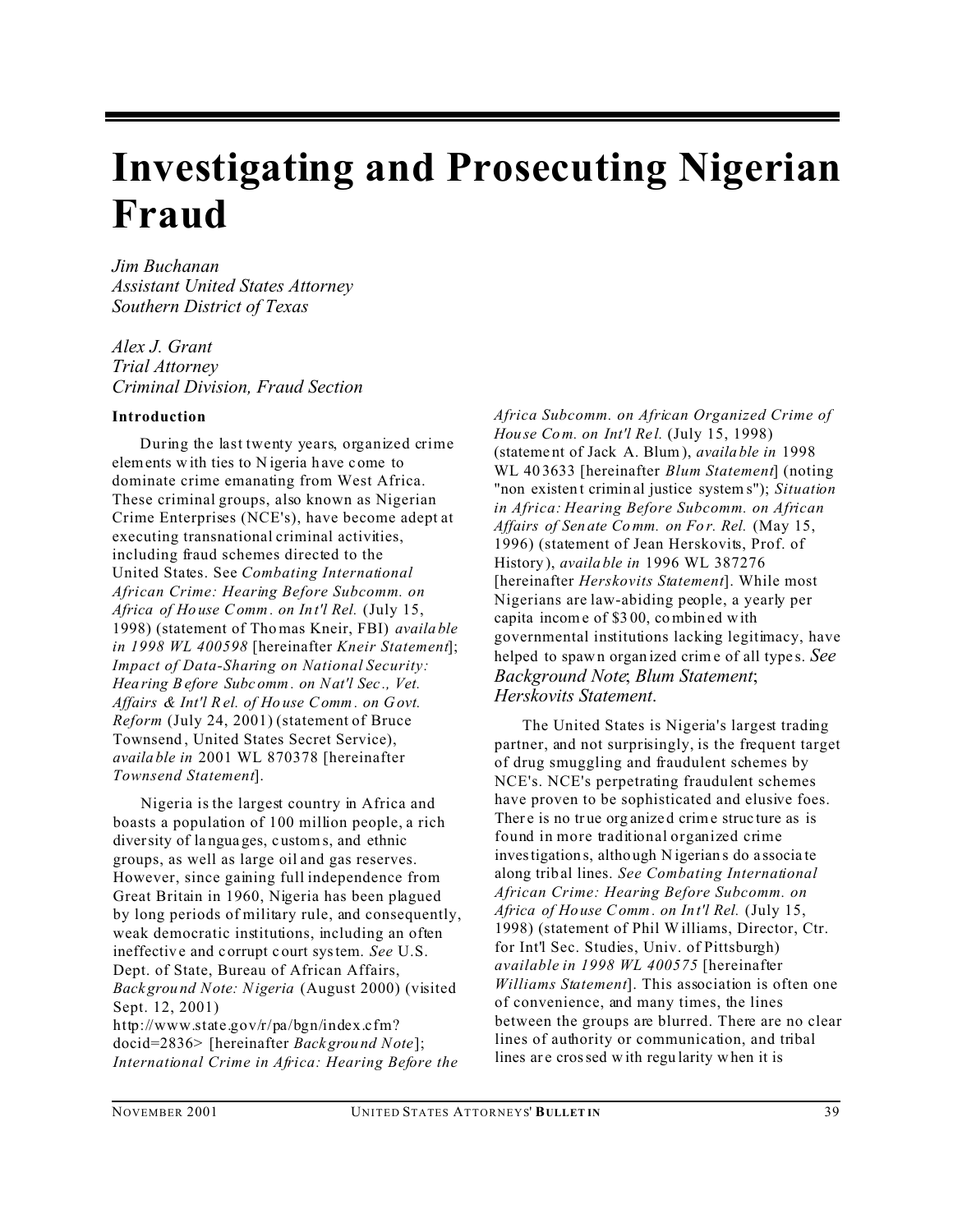convenient and profitable. Taken together, these factors make for an investigator's nightmare. The usual organized crime inve stigative techniques are difficu lt, if not impossible, to im plement in Nigerian cases.

In light of these challenges, federal law enforcement agencies and the Department of Justice have developed specific policy initiatives and have devoted significant resources during the past few years to combating Nigerian fraud schemes and other types of Nigerian organized crime. Part I of this article outlines the most prevalent kinds of Nigerian fraud sc hemes. Part II describes the multi-agency Nigerian Crime Initiative (NCI), which attempts to provide the infrastructure necessary for investigators and prosecutors to pursue individual cases. Finally, Part III reports on recent cases from the United States Attorney's Office for the Southern District of Texas and the Houston Area Fraud Task Force. The cases suggest how these success stories might be replicated elsewhere.

#### **I. Types of Nigerian fraud schemes**

According to the Secret Service, one quarter of the major fraud scams it investigates now involve Nigerians. Described as brazen and brilliant, these scams result in the loss of hundreds of millions of dollars each year worldwide. The favorite target of these scam artists is the United States. In the past few years, a significant percentage of the total loss from Nigerian fraud has occurred in the United States, and the amount of loss is ex pected to continu e to grow . *See Townsend Statement*. The frauds take on many forms inclu ding d ubiou s busin ess de als with advance fees, insurance scams, health care fraud, credit c ard fr aud, b ank fr aud, a nd ide ntity the ft.

#### **A. Advance fee/"419" fraud**

The most notorious of Nigerian scams is the advanced fee fraud scheme known as the "419" scheme, named after a statute in the Nigerian criminal code. This fraud typically begins with an unsolicited letter or e-mail. The communication purports to be from a Nigerian official or exofficial, a doctor or a tribal chief. The letters are addr essed perso nally to a pote ntial vic tim explaining that a "mutual business associate" has suggested that the writer contact the addressee

confidentially. The letter requests the recipient's assistance in transferring large sums of money in exchange for a percentage. The letter almost always represents that: 1) there is a large sum of money, known only to the writer, waiting to be paid out of the government coffers as a result of accounting shenanigans or over invoicing; 2) the writer is a member of the Nigerian government or the Nigerian military trying to move the money out of Nigeria but needs help from abroad; 3) the writer is willing to share the money with the recipient who provides assistance; and 4) secrecy is an ab solute must beca use o ther co rrupt o fficials would seize the money for themselves if they knew of its existence. The amounts represented are usually in the area of \$35 million but may be as much as \$75 million. In return for the help of the addressee, the writer promises anywhere from 20% to 30% of the total. In other words, the addr essee is offe red \$7 -10 million for very little effort and virtually no risk.

The v ast ma jority o f these letters a nd e-m ails arrivin g in the United States are pr omp tly deposited into actual or virtual wastebaskets. Hundreds more are forwarded to the United States Postal Service, the F.B.I., or the Secret Service. Some times, however, the crooks get lucky. A victim responds with a tiny nibble and the hook is set. The Nigerians are masters of this game and go to great lengths to convince the victim of the legitimacy of the plan. Many times a "disinterested" third party, usually from a European nation, is introduced to lend an air of legitimacy. Sometimes, an important sounding institution becomes a part of the plan.

After a number of communications and an appr opria te amount o f time, th e Nig erian w ill report that the money is finally available for transfer. Unfortunately, some unforeseen problem arises, and the advance paym ent of fees is necessary to clear the final hurdle. This is the essence of the fraud. Sometimes, another government official "finds out about the plan" and hush mon ey is ne eded to bribe him. O ther times, it is a transfer fee, or shipping insurance, or "points" for the financial institution or middle man. If the victim sends the money, similar roadb locks will continue to pop up until the victim is out of money or realizes he has been duped.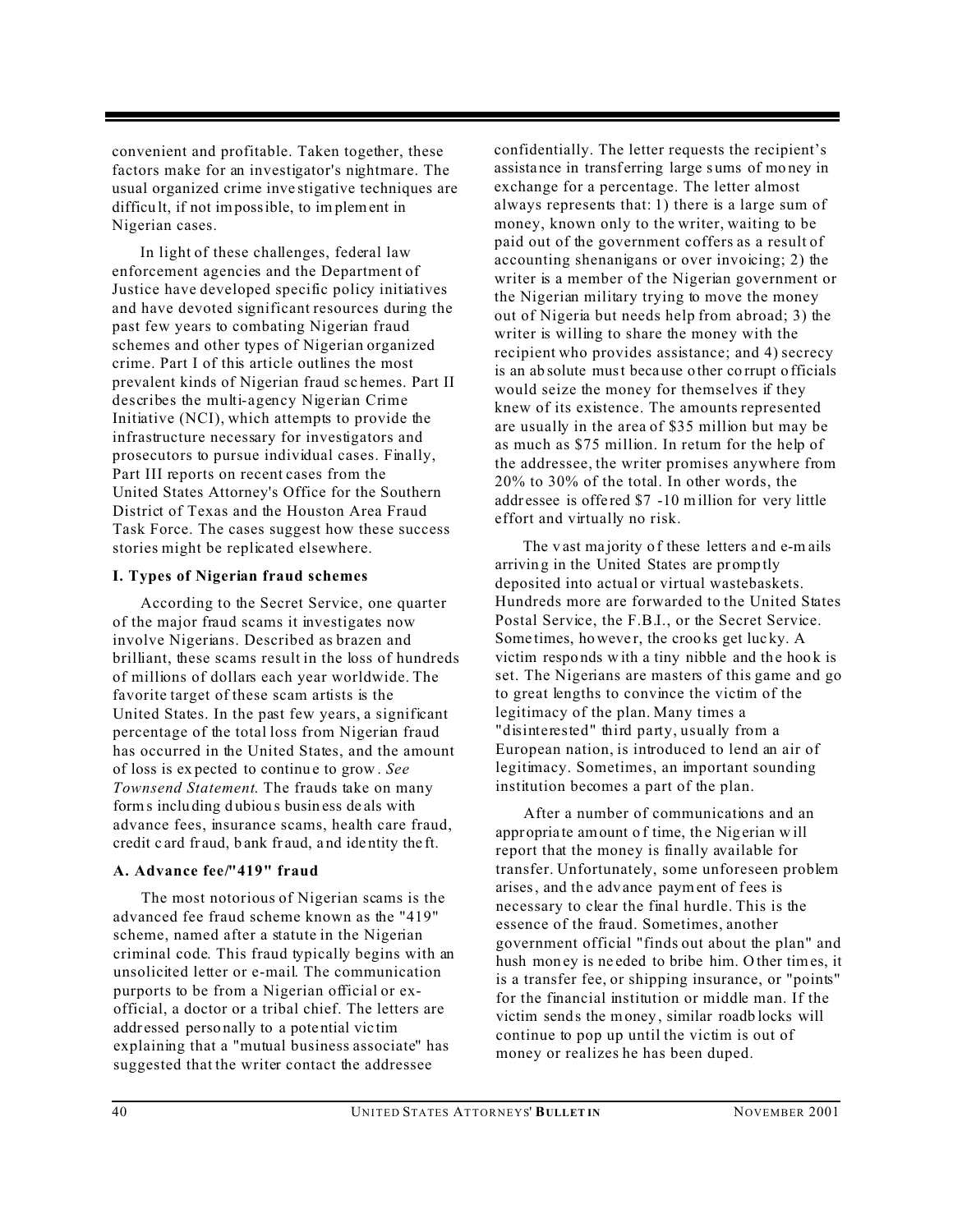#### **B. "Black Money" scheme**

A recent variation on the Advance Fee scheme is know n as the "black money " scheme. In this variation, the millions of dollars in the possession of the writer have been defaced by government officials with a chemical which has turned the bills black (a precaution to keep the money safe from thieves or corrupt officials), or by some sort of industrial accident. The writer can have the money shipped to the victim if the victim agrees to front the cash necessary to purchase the chemical to cleanse the money. The writer agrees to send a representative to meet the victim and demonstrate the cleansing process. At the meeting, the representative demonstrates the process by "cleaning" several one hundred dollar bills with what he claims is the last of the chemical. He then pressures the victim to pay money for storage fees, shipping fees, and more of the chemicals to clean the remaining millions of dollars.

Unfortunately, the victims of these 419 schemes typically do not report the crime because they are embarrassed by their naivete and feel personally humiliated. Some even feel they may be crim inally lia ble as a result o f their involvement in the scheme.

#### **C. Access device fraud**

Another Nigerian scheme involves access device fraud, usually in connection with several other federal criminal violations. The fraud typically begins with the leasing of a commercial mail box (usually in a false name). By searching dumpsters or rifling through mailboxes at an apartm ent complex, the N igerian thief can obtain fifteen to twenty credit card offers in a matter of minutes. Using the name of the true addressee, but changing the address to his newly acquired commercial postal box, the crook applies for hundreds of credit cards each day. Once the cards begin to arrive, the fraud grows exponentially. Cash advanc es are obtained. Credit card convenience checks are used to open bank accounts and investment accounts. Checks drawn on the fraudulently opened bank accounts are used to pay down the credit card bills. Even though the checks are fraudulent, the credit card companies are required to give immediate credit on the

account. This allows the thief to obtain even more cash advances a nd open mo re bank accoun ts. If investment accounts are use d, the accounts are opened with fraudulent items. Once funded, the Nigerian or his recruit forwards a wire transfer order directing the investment company to forward the funds to a bank account under his control.

#### **D. Identity fraud and credit card fraud**

One credit card is never enough, nor is one identity. The typical Nigerian fraud scheme involves multiple identities, several postal boxes, many bank accounts, and, recently, more than one city. To further decrease his visibility, the Nige rian re cruits y oung Ame ricans to partic ipate in the scams. The lure of fat wallets and expensive automobiles is more than enough to encourage the minimum wage earner to take a chance. With a little coaching, the recruit becomes adept at opening bank ac counts and mo ving the money. If caught, the recruit feigns ignorance or has a canned story about his wallet being stolen.

The Internet has increased the opportunities for the Nigerian criminal while decreasing his exposure. Using computer programs, groups of Nige rians h ave ro utinely been able to obtain lists of credit card numbers issued by credit card companies operating in international commerce. The card numbers are issued through foreign banks to customers who are residents of Great Britain, Germany, or other European countries. By fax or phone, the Nigerians use the stolen credit card numbers to order expensive computers or computer parts from small dealers in the United States. The buyer provides the stolen credit card number in payment of the purchase. Most purchases are successful because neither the cardholder nor the credit card company realizes that the card number has been compromised. The purchases are shipped to coconspirators in the United States who repackage the products and ship them to various cities in Europe or to Lagos, Nigeria.

It is not unusual for the Nigerian to open a small retail business such as a clothing resale shop or import/export business. Naturally, to become competitive in our c apitalist s ociety , a sma ll businessman must agree to accept credit cards for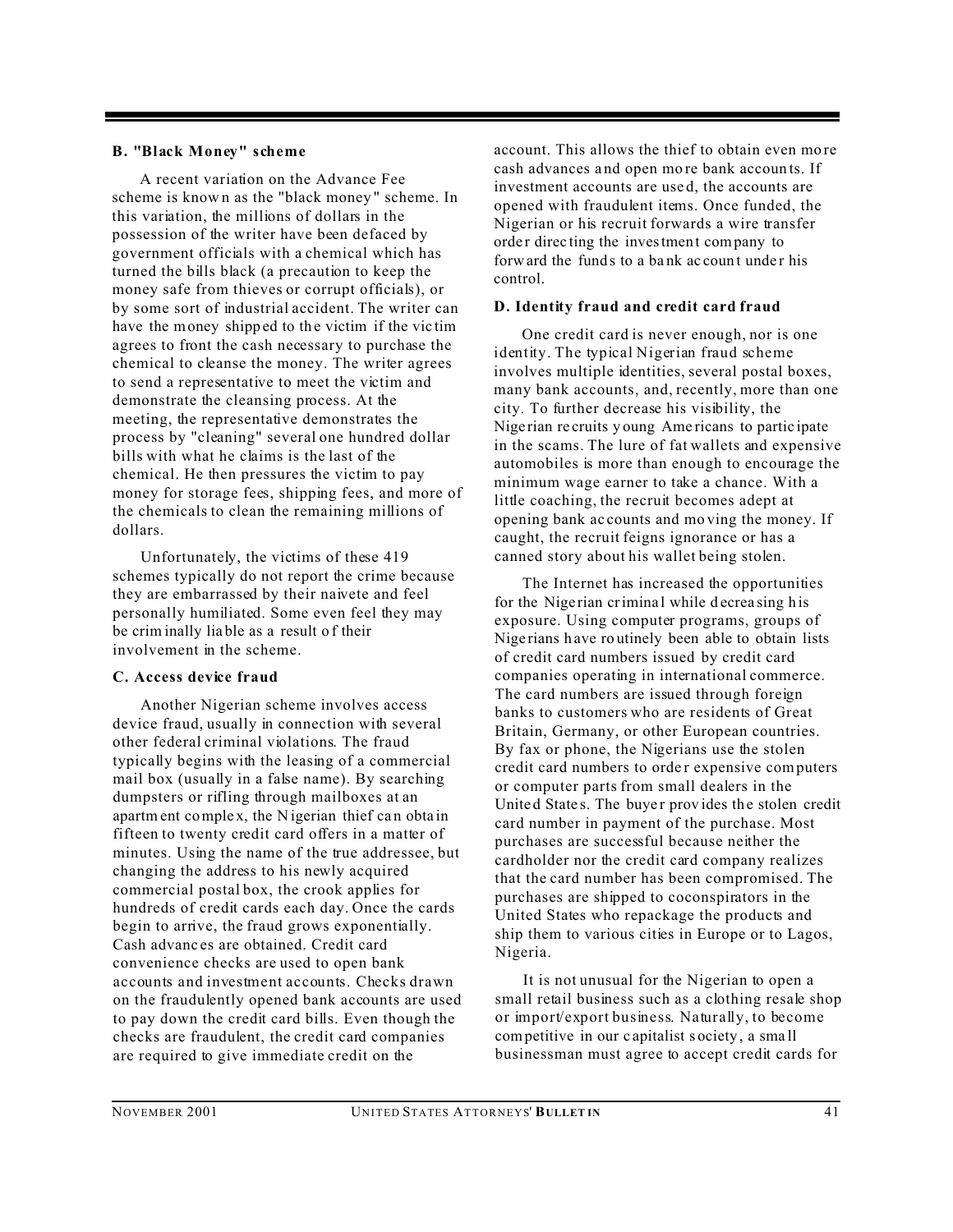paym ent. In the ca se of s ome Nige rian sm all businessmen, the credit card merchant account becomes merely another tool of fraud. Stolen and counterfeit credit cards are routinely "swiped" through the point of sale terminal, each transaction representing what would appear to the credit card company to be a large purchase. The funds are forwarded from the credit card company to the N igerian 's me rchan t acco unt to c omp lete the transaction. In reality, no transaction or sale of merchandise took place because there was never any inventory of goods to be sold. Investigation usually shows that the Nig erian busine ssman, his friends, and relatives acquired by theft and other means, a number of credit card numbers and reencoded the information onto magnetic strips on the back of plastic blanks. The blank cards are swiped through the termina l during business hours in order to avoid scrutiny.

#### **E. Bank fraud**

Bank fraud scams orchestrated with stolen and counterfeit checks also comprise a large part of the Nigerian fraud repertoire. Armed with a computer, scanner, desk top publishing program, color printer, and basic computer know how, the Nige rian fr audster can print co rpora te che cks in any dollar amount w ith an authorizing signature that is virtually identical to the original. By recru iting co cons pirators and open ing multiple accounts, including some in assumed business names, an enterprising Nigerian fraudster can oper ate with out fea r of ge tting ca ught.

It is not unusual for a Nigerian fraud perpetrator to recruit a bank insider to provide account information. Employees in a bank's customer service department usually have access to all cu stomer acc ounts via compu ter in or der to assist customers who have questions or complaints about their accounts. Once the employee finds an account with a large balance, the account information is compromised and forwarded to the Nigerian. Armed with the essen tial acco unt information, the Nigerian prints checks or issues wire transfer orders directing the bank to transfer large sums into accounts under the control of the Nigerian. Sometimes two or three wire transfers are used to insulate the Nigerian from the transaction.

#### **II. Resources and policy initiatives**

#### **A. Nigerian Crime Initiative (NCI)**

The N igerian Crime Initiativ e was launc hed in compliance with the 1995 Presidential Decision Directive 42 (PDD-42), which was aimed at combating international organized crime and which directed agencies to collaborate with each other and foreign governments in order to fight international organized crime more effectively. *See Townsend Statement*. In kee ping w ith this mission, the NCI has helped to develop: (1) an interagency working group in order to share inform ation a nd he lp ma ke po licy, (2) the Anti-Drug Network (ADNET) computer system for collecting and tracking data relating to Nigerian crime, and (3) Interagency Nigerian Organized Crime Task Forces (INOCTF), which are located in cities where Nigerian crime is more prevalent and investigate local Nigerian Crime Enterprises. *See id.*; *Impact of Data-Sharing on National Security: Hearing Befo re Sub comm . on Na t'l Sec., Vet. Affairs & Int'l Re l. of Ho use Comm . on Govt. Reform* (July 24, 2001) (statement of Bruce C. Swartz, Depu ty Asst. A ttorney G eneral), *availa ble in* 2001 WL 846011 [he reinafter *Swa rtz Statement*].

#### *1. NCI Working Group*

The NCI working group brings together representatives of every important federal law enforcement agency as well as the Department of Justice and the Department of State. The NCI includes the Federal Bureau of Investigation (FBI), Drug En forcement Administration (DEA), Immigration and N aturalization Service (INS), National Drug Intelligence Center (NDIC), U.S. Customs Service (USCS), U.S. Secret Service, Financial Crimes Enforc ement Netwo rk (FINCEN), IRS - Criminal Investigation Division (IRS-CID), U.S. Marshals Service (USMS), U.S. Postal Inspection Service (USPIS), Department of Defense/Defense Information Systems Agency (DISA). Becau se Nig erian o rgan ized c rime is soph isticated and m ultiface ted, the respo nse to it must draw upon all of the resources of the Federal Government, working in concert. The working group helps to pool information among the law enforcement agencies by discussing the latest issues and ensuring that ADNET is a useful tool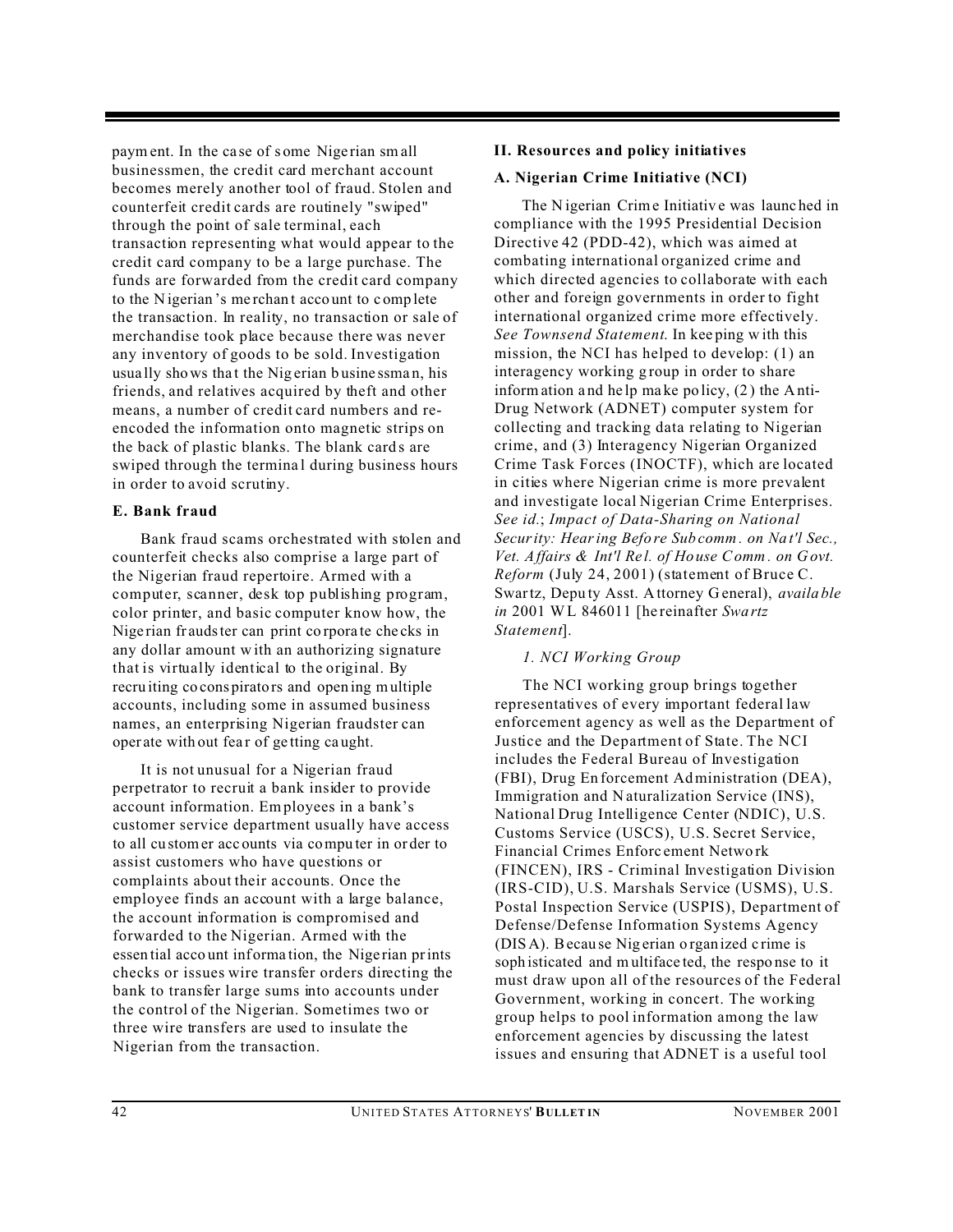for investigators and prosecutors. The working grou p track s the timeliness of da ta entry , and it educates users on how to use ADNET effectively.

The working group develops policies and plans to combat international Nigerian crime by supporting the task forces. It helps to select task force cities and assures that the task force cities carry out the mission of the NCI. The working group also addresses policy issues, such as privacy and discovery in criminal cases.

#### *2. ADNET*

ADNET is a computer network with powerful capa bilities fo r the sto rage a nd retrieval o f data concerning Nigerian crime. ADNET is a secure system and can be accessed through dedicated ADN ET term inals in the ta sk force cities. *See Townsend Statement*. In conjunction with the working group, an outside private contractor trains and provides support to investigators work ing Nigerian crime cases. ADN ET te rmina ls are also located in Lagos, Nigeria and Accra, Ghana, so that data can be accessed close to sources of much of the Nigerian crime activities.

Several federal law enforcement agencies contribute and access ADNET data. In the last two years the number of records in the NCI database has increased dramatically, making the network a poten tially va luable resou rce to law en forcemen t. Some of this data consists of information collected from prior criminal investigations, includ ing alia ses us ed by perso ns inv olved in Nigerian criminal activities.

#### *3. Interagency Nigerian Organized Crime Task Forces*

The Interagency Nigerian Organized Crime Task Forces (INOCTF) consist of several law enforcement agencies in a number of United States cities where NCE activity has been particularly trouble some . INOCTF targ et NCE 's and investigate Nigerian crime, including Nigerian fraud schemes, in a coordinated manner. As no ted ab ove, ta sk for ce cities have acce ss to ADNET terminals, so that data from other cities can be used in investigations. The coordinated NCI approach expects that through information sharing, investigators can spot connections between different types of Nigerian criminal

activity. Ind eed, ex perienc e has sh own th at NCE 's rarely engage in one type of criminal activity to the exclu sion of a ll others. *See Swartz Statement*.

The predecessors to the INOCTF were the Secret Service task forces already in place to counter Nigerian crime. Under the NCI, the Secret Service task forces were transformed into multiagency task forces, but the Secret Service continues to host the task forces. This has allowed the NCI to tap into expertise that has been developed by the Secret Service since the 1980's in areas such as access device fraud.

#### **B. United States Secret Service website and Financial Crimes Division**

The United States Secret Service was designated in 1998 by the Attorney General as the lead investigative agency for Nigerian crime. Through the Secret Service Internet website, and its Financial Crimes Division in its Washington headquarters, the Secret Service acts as a central repository for complaints about Nigerian fraud. The internet address is http://www.treas.gov/usss [hereinafter *Secr et Serv ice Web Site* ]. The most commonly reported scheme is the Advance Fee scam, described in Part I. The Secret Service receives hundreds of reports of solicitations on a daily basis conce rning N igerian fr aud. *See Electronic Fraud & Identity Theft: Hearing Befor e Sub comm. on Fin. Se rv. & T ech. o f Sena te Comm. on Banking, Housing & U rban Affairs*, (Sept. 16, 1997) (statement of Dana Brown, U.S. Secret Service) *available in 1997 WL 572487* [hereinafter *Brown Statement*]. Victims of Nigerian fraud can make a report to the Secret Service through the website, through the mail, or by telephone. The Secret Service web site serves as an example for an other compone nt of the NCI, namely public education. It informs potential victims of the warning signs of an advance fee scheme and advises them to avoid these "too good to be true" offers.

The Secret Service compiles all of the complaints it receiv es rela ting to N igerian fraud in an investigative database. Where the victim has suffered financial loss, the Secret Service initiates an inve stigation. For simp le solicitations, *i.e.*, where the recipient has not fallen for the scam and has not sustained financial loss, the Secret Service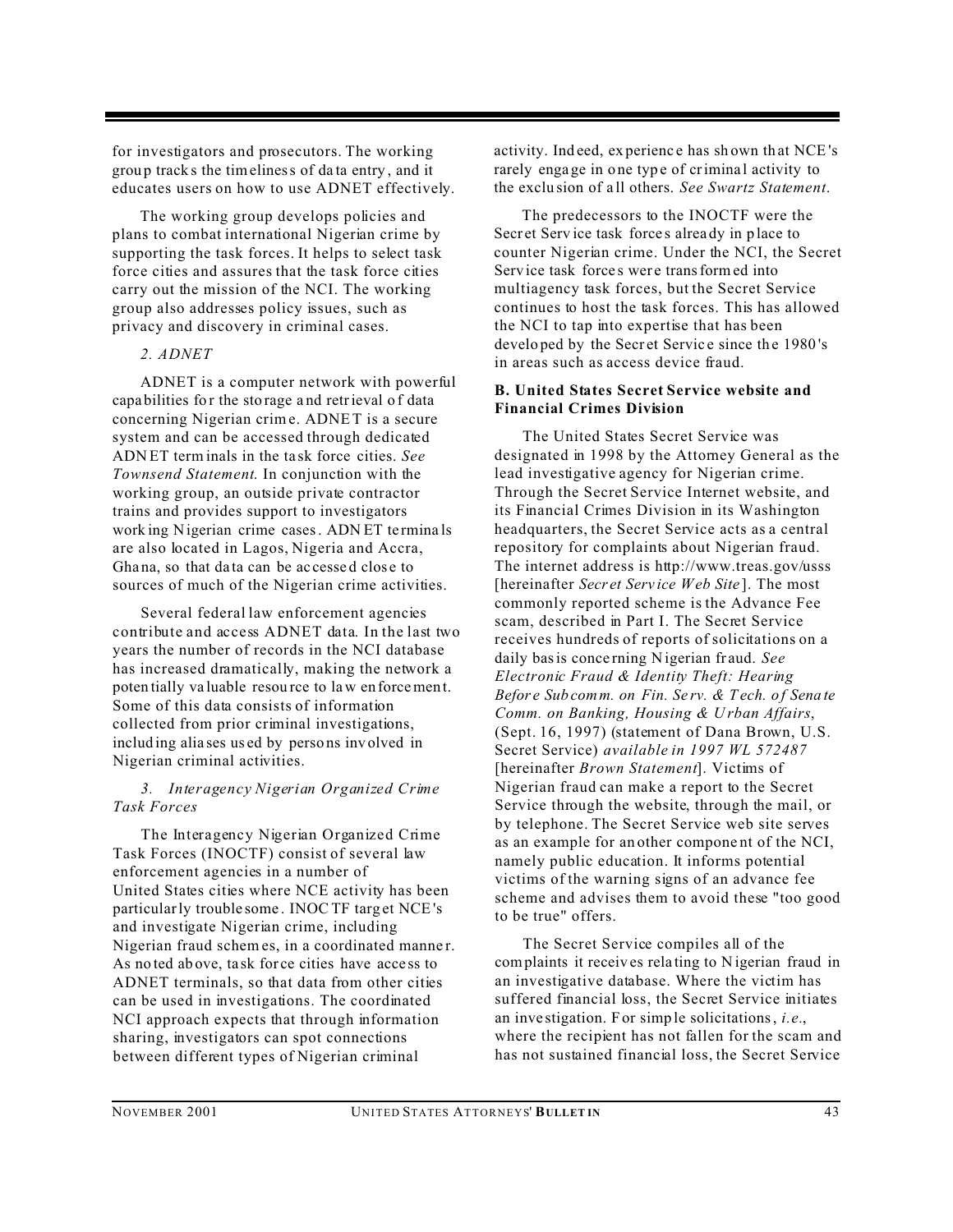will save the information for future cases. The database helps to link victims of the same perpetrator, since the fraudster always sends out numerous solicitations and attempts to hook as many victims as possible w ith the same offer. Proof of these multiple victims is powerful eviden ce in dem onstrating a defen dant's fraud ulent in tent.

#### **III. Recent case s and analy sis**

A number of Nigerian cases have been successfully prosecuted in the Southern District of Texas as a result of aggressive investigation by the Houston Area Fraud Task Force. The task force is comprised of representatives from a number of federal and local law enforcement agencies including the Secret Service, the FBI, the Immigration and Naturalization Service, the Postal Inspection Service, the Houston Police Department, the Harris County Sheriff's Office, the Texas Rangers, the State Department, and the Drug Enforcement Administration. The combination of expertise and assets provided by the representatives of these agencies allows for rapid respo nse to ongo ing fra ud sc hemes as w ell as the ability to work through complicated, longterm fraud investigations.

#### **A.** *United States v. Okonkwo*

After several attempts to arrest Nigerians perpetrating 419 schemes, the Houston task force attained its first success in June 2000 with the arrest of John Okonkwo, Jerome Okwudi, and Kingsley Ireke. This case combined elements of both the advance fee and the black money schemes. The case began in March 2000 when Russ ell Burris, a New M exico real estate salesman, responded to an email from "Joy Anan" who purported to live in Cotonou, Republic of Benin. Anan advised that she had been left a large sum of money by her late husband who had been killed in West Africa. Between April 1, 2000 and June 14, 2000, Burris, Anan, and an associate of Anan, exchanged emails over the Internet regarding Anan's desire to have Burris act as a manager/investor for the \$15,500,000 left by Anan's late husband. If Burris agreed to be the manager and travel to Cotonou to receive the appointment, he would receive a 5% fee.

Burris received a fax from "Koffi Biyah" of Trans-World Security Company in Cotonou confirming the information provided by Anan and requesting that Burris pay \$2,500 to open a "special domiciliary account" and \$24,500 for a "Telegraphic Transfer Clearance Certificate." The fax stated that the funds were necessary to effect the transfer of the money to an account of Burris' specification. When Burris requested further explanation, he was advised by fax that the money was n eede d to ex pedite the tran sfer p rocess and to buy the proper "bank ing perm it."

Burris began to receive email communications from "Kite Anan" who purported to be the son of Joy A nan. K ite Ana n told Burris th at he w ould need to send \$24,000 to Biyah as soon as possible to expedite the transaction and that he would need to bring \$2,500 with him to Benin to open the account. Burris also received a fax from Biyah confirming the need for Burris to send the money so that the funds could be released from the vault of Tra ns-W orld Security . Wh en Bu rris ref used to travel to Africa, Kite Anan stated that the \$15,5 00,00 0 cou ld be p laced with a T rans-Wo rld Security agent in Chicago so that the deal could be co nsum mate d in the United States. Burris wou ld pay all transfer an d han dling c harg es in Chicago.

On June 14, 2000, Burris received a fax from the "Debt Reconciliation Committee" in Houston, Texas referencing the \$15,500,000 and requesting that Burris come to Houston to sign the final release documents for the transfer of the money. The fax stated that Burris would have to pay an \$18,000 processing fee and \$5,000 for insurance before the funds could be released.

On June 19, 2000, Burris, with Secret Service Agent Tonya Cook posing as his wife, "arrived" in Houston and w ere met by a limousine driver. They were taken to the Marriott Hotel where a room had been prepared with audio and video equipment to record any subsequent meetings. One hour later, three individuals arrived and two men, dressed in full tribal regalia, went up to the room while the third stayed near the vehicle.

The two men who went to the room stated that they were in possession of \$15,500,000 that was being kept at a different location. They stated that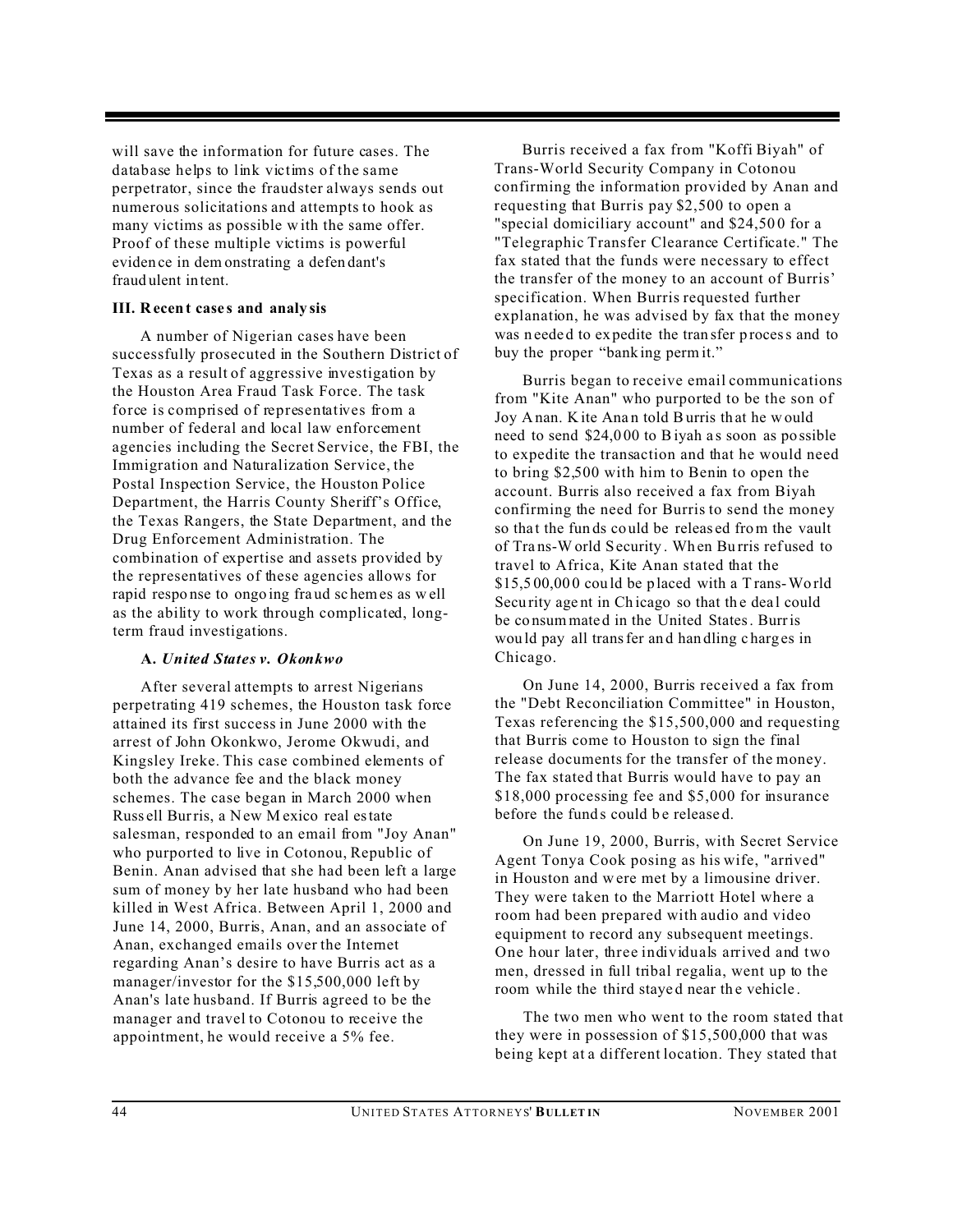the money had been defaced with some sort of chem ical an d nee ded to be cle aned befor e it cou ld be taken to a bank. They requested the \$23,000 be paid immediately. Burris gave the two Nigerians \$5,000 in cash and a check in the amount of \$18,000. HAFTF agents burst into the room and arrested them.

The third Nigerian was arrested downstairs and his car was impounded and inventoried. Inside a brief case, agen ts foun d an e nvelo pe with the name Russell Burris written on it. There was also a piece of paper with five other names and associated telephone numbers along with various dollar amounts written on it. By contacting the individuals, agents found that each of them had paid between \$15,000 and \$25,000 to the defendants.

All three Nigerians were charged and conv icted o f cons piracy and in ducin g ano ther to travel in interstate commerce in furtherance of a scheme to defraud. Crm. No. H-00-4777 (S.D. Tex. 2000.) The videotape proved to be compelling evide nce a nd he lped to induc e all three d efend ants to plead guilty. O konk wo a nd his two codefendants received sentences ranging from eight to twen ty-on e mo nths. W hen th ey comple te their stay at the Bureau of Prisons, they will be released to the INS for deportation proceedings.

#### **B.** *Unite d State s v. Ok iti*

A second successful investigation of a 419 scheme began in February 2001. The task force was contacted by Lawrence Siler, a businessman in Portland, Oregon. Siler told the task force that he had been contacted by a group of Nigerians requesting that Siler invest a large sum of money on their b ehalf.

In September 2000, Mr. Siler received a letter via facsim ile entitled "Abacha Family Estate." The letter outlined a business proposal in which Dr. Maryam Abacha requested that Siler receive \$25.6 million from her to invest in the United States. The letter indicated that the funds were the result of some deal between her late husband and a Russian firm. After the Nigerian government revoked her license to own a financial or oil company, Abacha had removed the funds and packaged it into two trunks.

Because of the oppression of the Nigerian governmen t, she supposedly was look ing for a way to sneak the money out of Nigeria quickly.

Mr. S iler resp onded to the letter via email, requ esting that the trunk s of money be sen t to him in Portland. A series of faxes and emails followed with Abacha insisting that Siler travel to Europe to receive the money and pay shipping and insuran ce costs. Siler refus ed.

In December 2000, Abacha advised that the mon ey would be in Houston with a family representative named Mohammed and that Siler shou ld con tact Moham med to ma ke arr angemen ts to obtain the trunks containing the money. From December 2000 through March 2001, several telephone calls were placed and recorded between Siler and Moh ammed.

On March 11, 2001, Siler arrived in Houston and met with task force members. Agents wired a room at the Marriott Hotel and waited for Mo hammed to arriv e. Sec ret Ser vice A gent A licia Broussard posed as Siler's secretary. "Mohammed" arrived at the hotel bringing two large bags with him. In the room, he opened the bags and told Siler that they contained \$6 million each. Inside the bags we re num erous individually wrapped stacks of money. The money was stamp ed with the in itials "U.N." Accord ing to Mohammed, the "U.N." stamp meant that the mon ey was from the United Nation s and could only be used overseas. A special chemical was necessary, according to Mohammed, to clean the money. Mohammed then removed two hundred dollar bills from one of the stacks and cleaned the initials with a small amount of liquid. He stated that he needed \$23,000 to purchase additional chemicals to clean the rest of the money. After receiving the money, agents arrested Mohammed and identified him as Victor Okiti. The suitcases were found to contain numerous stacks of cut paper which had counterfeit hundred do llar bills on top and b ottom of eac h stack . The o nly legitimate currency in the bags were the hundred dollar bills Moham med had w ashe d during his demonstration.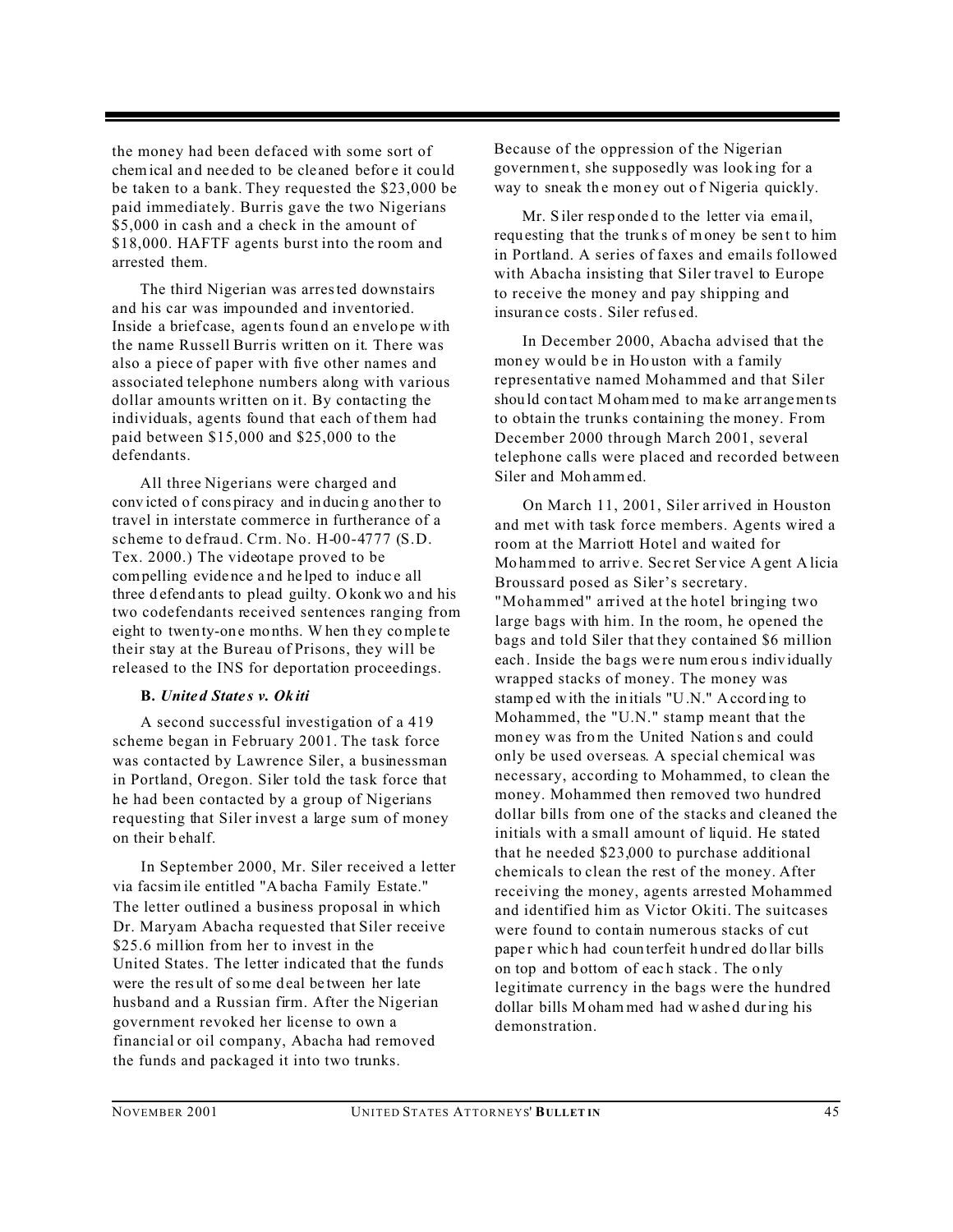A search warra nt executed at Okiti's residence revealed more suitcases and more counterfeit money. Ok iti was charged with wire fraud and possessing counterfeit currency. In the face of videotaped evidence of his crimes, he pled guilty to the charges. Despite the fact that this was a "no loss" case, Okiti received a sentence of thirty-th ree months in priso n, after whic h he w ill be deported. Crm. No. H-01-261 (S.D. Tex. 2001).

#### **C.** *United States v. Nwachukwu*

Combining his ban k frau d sch eme with religion, "Pastor" Christian Nwachukwu engaged in fraud for several years. The investigation began when a local bank contacted members of the task force concerning the deposit of counterfeit checks drawn against accounts at foreign banks. Worthless checks totaling thousands of dollars drawn against a closed account at a London bank had been deposited to the Bank United account of Ty Scearce. Because bank personnel handled the deposited checks as normal items instead of sending them for collection, Scearce's account was immediately credited and the funds represented by the check s were withdrawn before the chec ks wer e returne d from Great Britain.

The ac count h older, Ty Scearc e, stated that she had been introduced to "Pastor" Christian Nwachukwu by a friend. Nwachukwu had explained to her that depositing checks in her account would help his ministry. She agreed and was supposed to receive \$4,000 from the deposits. Her cooperation allowed agents to record her conv ersatio ns with Nwa chukwu a nd led to his arrest. As he was b eing a rreste d, Nw achu kwu told an agent that the banks were at fault for not verify ing the chec ks be fore r eleasin g the m oney to him. The defend ant later moved to suppress this incriminating statement, claiming that he never made it and that law enforcement agents had beaten him. Nwachukwu testified on his own behalf at trial and repeated these allegations, which were refuted by a large number of gove rnme nt witn esses who were in a po sition to observe the injuries caused by the alleged beating and who saw none of the injuries claimed by the defen dant.

Subsequent investigation revealed that Nwachukwu had convinced several other young fema les to op en ac coun ts in their names for his use. All of them had been duped into believing they were somehow assisting his ministry, and the defendant took advantage of this trust by using the accounts to execute his fraudulent scheme, as he did with Ty Searce's bank account. In addition, INS records revealed that Nwachukwu had entere d the U nited S tates on a stude nt visa to enroll at a ministry school in Tennessee. He was refused enrollment when his application was found to contain several false statements.

Nwachukwu was convicted of bank fraud and mon ey lau ndering by a jury w hich re jected his claim of mistreatment by law enforcement agents. He is currently awaiting sentencing with the Sentencing Guidelines placing his sentence in the range of 87-108 months. Crm. No. H-00-781 (S.D. Tex. 2000).

#### *D. Challenges in Prosecuting Nigerian Fraud Cases*

The successes achieved in Houston can be attributed to the commitment of the various agencies in the task force, the cooperation of the banks and credit card industry, and the United States Attorney's office dedicating a prosecutor to coordinate the prosecution of these cases. Much remains to be done, however, and significant hurdles must be overcom e before lasting success against Nigerian fraud can be achieved.

The transnational quality of these cases presents the most fundamental difficulty. Perp etrators mee t with the ir victims, if at all possible, in Nigeria. If a victim travels to Nigeria to obtain the pot of gold promised by the fraudster, not only does the victim face physical danger or death, but finding and arresting the perpetrator is extremely difficult, if not impossible. *See Combating International African Crime: Hearing Before Subcomm. on Africa of Hou se Comm. on Int'l Rel.* (July 15, 1998) (statement of Edward Markey, U.S. Representative) *available in 1998 WL 400600* [hereinafter *Markey Statement*] (reporting that 15 foreign businessmen and two United States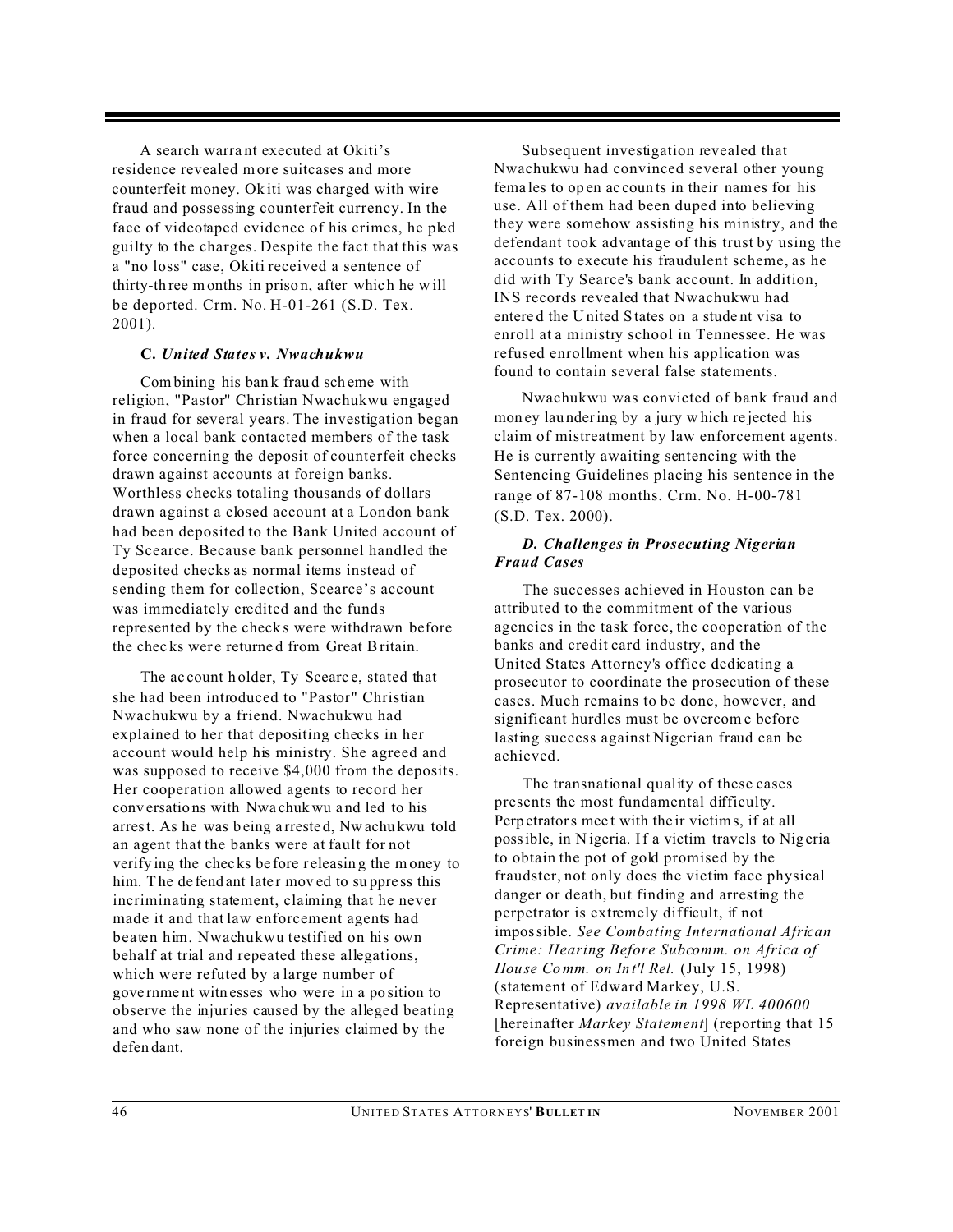citizen s hav e bee n mu rdere d in Nigeria in conne ction with 419 sc heme s).

Obtaining evidence from Nigeria is an unce rtain en terpris e bec ause it has be en rar ely tried, and a Mutual Legal A ssistance Treaty (MLAT) is not yet in force. Extradition of fugitives from Nigeria has been difficult, in part because the country is just emerg ing from military rule and lacks a well established judicial process for the re turn of fu gitives. *See Nigerian W hite Collar Crime: Hearing Before Subcomm. on Africa of Ho use Comm . on In t'l Rel.* (Sept. 16, 1998 ) (statem ent of M ark Richard , Dep uty Asst. Attorney General) *available in 1996 WL 517475* [hereinafter *Richard Statement*] ("Nige ria's response to U.S. extradition requests has been very uneven and unreliable"). However, the Department of Justice's Office of International Affairs (OIA) is currently engaged in a dialogue with Nigerian officials about improving the extradition process, and OIA encourages prose cutors to submit fre sh ex tradition reque sts in order to move this dialogue forward. The Fraud Section has produced a monograph entitled "Prosecuting Nigerian Advance Fee Fraud" which discusses the issues of collecting foreign evidence and ex tradition in m ore dep th.

Fortunately, when members of NCE's decide to come to the United States, the prospects for success change dramatically, as demonstrated by the recent Houston cases. In *Okonkwo*, investigators with the Houston task force were able to set up a sting operation where the fraudster could be videotaped making his false promises. The agents in *Okonkwo* also ob tained valua ble documentary evidence from a search of one of the coconspirators namely, a piece of paper with the names of o ther vic tims. This type of evidence is powerful proof of a defendant's scheme and intent to defrau d. It also impacts the defend ant's sentence under the Sentencing Guidelines as relevant conduct.

Even when Nigerian fraudsters travel to the Unite d State s and "smo king g un" ev idenc e is obtained, it is difficult to do lasting damage to the NCE itself. Leaders of the NCE tend not to travel to the United States and meet victims. This task often is left to low-level members of the organization, and the prosecution of the crime

boss es is fru strated by the prob lems in volve d in obtaining evidence and extradition from Nigeria. Moreover, because NCE's tend to organize around tribal relationships, it is difficult to infiltrate an NCE with an undercover agent who does not belong to the requisite tribe. These difficulties present investigators and prosecutors with a substantial and continuing challenge in the fight again st Nige rian fr aud. Topplin g NCE's will require greater assistance from foreign governments and the use of innovative investigative techn iques by law enfor cement.

#### **IV. Conclusion**

While Nigerian fraud schemes are pervasive and have been a ided by the growth of the Internet, they remain for the most part, brazen and almost transparently fraudulent. These repetitious and seemingly outlandish scams continue to lure United States citizens looking to strike it rich. Investigating and prosecuting Nigerian fraud in a coordinated fashion, as demonstrated by the recent cases in Houston, can be done successfully with cooperative victim-witnesses and sting operations. Once victims come forward and the full scope of the defendant's criminal behavior is revealed, the fraudulent nature of the transactions engineered by the defendant is readily grasped by a jury. Achieving greater success against Nigerian fraud will require continued interagency collaboration, public education, and greater international cooperation. ❖

#### **ABOUT THE AUTHORS**

**Jim Buchanan** A car eer pr osec utor, Jim Buchanan was an Assistant District Attorney for Harris County, (Hou ston) Texas for eleven ye ars and has been an Assistant United States Attorney since 1993. As an AUSA, he has served as a white collar crimes prosecutor and is currently assigned to the Organized Crime Strike Force. He received the Director's Award in 1998 for superior perform ance by an AUSA for his prose cution of insu rance /health care fraud in South Texas. In 1999, Mr. Buchanan was named as the coordinator for the Attorney G eneral's Nigerian Organized Crime Strategy in the Southern District of Texas. He served as the chairman of the Government Lawyer's Section of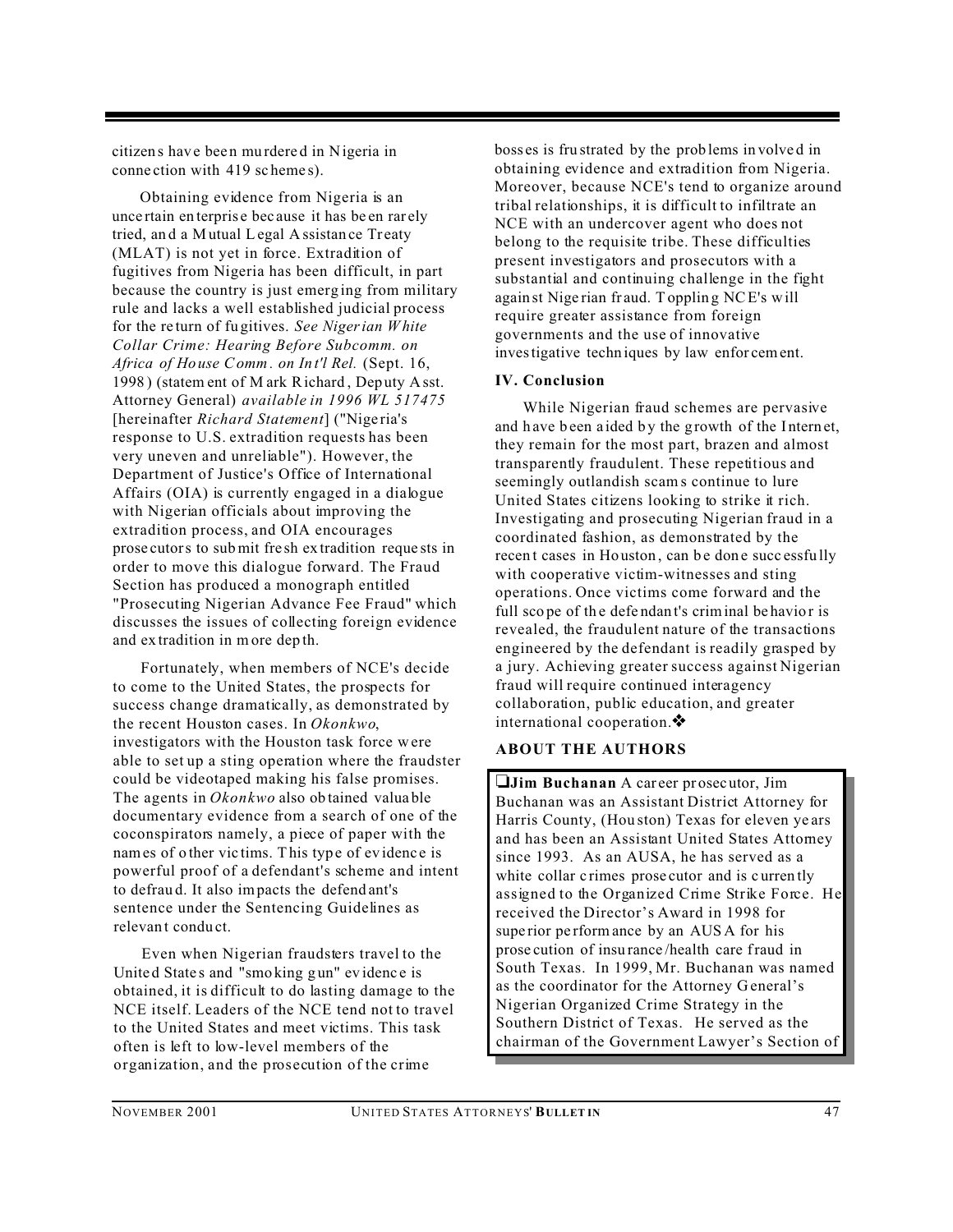the State Bar of Texas in 1999 - 2000. He has taugh t local law enfor cement an d priv ate investigators, and has lectured on prosecuting organized criminal activity in Romania. An experienced trial attorney, Mr. Buchanan has been lead prosecutor in over 100 jury trials.

**Alex J. Grant** has been a trial attorney with the Criminal Division's Fraud Section since 1999 and served as a Special Assistant U.S. Attorney at the Distric t of Co lumb ia U.S. Attorn ey's o ffice in

2000. He is the Fraud Section's representative on the Nigerian Crime Initiative's Working Group. Prior to joining the government, Mr. Grant worked in private practice for nearly three ye ars where he concentrated on complex civil and appellate litigation. Mr. Grant has published articles on a variety of topics in newspapers and law reviews. $\mathbf{\mathbf{\mathbf{\mathsf{F}}}}$ 

### **Civil and Criminal Remedies for Immigration Related Document Fraud**

*Jack Perkins Chief Administrative Hearing Officer Executive Office for Immigration Review*

Federal prosecutors should be reminded that an alternative to criminal prosecution of immigration related document fraud exists. That alternative, enacted as § 274C of the Immigration and Nationality Act (INA) by the Immigration Act of 19 90, was exp ande d in sco pe by ame ndments made by the Illegal Immigration Reform and Immigrant Resp onsibility Act of 1996 (IIRIRA). (P.L. 104-208, Sept. 30, 1996 , 110 Stat. 3009). These provisions were codified at 8 U.S.C. § 1324c.

Criminal pro vision s dealin g with immigration-related document fraud include 18 U.S.C. §§1426, 1542, 1543, 1544 and 1546; as well as statutes of more general application, such as 18 U.S.C. §§ 1001 and 1028. The INS General Counsel's Office has also taken the position that §274C(a) can also be used *in add ition to* criminal prosecution, i.e., that the double jeopardy clause would not be violated by such a course of action. In a 1998 memorandum to all Regional and District INS Counsels, the General Counsel for INS interpreted *Hudson v. United States*, 522 U.S. 93 (1997) as rendering the Double Jeopardy Clause not app licable to § 2 74C c ivil cases.

A class action lawsuit entitled *Walters v. Reno*, 145 F.3 d. 1032 (9th Cir. 1 998), *cert. denied*, 526 U .S. 100 3 (19 99), e ffectiv ely suspended enforcement of § 274C before the expanded 1996 version of the statute w ent into effect. However, the *Walters* case has been settled, so the Immigration and Naturalization Service is free to resume enforcement of § 274C.

The specific provisions of § 274C are as follows:

(a) Activities Prohibited

It is unlawful for any person or entity knowingly–

(1) to forge, counterfeit, alter, or falsely make any document for the purpose of satisfying a requ ireme nt of this Act or obtain a ben efit under this Act,

(2) to use, attempt to use, possess, obtain, accept, or receive or to provide any forged, counterfeit, altered, or falsely made document in order to satisfy any requirement of this Act or to ob tain a b enefit u nder this Ac t,

(3) to use or attempt to use or to provide or attempt to pro vide a ny do cument law fully issued to or with respect to a person other than the possessor (including a deceased individual) for the purpose of satisfying a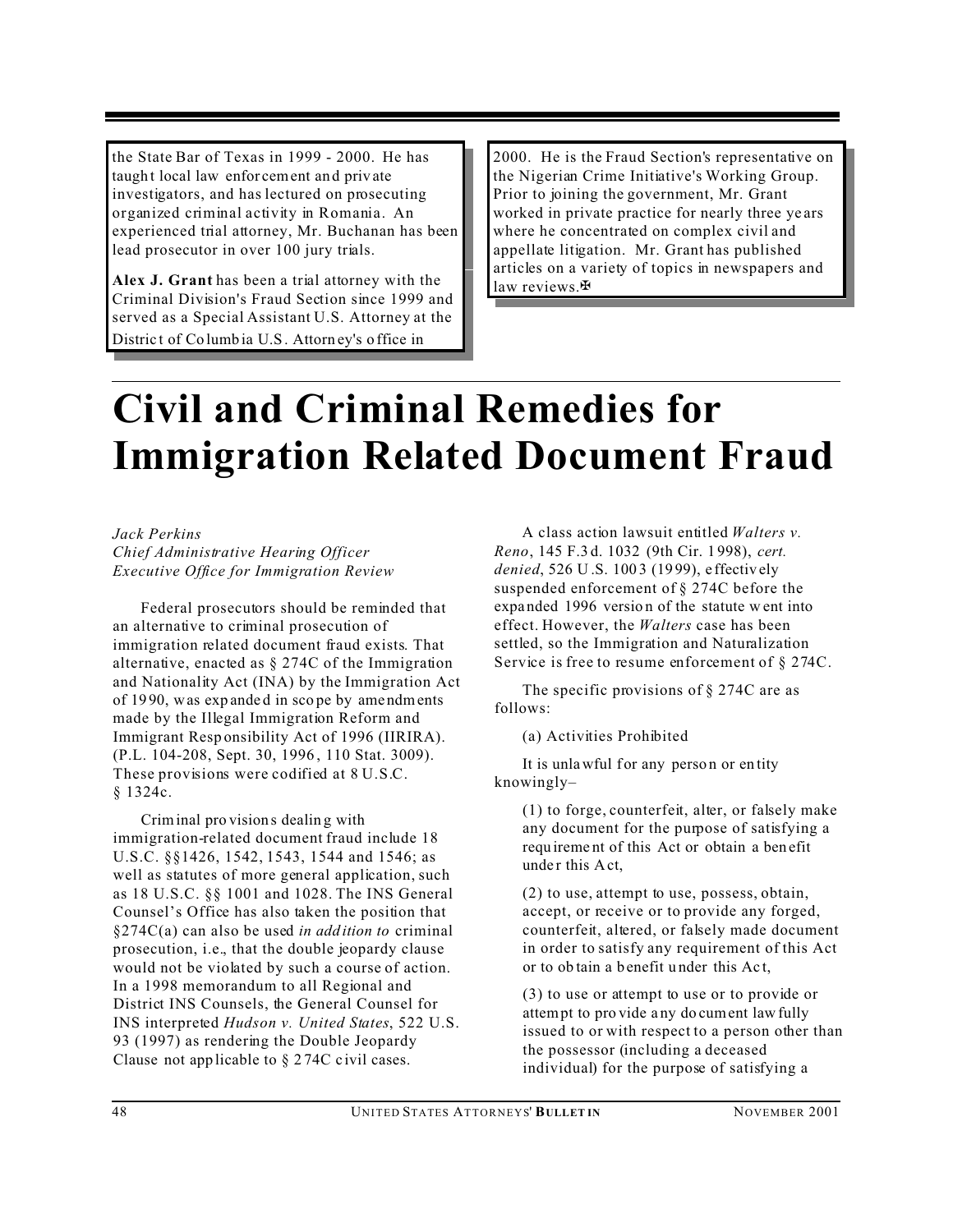requ ireme nt of this Act or obtain ing a b enefit under this Act.

(4) to accept or receive or to provide any documen t lawfu lly issue d to or w ith resp ect to a person other than the possessor (including a deceased individual) for the purpose of complying with section 274A(b) or obtaining a benefit under this Act, or

 $(5)$  to p repare, file, or assist a nother in preparing or filing, any application for benefits under this Act, or any document required under this Act, or any document submitted in connection with such application or document, with knowledge or in reckless disregard of the fact that such application or document was falsely made or, in whole or in part, does not relate to the person on whose behalf it was or is being submitted, or

(6)(A) to present before boarding a common carrier for the purpose of coming to the United States a document which relates to the alien's eligibility to enter the United States, and

 $(6)(B)$  to fail to present such document to an immigration officer upon arrival at a United S tates port o f entry.

Subsections  $\S 274C(a)(5)$  and (6) were added by the IIR IRA amendments.

The term "falsely make," as used in  $\S 274C(a)$ , is defined at  $\S 274C(f)$ . That subsection, also added to the statute by the IIRIRA amendm ents, states:

(f) Falsely Make

For purposes of this section, the term "falsely make" means to prepare or provide an application or document with knowledge or in reckless disregard of the fact that the application or document contains a false, fictitious, or fraudulent statement or material representation, or has no basis in law or fact, or otherwise fails to state a fact which is material to the purpo se for which it was submitted.

Other IIRIRA amendments to § 274C include the following criminal penalties:

(e) Criminal Penalties for Failure to Disclose Role as Document Preparer

> (1) Whoever, in any matter within the jurisdiction of the Service, knowingly and willfully fails to disclose, conceals, or covers up the fact that they have, on behalf of any person and for a fee or other remu neratio n, pre pared or assisted in preparing an application which was falsely made (as defined in subs ection (f)) for immigra tion be nefits, s hall be fined in accordance with title 18, United States Code, imprisoned for not more than 5 years, or both, and prohibited from preparing or assisting in preparing, whether or not for a fee or other remuneration, any other such application.

> (2) Whoev er, having been conv icted of a violation of paragraph (1), knowingly and willfully prepares or assists in preparing an ap plicatio n for im migra tion be nefits pursuant to this Act, or the regulations promulgated thereunder, whether or not for a fee or other remuneration and regar dless o f whe ther in a ny matter within the jurisdiction of the Service, shall be fined in accordance with title 18, United States Code, imprisoned for not more than 15 years, or both, and proh ibited fr om p reparing or assistin g in preparing any other su ch app lication.

Because § 274C(e) requires proof of two additional elements to establish a false making, that is willfully concealing the false making and performing the act for a fee or other remuneration, its utility to prosecutors seems debatable. However, there is the advantage of having the term " falsely mak e" clea rly defined in the statu te itself at § 274C(f). Whether the term "falsely make" includes providing false information on a form has been the subject of controversy in the case law . *See e.g ., Moskal v. United States*, 498 U.S. 103 (1990) and *United States v. Merklinger*, 16 F.3d. 670 (6th Cir. 1994). ♦

#### **ABOUT THE AUTHOR**

**Jack E. Perkins** was appointed Chief Administrative Hearing Officer in January 1990.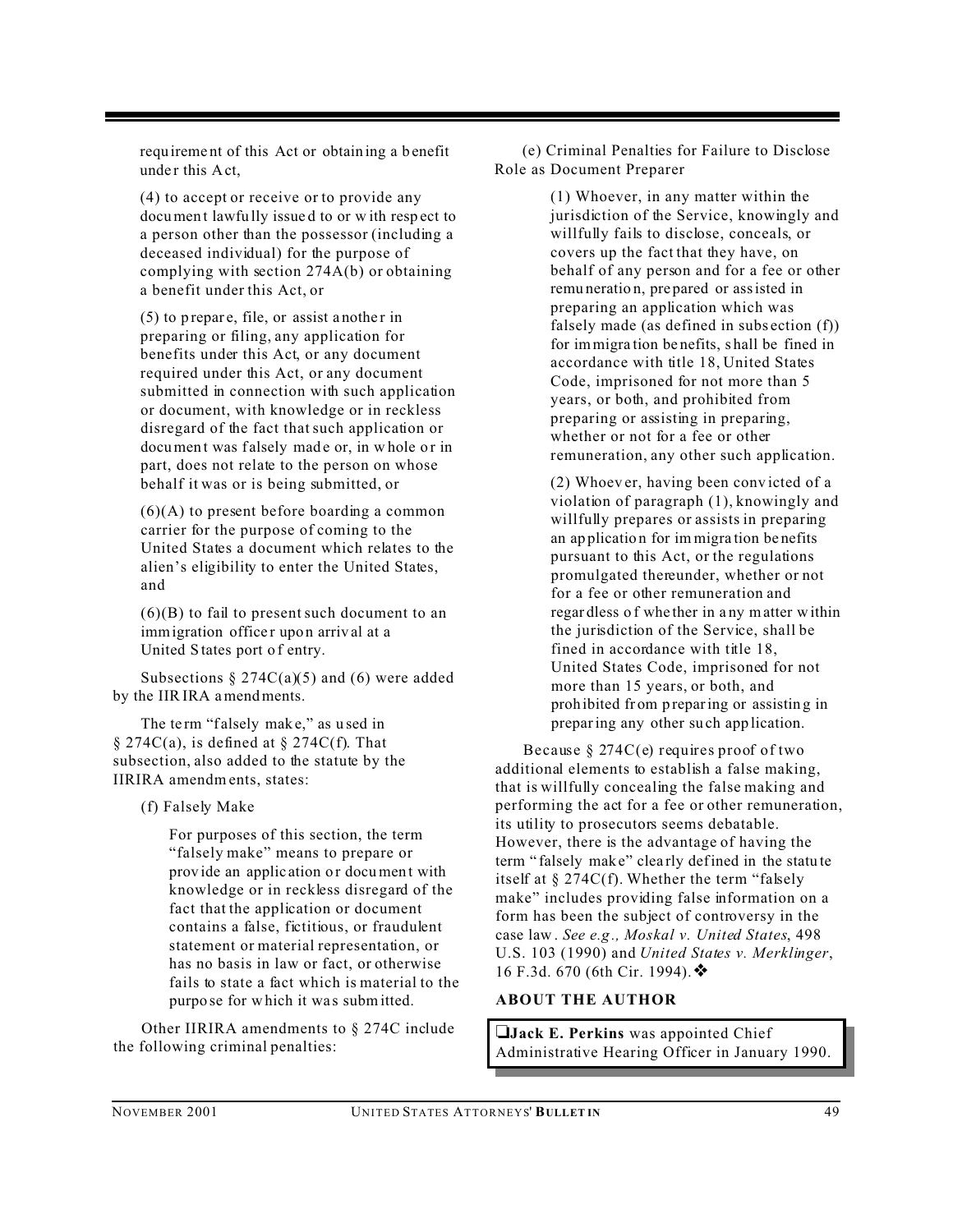He served as Acting Deputy Director of the Executive Office for Immigration Review from March to August 2001 while continuing to serve as Chief Administrative Hearing Officer. Much of Mr. Perkins's professional career has been spent serving in various positions within the Department of Justice including Deputy Assistant Attorney

General, Office of Legislative Affairs, 1986 to 1990; legislative counsel and staff attorney, Office of Legislative Affairs, 1976 to 1985; staff attorney, Criminal Division, 1974 to 1976 and 1972 to 1973; and assistant U.S. attorney, Northern District of Californ ia, 1973 to 1974. ₩

### **Know the Professional Responsibility Issues that You May Confront**

*Claudia J. Flynn Director, PRAO* 

*Joan L. Goldfrank Senior Legal Advisor, PRAO*

#### **I. Introduction**

In conducting investigations and prosecutions involving allegations of fraudulent conduct, there are numerous professional responsibility issues that a Department attorney may confront. Many of these issues become more difficult to resolve when the investigation involves corporations and their employees. A corpo rate attorney may assert that he represents the corporation and all of its employees. Employees may be represented by individual counsel in addition to the corporate attorney. Typically, there are parallel civil and criminal government investigations, and parallel private civil law suits or qui tam actions.

Because advice from the Professional Resp onsib ility Ad visory Offic e is pro vided only to Department attorneys and is otherwise confidentia l, the follo wing discu ssion simply identifies issues but does not analyze them. Each issue must be analyzed under the relevant attorney conduct rules. Although some professional responsibility issues are easy to resolve, others are more difficult, requiring more analysis and consultation. There is case law and ethics opinions that provide guidance in analyzing these issues. In that regard, you are advised to contact your office's or component's Professional

Responsibility Officer (PRO) when there is an issue and, if appropriate, to contact the PRAO at 202-514-045 8 or on e-mail at PRA O, DOJ. In most circumstances, you should contact your PRO in the first instance. There is a PRAO website on the Departm ent's in tranet: http://10 .173.2 .12/pr ao/ind ex.htm l.

#### **II. Which rules of p rofessional responsibility govern**

The first step is to determine which rules of profe ssional resp onsib ility gov ern yo ur con duct. Each state, including your state(s) of licensure, has adopted its own rules of professional responsibility. Each federal district court has adop ted, by local co urt rule , the rule s app licable to practice in that jurisdiction. Some federal district courts simply incorporate the rules adopted by the state in which the court sits; others adopt a version of the state rules; others adopt the ABA Model Rules or Co de; an d still others ha ve ad opted their own rules. The substance of the various rules of professional responsibility may conflict. In that case, a c hoice o f law an alysis is req uired. *See* ABA Model Rule 8.5; 28 C.F.R. Part 77.

#### **III. Contact with represented persons**

Every set of attorney conduct rules includes a provision governing the issue of a law yer's communicating with a represented individual. The rules vary in text and interpretation from jurisdiction to jurisdiction. It is important that the relevant rule be analyzed in a given circumstance to determine whether a co ntact is proper.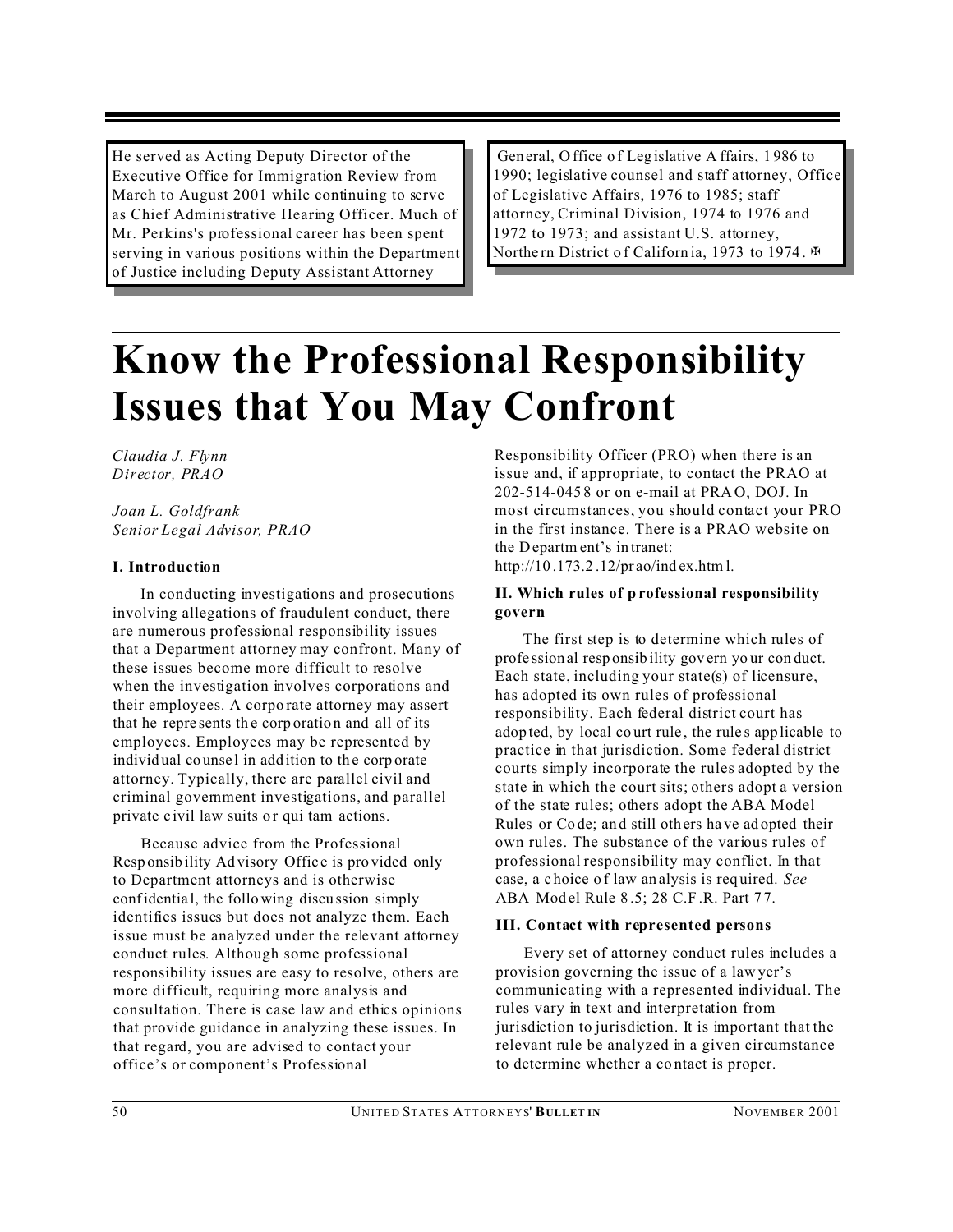The Americ an Bar Association Model Rule 4.2 provides:

In representing a client, a lawyer shall not communicate about the subject of the representation with a person the lawyer knows to be represented by another lawyer in the matter, unless the lawyer has the consent of the other lawyer or is authorized by law to do so.

In add ition, ABA M odel Rule  $8.4(a)$  prohibits an attorney from violating the rules through the acts of another. Therefore, nonattorneys, including agents, working on the case with a Department attorney may not engage in a contact with a repre sented pers on when the attorn ey could not.

Each word or phrase of the contact rule raises different issues. We suggest you read three ABA formal opinions for background: ABA Formal Opinion 95-396; ABA Formal Opinion 95-390; and ABA Formal Opinion 91-359. The following sets forth recurring issues.

- How does a Department attorney know when an individual or an entity is represented by a lawyer? If you know that an entity is generally represented does that representation amount to knowledge that the entity is represented on the subject matter about which you want to communicate with it? Does the Department attorney have an affirmative obliga tion to a sk if he or the e ntity is represented by a lawyer? When is the attorney/client relationship over?
- Does the rule apply only after a formal proceeding has been commenced? Does the rule apply to represented witnesses?
- What is considered a "communication"? A communication involves oral and written conta ct.
- The rule prohibits a lawyer from communicating with a represented person about the subject of the representation. It does not govern communications with a represented person co ncerning matters outside the representation. What constitutes the subject of the representation?
- Where the re are parallel crimin al and civil investigations regarding the same fraudulent activities but only one investigation is known by the represented individual or organization, is the represented person considered represented in both investigations for purposes of the contact rule?
- Where the represented person is an organization such as a corporation, which employees are considered represented by the organization's attorney? Comment [4] to Model Rule 4.2 states that there are three c atego ries of perso ns co nside red to be represented by the org anization's attorney: 1) persons having managerial responsibility on behalf of the organization; 2) persons whose act or omission in conn ection with the ma tter in representation may be imputed to the organization for purposes of civil or criminal liability; and 3) persons whose statement may constitute an admission on the part o f the orga nization.
- Does an organization's attorney represent percipient witnesses?
- Are former employees represented by the organization's attorney? Are an organization's consultants or independent contractors represented by the organization's attorney?
- If a parent corporation is represented in the subject matter, is a subsidiary company deemed also to be represented for purposes of the contact rule?
- Is there a conflict of interest for the orga nizatio n's atto rney to repr esen t both the organization and a given em ployee? If so, the Dep artme nt attorn ey sh ould consider raising this issue with the orga nizatio n's atto rney , and p erhap s with a court, seeking that attorney's withdrawal of representation of the individual employee. PRAO can assist you in drafting a letter or a motion.
- What should you do when a client contacts you without his or her lawye r's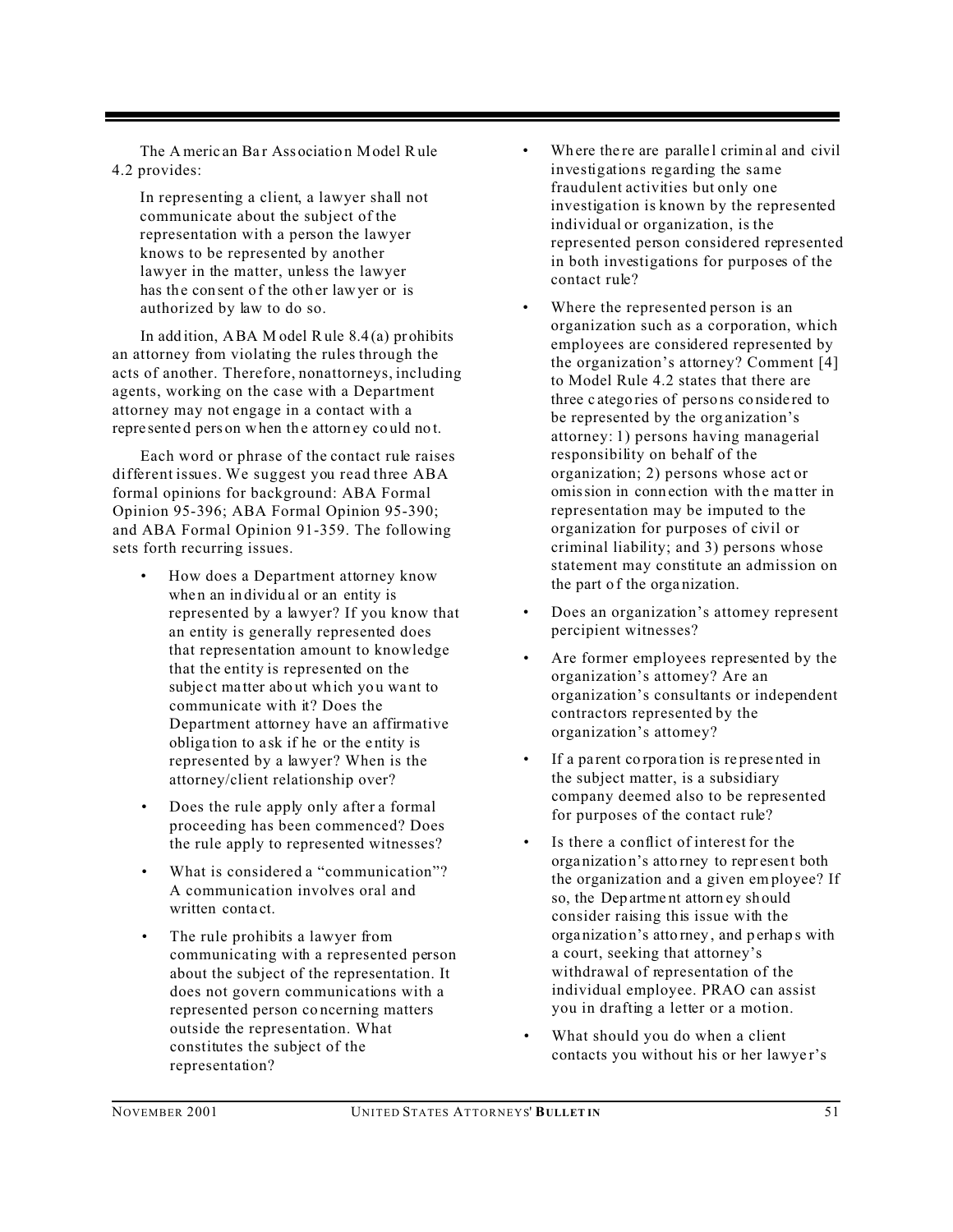consent? It is the attorney's consent to the commun ication that is re quire d. This rule is different from that governing who can waive the attorney/client privilege. The attorney/client privilege belongs to the client, and thus only the client can waive it. Pursuant to the contact rule, only the lawyer can conse nt to a direct contact of a represe nted pe rson.

- If an employee has individual counsel, is consent by the individual counsel sufficient for purposes of obtaining lawyer consent under the contact rule? Or is consent of the organization's counsel also required?
- What does the phrase "authorized by law" mean? It may include: 1) a specific statute; 2) a c ourt ord er; or 3) c ase law. A communication with a represented person made pursua nt to formal discovery procedures or judicial or administrative process in accordance with the orders of the rules of the tribunal is "authorized by law."
- When can an investigator or cooperating witness communicate with a represented person? What do you do with information an investigator obtained through contact with a represented person when such contact may have been improper?
- Can you direct an agent, a cooperating witness or an informant to engage in an undercover contact, including consensual monitoring, with a represented person or an employee of a represented organization?

#### **IV. Obligation no t to us e a method to obtain evidence in violation of a third party's legal rights**

ABA Model Rule 4.4 provides that a lawyer shall not use a method of obtaining evidence that violates the legal rights of another. For example, when communicating with a witness (including a former employe e), yo u can not as k the w itness to disclose information that is protected by a legal privilege or a con tractual ag reeme nt.

- Can you use materials provided to you by an employee of a represented organization that belong to the organization and not the employee?
- What do you do with materials provided to you by the emp loyee that are clearly marked "attorney/client privileged"?

#### **V. Conclusion**

The rules of profession al responsibility govern every phase of an investigation and litigation or prosecution. The rules address how you should deal with the opposing party, the opposing counsel, witnesses and potential witnesses, and the court. You should be mindful that some of the rules of professional responsibility go beyond the requirements of the Constitution.  $\bullet$ 

#### **ABOUT THE AUTHORS**

**Claudia J. Flynn** became an Assistant United States Attorney for the District of New Jersey in 1984 and, in 1989, Deputy Chief of that Office's Criminal Division. Ms. Flynn left the United States Attorney's Office in 1992 to become an Associate Independent Counsel at the Office of Independent Counsel (Adams), which conducted the investigation and prosecutions relating the HUD scandal of the 1980s. She returned to the Unite d State s Attor ney's Offic e in Ne w Jersey in 1994 as Chief of the Criminal Division. In 1996, she left New Jersey for the Department of Justice in Washington, D.C., where she acted as Chief of Staff to the Assistant Attorney General, Criminal Division (February 1996 to September 1997); as Senior Counsel to the Director, Executive Office for United S tates Attorneys (Se ptember 19 97 to January 2000); and as Director of the Professional Resp onsib ility Ad visory Offic e (Jan uary 2000 to the present).

**Joan L. Goldfrank** presently is a Senior Legal Advisor in the United States Department of Justice's Professional Responsibility Advisory Office, which provides advice to Department attorneys re gard ing pr ofessional re spon sibility issues. She has been with the Department since 1994, when she joined the Office of Professional Responsibility to investigate allegations of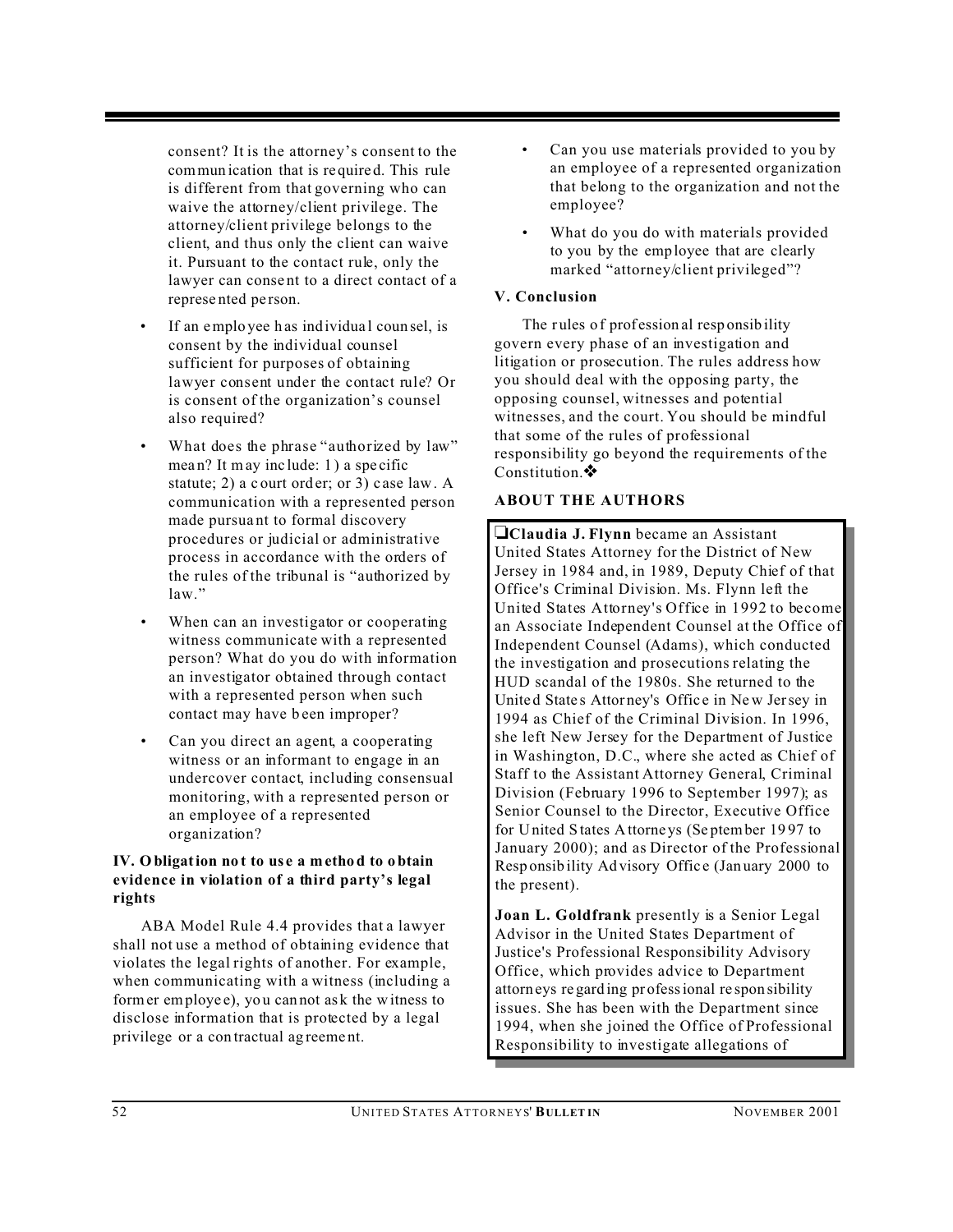misconduct against Department attorneys. She became Senior Attorney for Professional Resp onsib ility in the Envir onment an d Na tural Resources Division in 1997. For nine years prior to joining the Department, Ms. Goldfrank was the Executive Attorney for the D.C. Board on Professional Responsibility, an arm of the District of Columbia Court of Appeals responsible for the administration of the attorney discipline system in the District of Columbia.

She frequently conducts training sessions on professional responsibility issues for the Department, other government agencies, and bar associations. She teaches legal ethics as an adjun ct professor for Vermont Law School. $\mathbb {H}$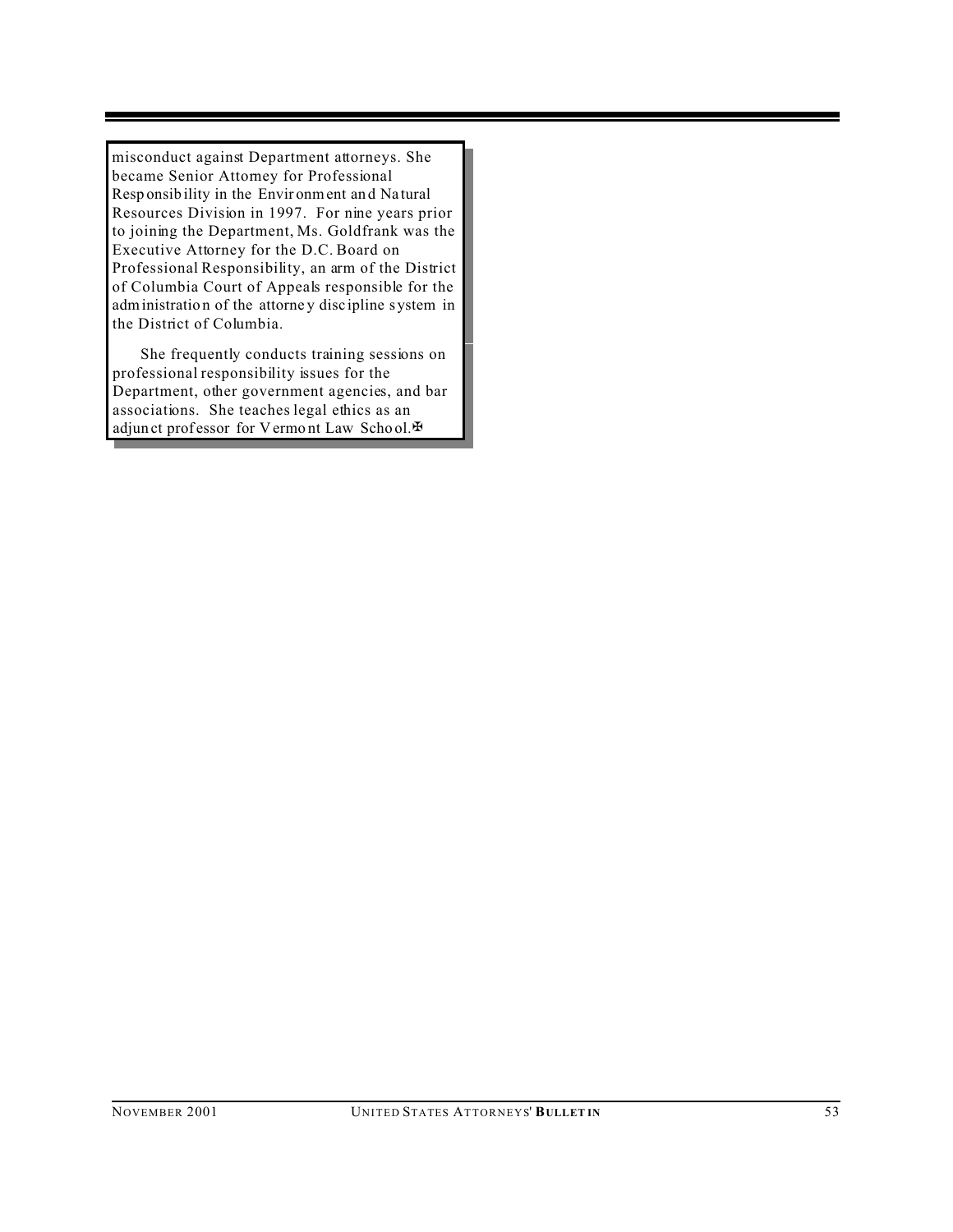## **NOTES**